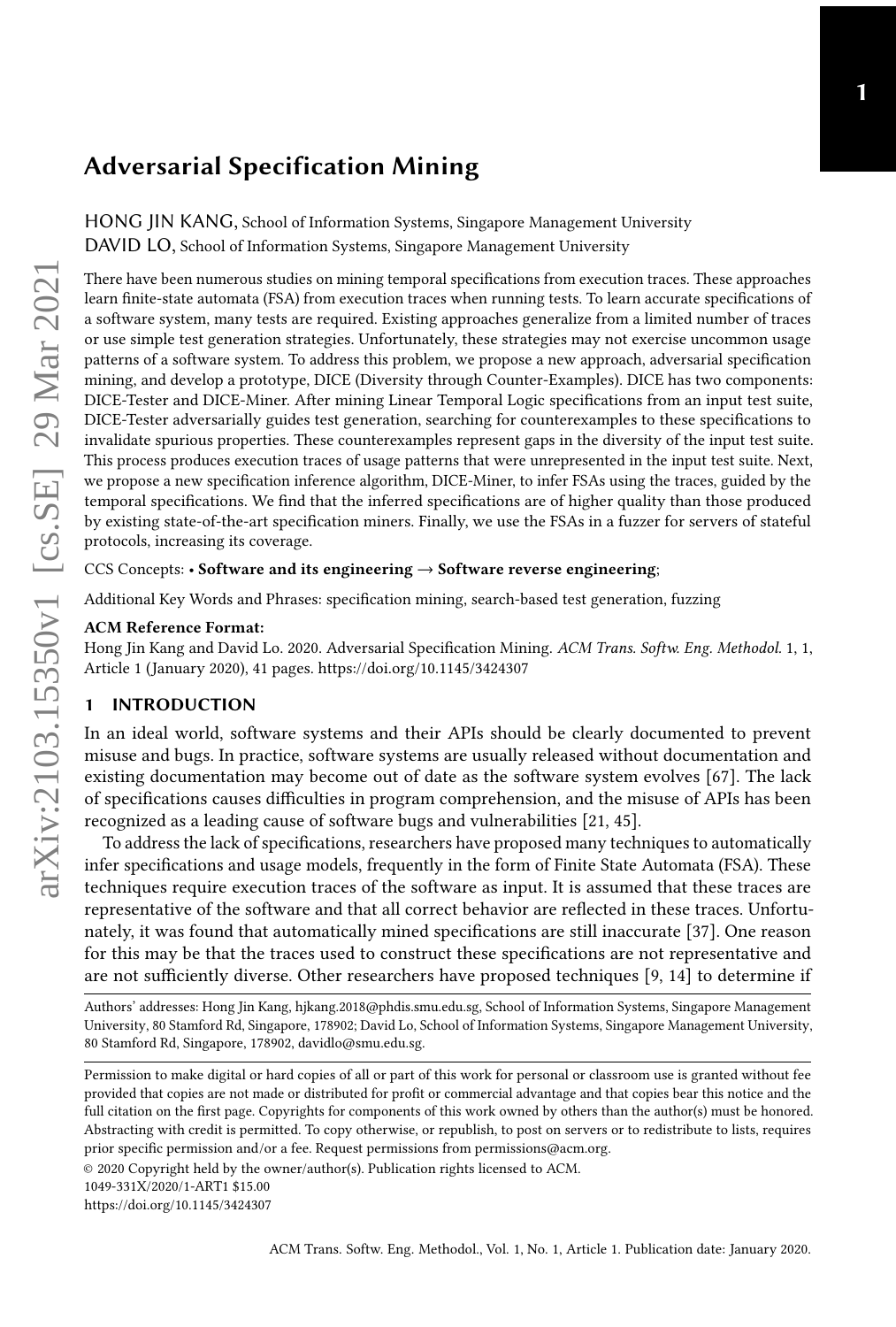enough traces have been seen, but these techniques only consider the traces that have already been seen and metrics are computed only over the observed traces. They are unable to reason about execution traces which are possible but are uncommon.

Test generation may be a way to generate new tests that specification miners can learn from, and in several studies, researchers have used test generation to mine specifications. Tautoko [\[15\]](#page-37-2), for example, refines a FSA-based specification by generating tests to cover missing transitions. Deep Specification Miner (DSM) [\[36\]](#page-38-2) leverages random test generation to produce a large number of traces to learn language models from. Still, as we investigate later in this study, these techniques are not sufficient for producing highly accurate models. DSM relies on randomized test generation, and even when provided with traces of uncommon usage, it is not able to leverage these traces to produce more accurate models. Tautoko relies on methods that reveal the state of an object to detect a state change, which may limit it from working effectively for all types of objects. As such, we hypothesize that existing test generation strategies do not completely address the problem of uncommon usage patterns.

For ensuring that uncommon usage is represented, we propose a process which we term *adver*sarial specification mining. In the first phase, we mine specifications from traces collected from running a set of test cases of the software under test. In the second phase, test generation is guided towards the discovery of counterexamples of the mined specifications. In the third phase, a specification miner uses the new counterexamples to construct an accurate model. We developed a prototype, DICE (Diversity through Counter-Examples). DICE mines FSA models through an adversarial specification mining process. For the purpose of inferring a more accurate model, DICE produces more example execution traces given an initial set of temporal specifications, aiming to find inaccuracies in them. This is done through a search-based test generation process is adversarial to the input specifications, searching for tests that exercise the software under test in ways that the input specifications would not accept as correct usage. DICE contains two main components: DICE-Tester, which drives test generation towards uncommon patterns, and DICE-Miner, which converts execution traces into a Finite-State Automata (FSA) model. This is the first study that makes use of search-based testing for mining specifications.

DICE-Tester uses a search-based testing framework, Evosuite[\[25\]](#page-38-3), guiding it towards the generation of counterexamples of the input specifications by representing traces that will falsify the specifications as search goals. The modifications made by DICE-Tester prevents the search algorithm in Evosuite from getting caught in a local optima, enabling Evosuite to efficiently search for counterexamples. We use the DynaMOSA algorithm, introduced in a previous study [\[50\]](#page-39-1), to allow Evosuite to dynamically select objectives instead of trying to achieve pareto optimality.

To characterize a set of traces, we first mine specifications as properties in Linear Temporal Logic (LTL), a formalism of constraints on event-ordering, that hold on the traces. Prior work has shown the relationship between LTL and specification mining [\[7,](#page-37-3) [8,](#page-37-4) [20,](#page-38-4) [34,](#page-38-5) [66\]](#page-40-2), and has applied data mining techniques to infer temporal properties [\[10,](#page-37-5) [35\]](#page-38-6). Still, automatically mined properties are typically not completely accurate. As such, this motivates work on boosting the accuracy of identifying temporal properties. Adversarial specification mining solves this problem by filtering out temporal properties that can be invalidated. In this study, we use six LTL property templates introduced in previous studies [\[7,](#page-37-3) [34,](#page-38-5) [61\]](#page-39-2). However, we propose a reformulation of three properties, in which we use knowledge of method purity derived from low-cost heuristics and static analysis, to reformulate the properties, tackling shortcomings of the properties described in a recent study [\[61\]](#page-39-2). In this work, we use the terms "pure" and "side-effect-free" interchangeably.

As a result of guiding test generation to search for counterexamples, the traces collected by DICE-Tester include uncommon, but correct, usage patterns of the library. To infer an FSA model, we use the traces and temporal properties in a FSA inference algorithm that we propose. We borrow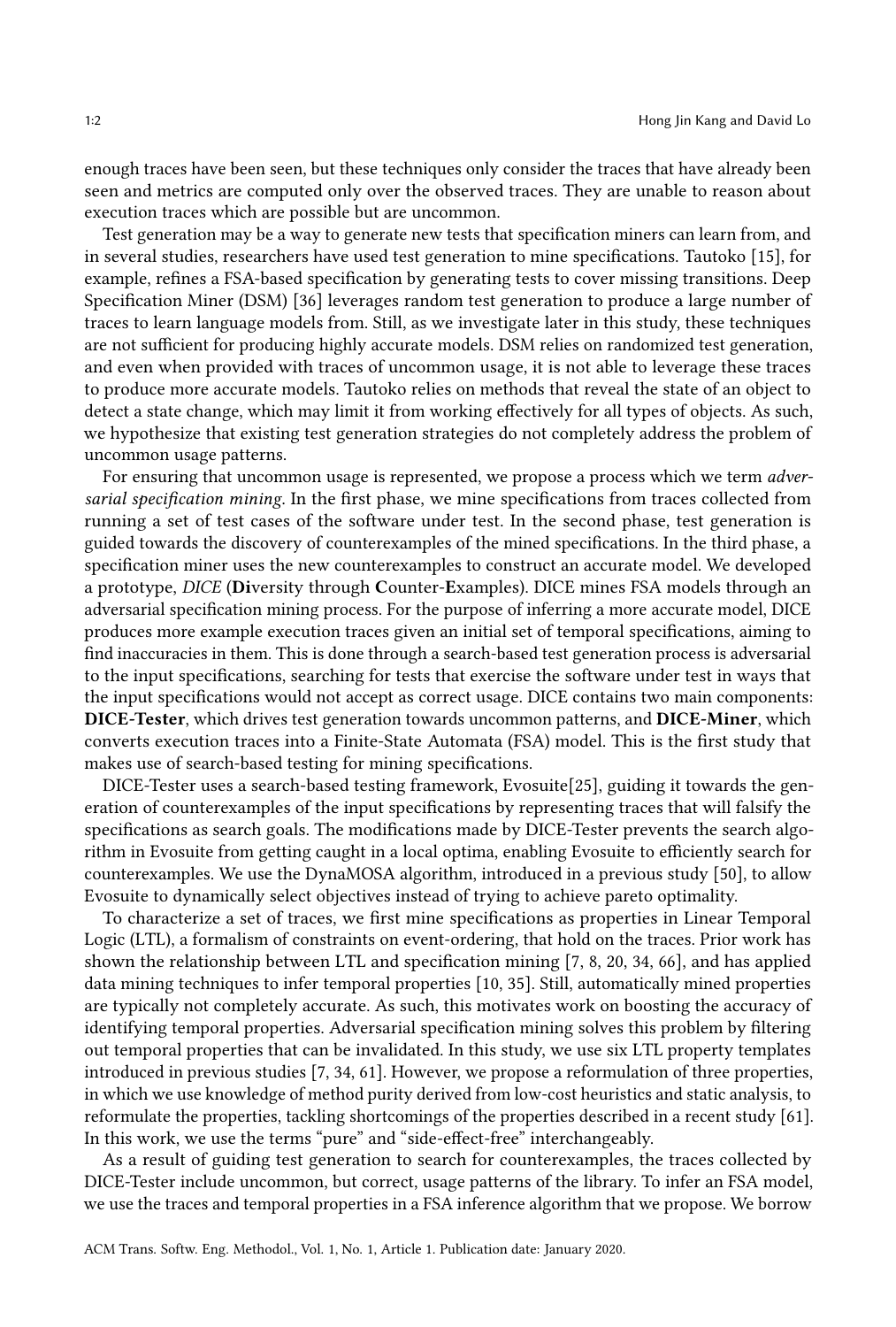insights from prior work [\[17,](#page-37-6) [33\]](#page-38-7), characterizing the states in an FSA based on the methods that are enabled and which can be invoked from it. We make two observations of limitations in existing model inference algorithms and modify our algorithm to address them. In our evaluation of DICE, we find that the models produced by DICE outperform models from existing specification miners, such as the state-of-the-art specification miner, Deep Specification Miner [\[36\]](#page-38-2). Finally, we compare DICE and DSM by using the models they infer in server fuzzing, and we find that the models learned by DICE helps in increasing line and branch coverage on an FTP server.

This paper makes the following contributions:

- We propose the approach of adversarial specification mining. Our prototype of this approach, DICE, produces a Finite-State-Automata from an initial test suite. This process involves two main components, a test generation process identifying counterexamples, and a state-of-theart FSA specification mining process.
- We are the first to propose the use of an adversarial, search-based test generation process to produce diverse examples to learn from.
- We propose a new specification miner that uses LTL properties, and avoids weaknesses of existing approaches, allowing for the inference of higher-quality Finite State Automata.
- We empirically evaluate DICE against multiple baseline approaches, including state-of-the-art tools.
- We use the state machine output from DICE in a stateful server fuzzer proposed in prior work, and we show that DICE and the learned state machines can help improve fuzzing.

The rest of the paper is organized as follows. Section [2](#page-2-0) introduces the background of this study. Section [3](#page-7-0) presents DICE in detail. Section [4](#page-21-0) empirically compares DICE against other specification mining tools, answering several research questions of this study. Section [5](#page-26-0) provides some discussion of our work, including a qualitative evaluation, its practical applicability in server fuzzing, and threats to validity. Section [6](#page-35-0) discusses studies related to our work. Section [7](#page-36-0) presents our conclusions and future directions of our work

### <span id="page-2-0"></span>2 BACKGROUND

## 2.1 Specification Mining

2.1.1 K-tails and its variants. Many specification mining algorithms have been proposed. To infer FSA, specification mining algorithms have to provide abstractions over states, and determine if two traces result in the same state. A classic algorithm that infers a Finite State Automaton from traces is the k-tails algorithm [\[3\]](#page-37-7). The k-tails algorithm [\[3\]](#page-37-7) first uses the input execution traces to build a Prefix Tree Acceptor (PTA). A PTA is a tree-like deterministic finite automaton (DFA) where states are grouped and merged based on the prefix that they share. This automaton is consistent with the input traces and will accept all of them. Next, the algorithm merges states that have the same sequences of invocations in the next k steps. The value of the parameter, k, can vary. This trades off precision and recall; a small value of k results in more spurious merges while a large value of k leads to lower generality.

Studies have extended the traditional k-tails algorithm. These studies often keep the first step of the original k-tails algorithm, using a PTA to create a tree-like automaton that directly represents the input traces. These algorithms thus inherit the assumptions made by k-tails in its first step, that states with the same prefix are equivalent, typically only modifying the second step of the k-tails algorithm, changing the equivalence criteria of states before merging them.

Lo et al. [\[41\]](#page-39-3) propose to mine temporal rules that hold over the input traces and prevent any merge that will result in a violation of the rules. Lorenzoli et al. [\[42\]](#page-39-4) introduce GK-tail, which mines extended FSA where transitions are labelled not only with method calls, but includes parameter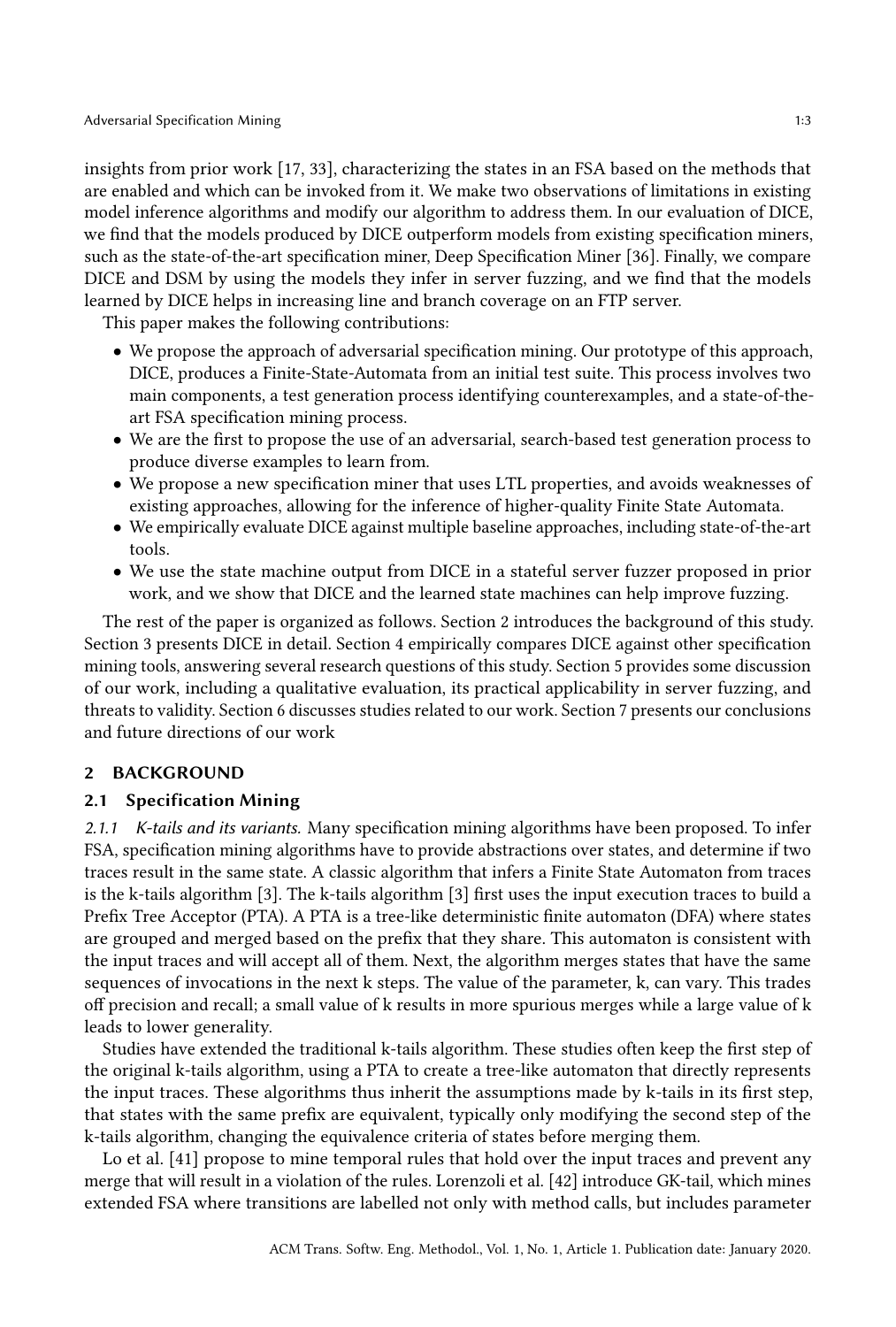values. They introduce different merging criteria, including criteria that do not require exact matches of the transitions, and allow for more general conditions of the parameter values. Krka et al. [\[33\]](#page-38-7) introduce multiple algorithms in their work, including SEKT, which extends k-tails by adding another condition for equivalence: States are merged only if they correspond to the same abstract state, which are defined by the invariants extracted by Daikon. Le et al. [\[36\]](#page-38-2) propose a deep-learning based approach, Deep Specification Miner (DSM), to determine if a set of states are equivalent. They train a Recurrent Neural Network-based model to produce features characterizing each state in a high-dimensional space. After clustering the states in this space, states are merged according to the clusters they belong to. Therefore, each cluster is mapped to a single state in the output FSA. In this study, states are characterized by a feature vector built for each state, which includes the likelihood of each possible transition label based on their prefix.

<span id="page-3-0"></span>2.1.2 State abstraction. While k-tails and its variants combine states based on their prefixes and an equivalence criteria, other approaches have proposed other methods to infer the states in an FSA. de Caso et al. [\[17\]](#page-37-6) propose CONTRACTOR, which uses program invariants to characterize states of an FSA based on the enabledness of methods. A method is enabled if the invariants of the state hold. States are thus a combination of enabled methods, where the pre-conditions of the methods are consistent with one another. CONTRACTOR was proposed as a method to validate pre- and post-conditions specifications by presenting a state machine abstraction of the specifications. The finite state machine help in revealing potential inaccuracies among the pre- and post-conditions. Constructing all possible combinations of enabledness of the methods result in number of states exponential to the number of methods. To avoid this state space blowup, CONTRACTOR models the dependencies between method enabledness to reduce the number of states. Afterwards, only the states reachable from the initial state are retained. Krka et al. [\[33\]](#page-38-7) enhance the CONTRACTOR model by proposing CONTRACTOR++, filtering invariants inferred by Daikon [\[22\]](#page-38-8) and including the output value of method invocations in the labels of transitions.

Finally, approaches such as ADABU [\[16\]](#page-37-8) and Tautoko [\[15\]](#page-37-2) identify a set of inspectors for each class. Inspector methods are heuristically identified based on their return type (not void), a lack of parameters, and the lack of side-effects. Abstract states are characterized by the return values of these inspector methods, which are abstracted over to prevent a large number of states. For example, an integer return value is abstracted into one of three abstract values based on its relative value to 0 (either  $>0, = 0, < 0$ ). These approaches may not perform well in the absence of inspectors.

2.1.3 Temporal properties. Several techniques have shown the use of temporal properties in inferring FSA from traces [\[7,](#page-37-3) [8,](#page-37-4) [20,](#page-38-4) [34,](#page-38-5) [66\]](#page-40-2). As mentioned earlier, Lo et al. [\[41\]](#page-39-3) use temporal properties to prevent erroneous merges. Data mining has been used for the identification of these rules; however, the number of false positives of inferred rules can be high, motivating the need for better ways to identify temporal rules [\[62\]](#page-39-5). Le et al. [\[35\]](#page-38-6) have studied the use of different interestingness measures, while Cao et al. [\[10\]](#page-37-5) proposed the use of learning-to-rank algorithms composing different interestingness measures to identify accurate properties. Le et al. [\[34\]](#page-38-5) have also built a meta-model, SpecForge, over existing algorithms in order to decompose mined FSAs into temporal rules, and recompose selected ones back into an FSA. In recent work, Sun et al. [\[61\]](#page-39-2) used crowdsourcing for identifying correct temporal properties, however, this process was not done automatically, relying on human annotators.

## 2.2 Test Generation for Specification Mining

Test generation for specification mining have been studied previously. Xie and Notkin [\[65\]](#page-40-3) propose a feedback loop between specification inference and test generation. However, there is no publicly available version of a tool that implements this strategy and this strategy was not empirically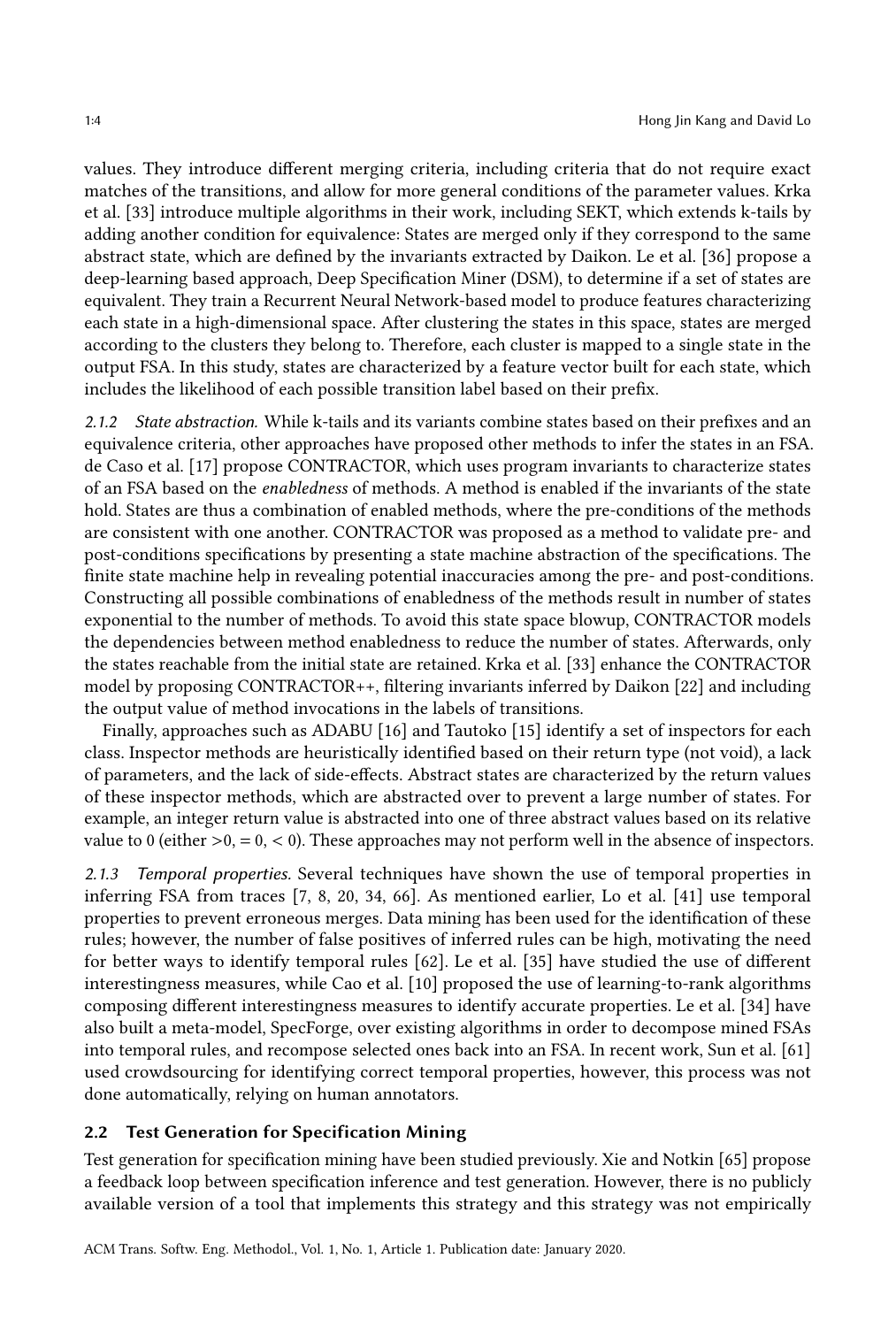evaluated. Tautoko [\[15\]](#page-37-2) uses test generation to further refine a specification. Tautoko mutates an initial test suite and a given FSA model to find missing transitions in the FSA model. DSM [\[36\]](#page-38-2) uses Randoop [\[47\]](#page-39-6), which performs randomized test generation, and traces are collected from the test cases generated to train a Recurrent Neural Network on.

The above studies use randomized testing or mutate an existing test suite for mining specifications. These test generation techniques do not systematically diversify the test suite or use any strategy to ensure sufficient diversity in the test cases.

#### 2.3 Search-based test generation

In this study, we use search-based test generation to create test cases to learn specifications from. The generation of test cases are guided towards search goals that we define. We opt to use a searchbased test generation tool, Evosuite [\[25\]](#page-38-3). Evosuite is a unit test generation tool for Java that uses a evolutionary approach to search for high-quality test cases that fulfils a specified set of coverage criteria. Evosuite evolves a population of tests through multiple generations, and in each generation, discards tests that are less fit while mutating surviving tests. This acts as a search process that iteratively improve the test cases to cover the search objectives. Many optimizations have been proposed and implemented in Evosuite since its inception [\[5,](#page-37-9) [58\]](#page-39-7). Evosuite is automated and does not require any manually written tests as input. Developers can extend the search algorithm or add new coverage and fitness goals. Evosuite comes with a variety of coverage goals, ranging from structural coverage to method coverage goals. Structural coverage goals include line coverage and branch coverage, while method coverage goals guide Evosuite towards tests that invoke every constructor and method of the class. We select Evosuite instead of alternative tools due to its strong performance among state-of-the-art test generation tools [\[44\]](#page-39-8).

2.3.1 Multiple objective formulation. In the past, test case generation focused on optimising for various coverage criteria independently of each other. Recently, Rojas et al. [\[57\]](#page-39-9) generated tests while optimising multiple objectives simultaneously, aggregating fitness functions through a weighted sum. However, other studies show the limitations of aggregating multiple fitness goals as a single measure. For example, one such limitation is that the weighted sum aggregation assumes that each fitness goal is independent of each other, which is not true of structural coverage goals (for example, conditional dependencies mean that line and branch coverage goals may depend on one another). Instead of optimizing tests towards a single aggregated fitness value, other researchers have applied multi-objective search algorithms [\[49\]](#page-39-10). These algorithms presents several advantages, including preventing the search process from getting stuck in a local minima, and can generate high quality test cases [\[49\]](#page-39-10). Indeed, Gay [\[27\]](#page-38-9) showed that optimising for multiple objectives at the same time instead of enumerating through the objectives one by one lead to test suites that better detect faults.

There are problems specific to test generation when formulated as a multi-objective search. When faced with a large number of search goals, it is impossible to rank many of the individual test cases when considering all of the goals. Due to this, the search process may degrade to become essentially random [\[49\]](#page-39-10). Another problem is that a test case that may be fit, when considering every search goal, but may not fully cover any individual search goal. In other words, although the multi-objective formulation of test generation may produce test cases that are pareto-optimal, with the tests representing optimal trade-offs between fitness goals, it may not produce a resulting test suite that completely covers an objective. This is detrimental to our study as we require test cases that contradict a temporal specification, instead of just being close to covering it, regardless of the number of other fitness goals the tests are close to covering. Such a set of test cases will provide us with no value. For example, given several test cases which are scored as the vectors shown in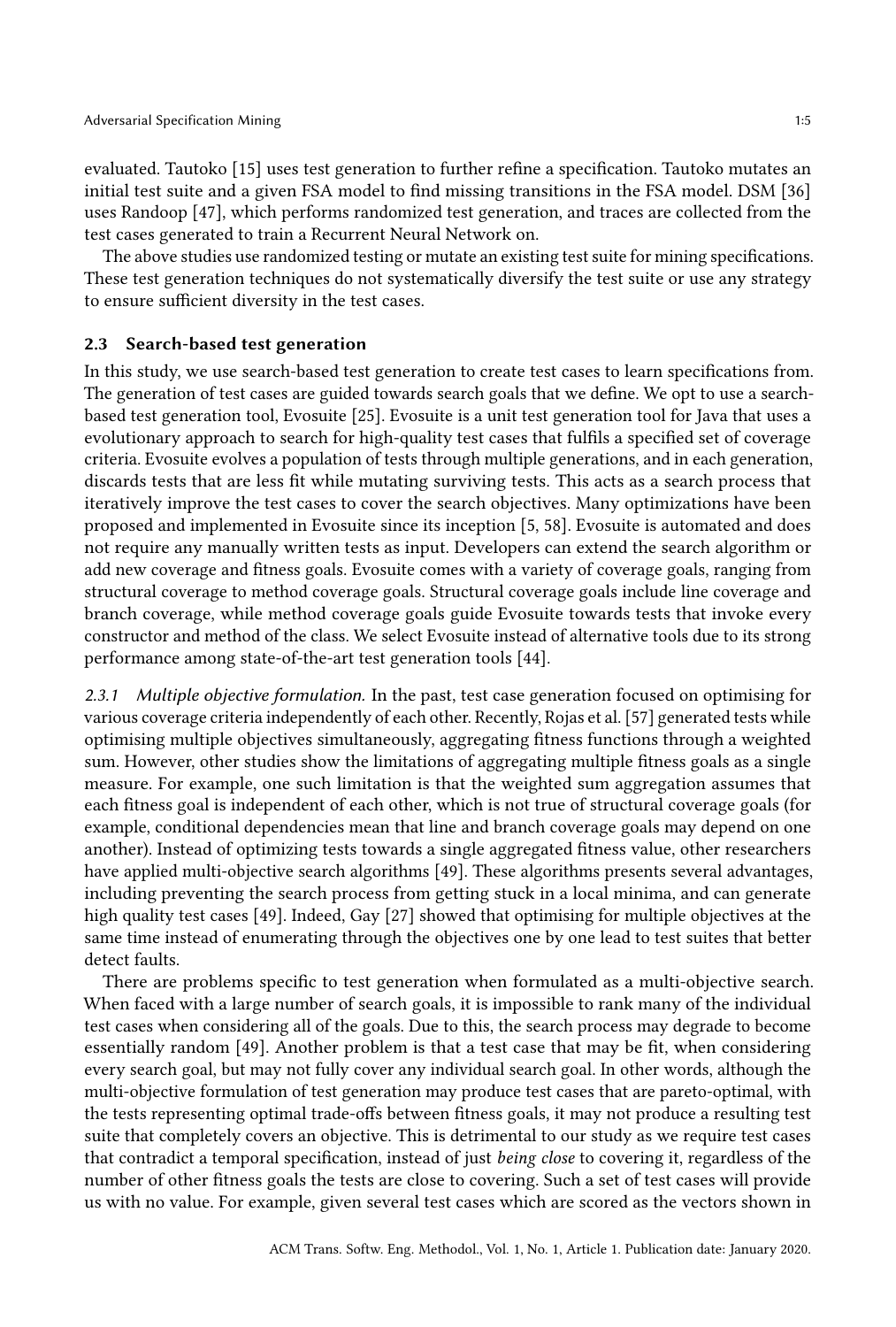|    | A B | с             |
|----|-----|---------------|
| Т1 |     | [0.0 0.9 0.7] |
| T2 |     | [0.1 0.8 0.7] |
| T3 |     | [0.3 0.8 0.6] |
| T4 |     | [0.8 1.0 0.0] |
| T5 |     | [0.9 0.3 0.9] |
|    |     |               |

<span id="page-5-0"></span>Fig. 1. Example of several objective function vectors of test cases that are non-dominated. There may be more than a few non-dominated test cases and each of them have an equal chance to get included. We use DynaMOSA to address this problem.

Figure [1,](#page-5-0) all the tests are non-dominated (each test is no worse than another with respect to at least one search goal). In this example, the individual values in the vector represent the distance for a particular search goal. A lower distance is better and a distance of 0.0 indicate that the test case covers that goal. While objective A is covered by test T1 and objective C by T4, objective B is not covered by any test. As none of the tests dominate each other, they have equal probability of getting selected for the next generation. Objective B is a difficult objective to cover. In our study, it is important that we retain and evolve test case T5 in the next generation as it is closest to covering objective B.

To address these problems, the DynaMOSA multi-objective algorithm [\[50\]](#page-39-1) has been proposed for Evosuite. The DynaMOSA algorithm, at a high-level, is given in Algorithm [1.](#page-6-0) It evolves an initial randomly generated population of tests through multiple generations. Given a set of coverage goals, the algorithm evolves a population of test cases through the usual mutation and cross-over operators (line 5). This gives us the offspring,  $Q$ , a set of test cases containing new tests as well as retaining some test cases from the previous generation. The test cases in  $Q$  are ranked and binned into a list of fronts, which partitions  $Q$ . The first front contains the best test case with respect to each coverage goal. After the first front, each subsequent front ranks the remaining test cases by their pareto-optimality. The length (number of statements) of the test case is used as a tiebreaker when two test cases have the same score, preferring shorter test cases which is more likely to run in shorter time. Then, the top ranked test cases form the population of the next generation and the offspring of this population are generated, and the process continues until the search budget is exhausted.

2.3.2 Archive. DynaMOSA maintains an archive, A (used in lines 8 and 23), similar to other searchbased test generation strategies. During the test generation process, the archive stores test cases covering previously uncovered goals and provides a way to retrieve the best test case for a particular search goal. The archive accounts for accidental coverage; a goal may be collaterally covered by a previous search for another set of goals. When a test case for a particular search goal is stored in the archive, this search goal is removed from the current set of goals (line 8). As a consequence, the current set of search goals contains only the uncovered goals and focuses the search process on them. The archive is updated whenever the search goal is covered, but also when a test case that is shorter than the current test and covers the same goal. At the end of the test generation process, the test cases in the archive are retrieved and are the output test suite (line 22).

2.3.3 Dynamic selection of targets. The key feature of DynaMOSA is that it allows Evosuite to dynamically select targets based on the control dependencies between one another. Initially, only a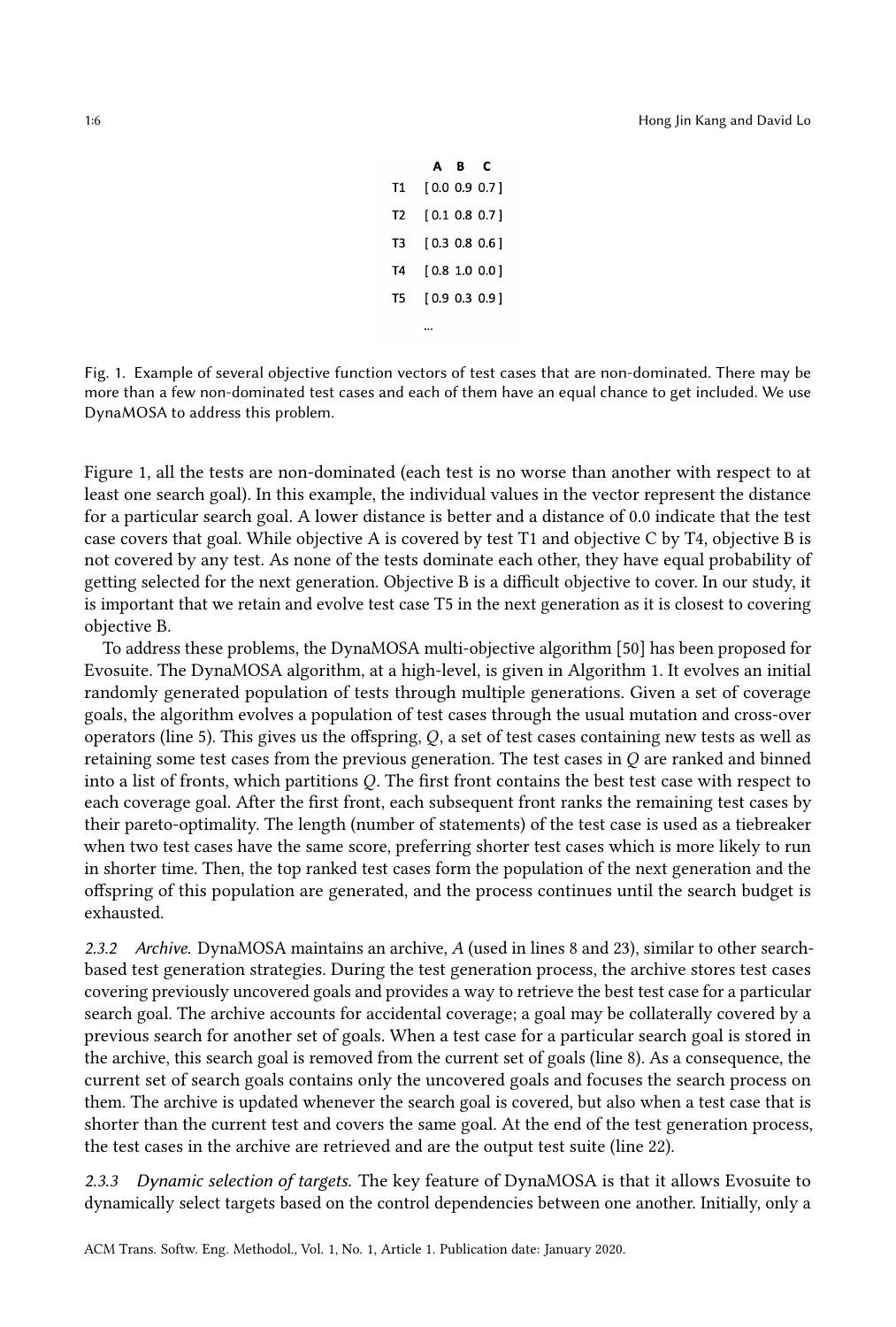```
Input: A set of coverage goals C.
  Input: Program, P.
  Input: Population Size M.
  Output: A test suite, TS, which is a collection of test cases
1 D = GetControlDependencies(P)2 P = RandomPopulation();3 A = InitArchive(P, C);4 C' = UpdateCurrentGoals(A, C, D);
5 while Search budget is not expanded do
6 \bigcup Q = GenerateOffspring(P);
7 | P = \{ \};8 \mid A = \text{UpdateArchive}(A, Q, C');\circ | C' = UpdateCurrentGoals(A, C', D);
10 | fronts = Rank(Q);
11 for front \leftarrow fronts do
12 if P.size >= M then
13 break;
_{14} | end
15 for TC \leftarrow fronts do
16 if P.size + 1 > M then
17 | | | break;
18 end
19 | \Box AddToPopulation(P, TC);
20 end
21 end
22 end
```

```
23 TS = A.getTestCases();
```
<span id="page-6-0"></span>**Algorithm 1:** Simplified version of the DynaMOSA algorithm. Given a program,  $P$ , and the set of coverage goals,  $C$ , DynaMOSA constructs a test suite,  $TS$ .

```
1 if ( functionA ())) { // Initially targeted as it does not depend on another line
2 if ( functionB ()) { // Targeted only after line 1 is covered
3 functionC (); // Targeted only after lines 1 and 2 are covered
4 }
5 } else {
6 functionD (); // Targeted only after line 1 is covered
7 }
```
Fig. 2. DynaMOSA uses the control dependencies to dynamically target only search goals that can be covered. Line 3 is targeted only after lines 1 and 2 are covered. After lines 1 and 2 are covered, line 3 is added to the current set of goals.

subset of the coverage goals that are independent of other goals are targeted. Dynamically selecting targets allows Evosuite to be more efficient when trying to cover multiple structural goals.

For example, statements within branches require the if-statement to be covered first, therefore these statements are initially not targeted by Evosuite until the if-statement has been covered. If the if-statement has not been covered, then these goals cannot be covered. The fitness, of a test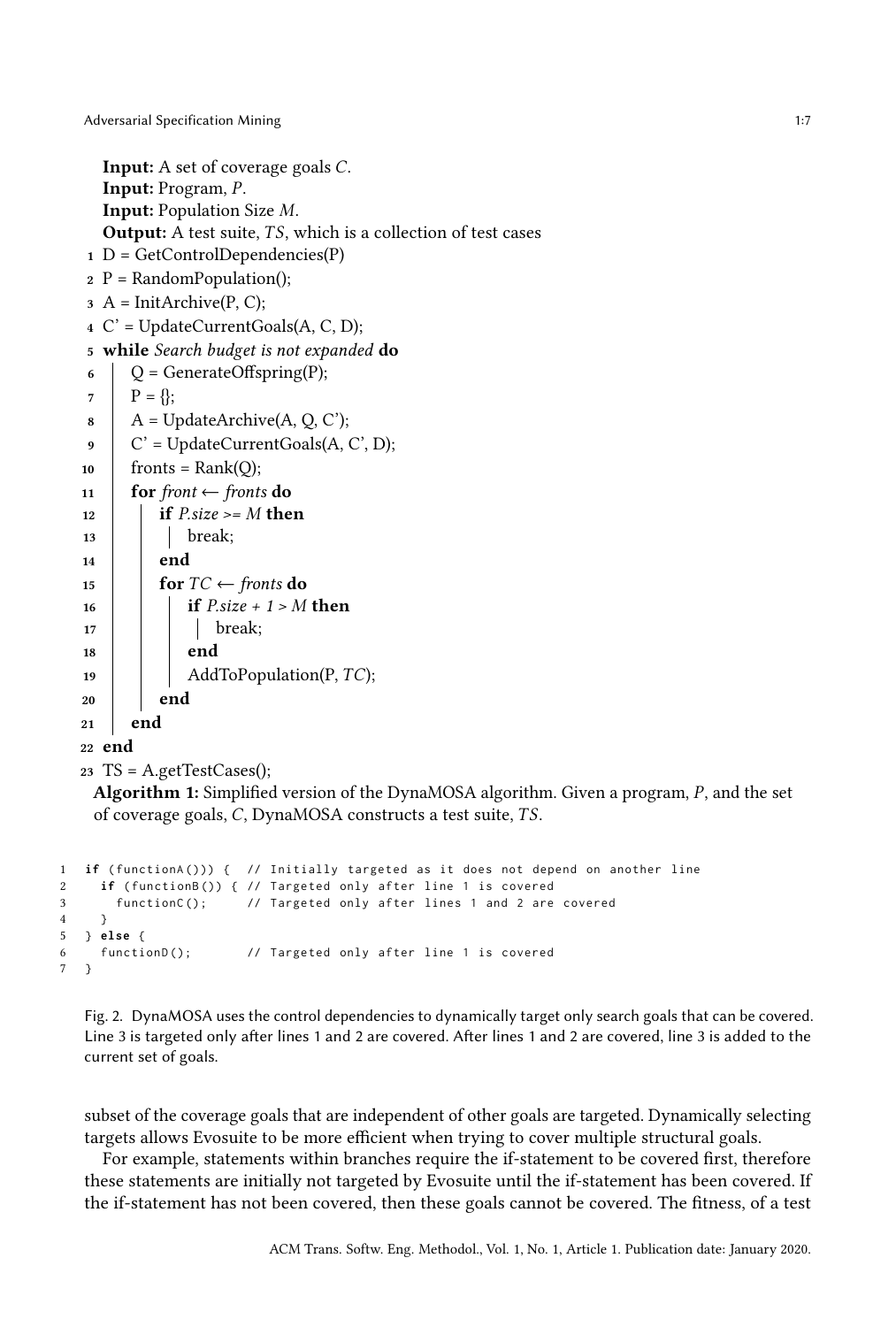<span id="page-7-1"></span>

Fig. 3. High-level overview of DICE

with respect to these goals is, therefore, always worse than the fitness of the test with respect to goal of covering the if-statement. In the example shown in Figure [2](#page-6-1) statement 3 cannot be covered before both statements 1 and 2 are covered. If a test case has not covered statement 1, it is not necessary to consider the fitness value of a test with respect to the search goal of covering statement 3. Therefore, these uncoverable goals do not contribute meaningfully to the ranking.

Evosuite first computes a control dependency graph of the program before generating tests and uses information from the control dependency graph to update the current set of search goals. As described earlier, before ranking test cases by their pareto-optimality, DynaMOSA first ensures that tests that are closest to a targeted search goal always survive and are retained in the next generation, even if these tests are not pareto-optimal with respect to the other goals. This makes it more probable for Evosuite to progress towards individual goals, including those that may be difficult to cover. This particular feature is the reason why we build DICE on top of the DynaMOSA strategy.

In Algorithm [1,](#page-6-0) the dynamic selection of targets can be seen in lines 4 and 9, in which the archive is used to determine which goals have been covered. DynaMOSA uses the control dependencies, , to determine the initial set of targets in line 4. As the goals are covered, it adds the goals that depend on the covered goals in line 8 to the currently targeted set of goals, C'.

#### <span id="page-7-0"></span>3 DICE APPROACH

#### 3.1 Overview

We show a high-level overview of the approach used by DICE in Figure [3.](#page-7-1) DICE consists of 2 main components: DICE-Tester and DICE-Miner. From a high-level perspective, DICE takes a class under test and an initial test suite as input, producing a FSA model as output. DICE first exercises the test suite, collecting the execution traces. This is followed by three phases:

• Mining Purity-Aware Temporal Specification. First, temporal specifications, in the form of LTL temporal properties, are mined from these traces while being aware of method purity.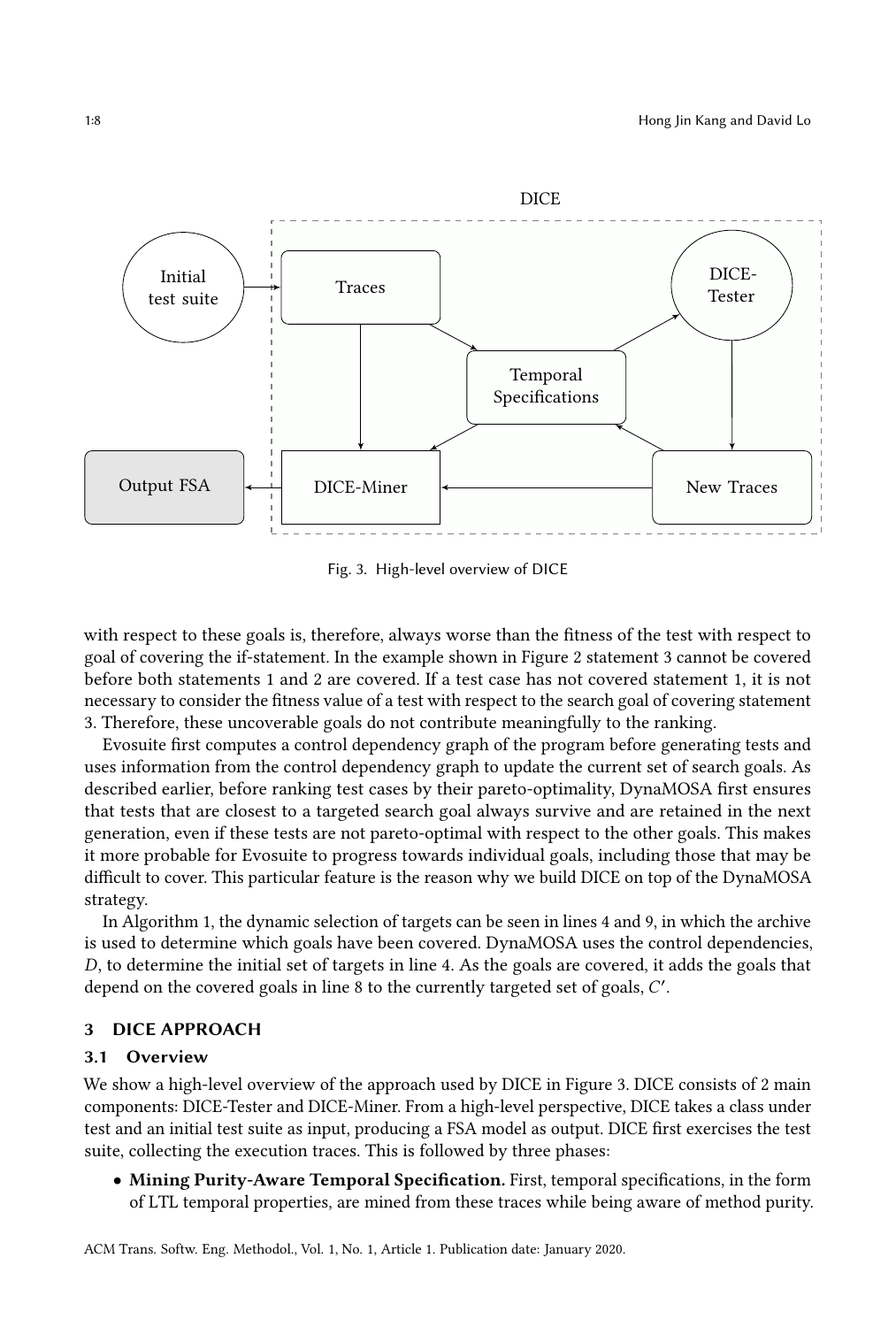Adversarial Specification Mining 1:9

- Adversarial Test Generation. The temporal specifications are fed into DICE-Tester and are converted into search goals for the test generation process. DICE-Tester is adversarial to the temporal specifications and refines them by invalidating incorrect properties, while generating new test cases and collecting the execution traces of these test cases.
- FSA Inference. Finally, the new traces and temporal specifications, with invalid specifications now removed, are input into DICE-Miner, which will infer an FSA. DICE-Miner avoids weaknesses of existing algorithms by using method purity and the temporal specifications to prevent over-generalisation.

### 3.2 Mining Purity-Aware Temporal Specification

The test generation phase of the adversarial specification mining process requires a set of specifications. As such, the first phase of DICE is to mine temporal specifications over the input traces collected from the input test suite. A formalism over constraints ordering events is Linear Temporal Logic (LTL) [\[32,](#page-38-10) [55\]](#page-39-11). Like previous studies in specification mining [\[7,](#page-37-3) [8,](#page-37-4) [20,](#page-38-4) [34,](#page-38-5) [66\]](#page-40-2), we use LTL to specify constraints over events. In this work, events are specifically method invocations of a class and the following subset of LTL connectives are used in the property templates:

- (1)  $X \phi$  means that  $\phi$  has to hold at the neXt state.
- (2) F  $\phi$  means that  $\phi$  has to hold at some Future state.
- (3) G  $\phi$  means that  $\phi$  has to hold Globally at all future states.
- (4)  $\rho$  U  $\phi$  is 'Until', which means that  $\phi$  has to hold at some point.  $\rho$  has to hold until  $\phi$  holds.
- (5)  $\rho$  W  $\phi$  is 'Weak until', which means that  $\rho$  has to hold until  $\phi$  holds. If  $\phi$  never becomes true,  $\rho$  has to hold forever.

Six LTL property templates are commonly used in previous studies. The six LTL property templates are described as follows:

- (1) AF(a, b): an occurrence of event a must be eventually followed by event b. In LTL, this rule is  $G(a \rightarrow XFb)$
- (2) NF(a, b): an occurrence of event a is never followed by event b. In LTL, this rule is  $G(a \rightarrow$  $XG(\neg b)$
- (3) AP(a, b): an occurrence of event a must be preceded by event b. In LTL, this rule is  $\neg aWb$
- (4) AIF(a, b): an occurrence of event a be immediately followed event b. In LTL, this rule is  $G(a \rightarrow b)$
- (5) NIF(a, b): an occurrence of event a is never immediately followed by event b. In LTL, this rule is  $G(a \rightarrow X(\neg b))$
- (6) AIP(a, b): an occurrence of event a must be immediately preceded by event b. In LTL, this rule is  $F(a) \rightarrow (\neg a U(b \wedge Xa))$

The last three properties, introduced by Beschastnikh et al. [\[7\]](#page-37-3) and Le et al. [\[34\]](#page-38-5), are "immediately" variants of the first three properties and have been shown to be useful for describing FSAs. In this work, we use the LTL property templates from previous work which only consider 2 events. Later, in Section 5.4 (Qualitative Evaluation), we note some limitations of considering only 2 events at a time. We also note that the primary objective of this study is to infer automata models, and the LTL specifications are only later used to guide the testing process and the inference of the models.

While we use the same LTL property templates studied by Beschastnikh et al. [\[7\]](#page-37-3) and Le et al. [\[34\]](#page-38-5), in our work, we adapt three of them. Recently, Sun et al. [\[61\]](#page-39-2) pointed out shortcomings of these patterns when using crowdsourcing to identify temporal specifications. AIP(a, b) and AIF(a, b), for example, can never be true since a method can always be invoked between any pair of events a and b. To address these shortcoming and to retain the benefits of these properties in describing temporal constraints, we observe that side-effect-free method invocations can never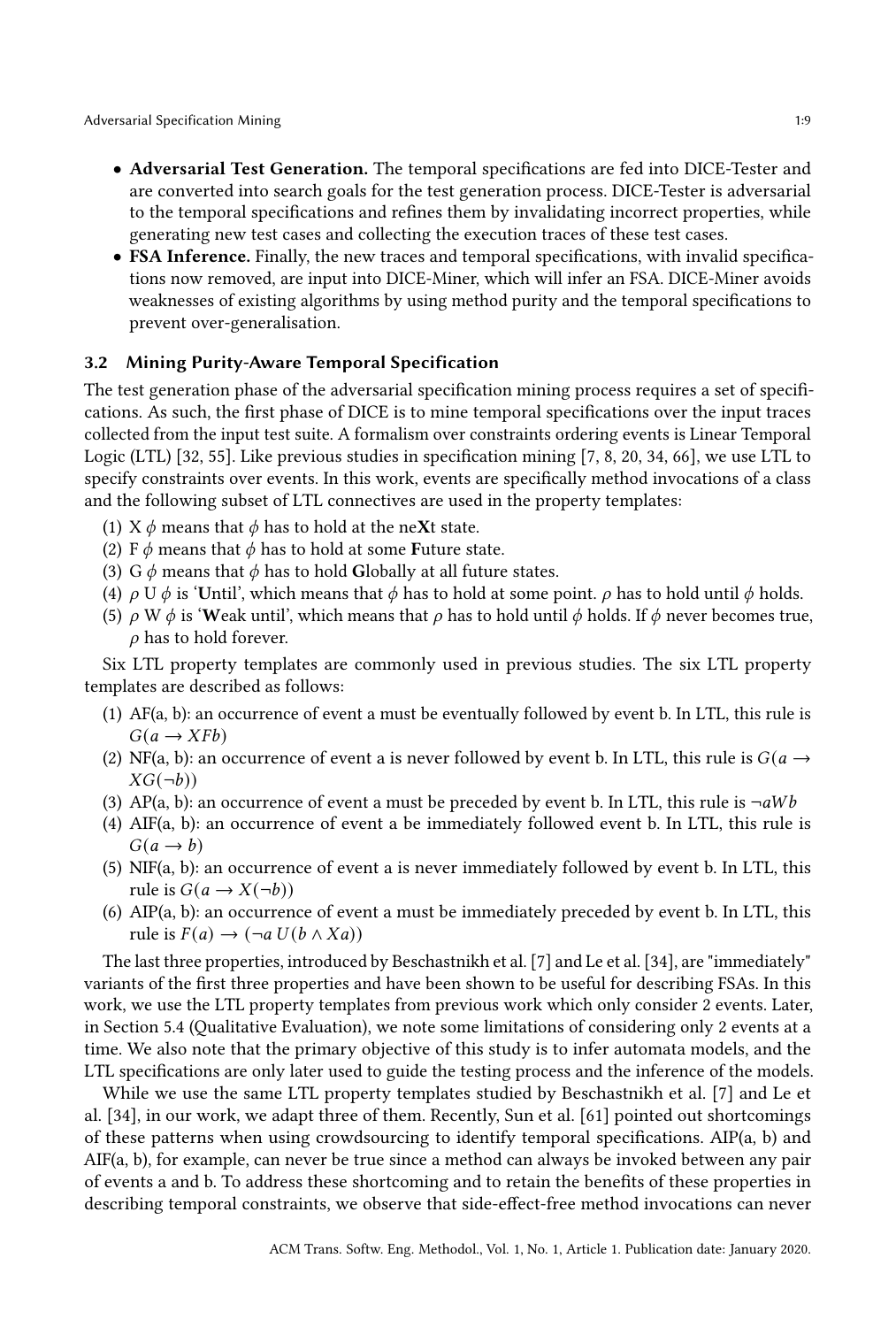affect the state of a software system, and as such, can be abstracted away in the description of the "immediately" variants of the LTL properties. We reformulate these variants to incorporate knowledge of side-effect free methods:

- (1) AIF(a, b): an occurrence of event a must be immediately followed by an occurrence of event b, ignoring all occurrence of side-effect-free events. In LTL, this rule is  $G(a \rightarrow$  $X((p_1 \vee p_2 \vee p_3 \vee \cdots \vee p_n) U b)$ , where  $p_1, p_2, \ldots, p_n$  are side-effect free events, known ahead of time.
- (2) NIF(a, b): an occurrence of event a is never immediately followed by event b, ignoring the occurrence of side-effect-free events. In LTL, this rule is  $G(a \to X(p_1 \lor p_2 \lor p_3 \lor \cdots \lor p_n) U \neg b)$ , where  $p_1, p_2,..., p_n$  are side-effect free events, known ahead of time.
- (3) AIP(a, b): an occurrence of event a must be immediately preceded by event b, ignoring the occurrence of side-effect-free events. In LTL, this rule is  $F(a) \to (\neg a \, U(b \wedge X((p_1 \vee p_2 \vee$  $p_3 \vee \cdots \vee p_n(Ua))$ ) where  $p_1, p_2, \ldots, p_n$  are side-effect free events, known ahead of time.

To identify side-effect free methods of a class, we use a lightweight static analysis [\[30\]](#page-38-11) and a heuristic based on the method name (we consider names starting with "is-" or "has-" to be getters, which are typically pure). While static analysis is used to partially accomplish this, it is not necessary for our approach. When neither source code nor bytecode is available, a developer can annotate the purity of relevant events by hand.

To mine LTL specifications, we use a solution similar to the linear miner algorithm described by Lemieux et al. [\[38\]](#page-38-12). However, as we are only interested in 2-event rules and we restrict ourselves to a few properties, we do not face the challenges that they solve. We use a simple way of iterating over the traces and try to use each trace to falsify the LTL specifications.

In the work by Lemieux et al. [\[38\]](#page-38-12), support and confidence thresholds are needed. The support counts the number of times while iterating through the traces where a property can be falsified, but is not. The confidence of a property is the ratio of support of a property to the number of times the property can be falsified. When the number of times the property can be falsified is 0, the confidence is defined to be 1.

For our work, as we are interested only in properties that are never falsified, thus in our implementation, we require a confidence of 1.0 for the rules that we mine. Moreover, we only require a support of 1 to admit the temporal property. In other words, as long as a property holds on a trace, and we do not encounter any trace that contradicts the property, we admit the property.

# 3.3 Adversarial Test Generation

The specification mining process adversarially generates test cases against an input specification, aiming to invalidate the specification. To this end, DICE converts the temporal specifications mined from the previous phase into search goals for search-based testing. The objective of this phase is to allow for the discovery of test cases that produce traces that are uncommon and not represented in the initial test suite. To do so, the temporal specifications are converted into fitness goals for test generation. DICE-Tester generates test cases using Evosuite<sup>[1](#page-9-0)</sup> with the addition of the new fitness goals and coverage criteria.

A fitness cost is computed for each fitness goal for each test case that is generated. A single test case may contain multiple object instances of the class of interest and we consider a single trace to be the methods invoked on a single object instance. Therefore, each test may produce multiple traces, one for each object instance in the test case. The fitness of a test,  $T$ , with respect to a fitness goal,  $G$ , is determined by the trace with the best fitness.

<span id="page-9-0"></span><sup>1</sup>Evosuite version 1.0.6 was used in this study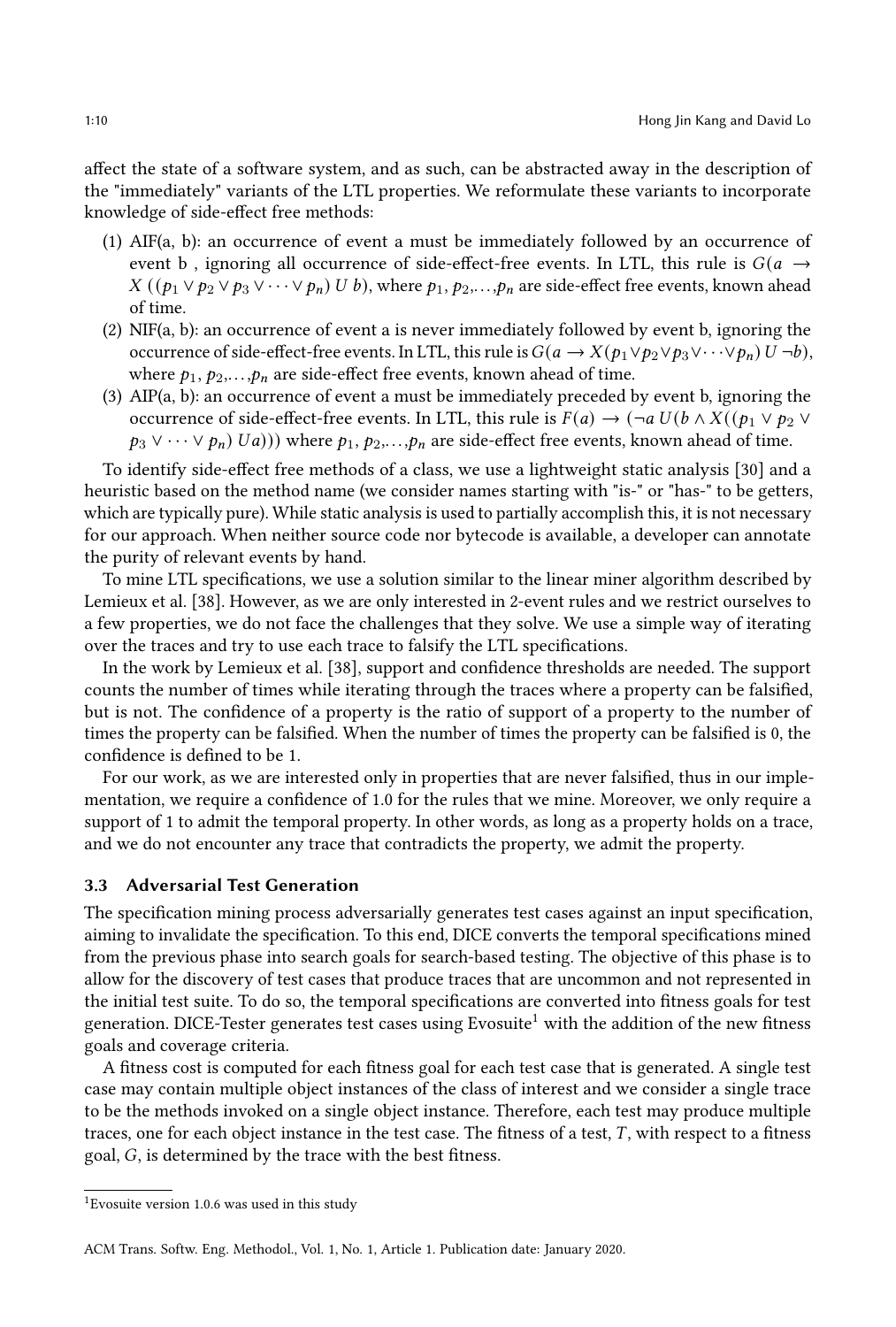$$
Fitness(T, G) = min(Fitness(tr, G)) , tr \in traces(T)
$$

We define a new coverage criterion, TemporalPropertyCounterExample(PropertyType, EventA, EventB), based on the LTL properties we have mined. An temporal property is covered if a trace contains a sequence of method invocations that is a counterexample of it. In this formulation, DICE-Tester creates a fitness goal for each temporal property we have mined, guiding Evosuite to produce counterexamples for them. With respect to a single fitness goal, a test is fitter than another if the fitness cost of the test is lower than the other. A goal is covered when the fitness cost is 0, i.e., when a counterexample trace is produced when exercising the test.

When the property is not covered, we aim to guide the test generation process towards a test covering the property. Generally, a trace is scored relative to the number of modifications required to transform the trace to, first, a trace supporting the temporal property, then, to falsifying the temporal property. This will push test generation towards test cases that first support the property, from which they may be mutated towards counterexamples afterwards.

To this end, we grant a better fitness cost when the trace contains one method of a "never" property (NF, NIF) and when the trace contains both methods of an "always" property (AP, AIP, AF, AIF). To summarize, for a temporal property AP(A,B) or AIP(A,B), we assign fitness costs to traces such that the following ordering holds:

- (1) Traces falsifying the temporal property (best)
- (2) Traces supporting the temporal property
- (3) Traces containing at least one of the events, A or B, but neither supporting or falsifying the temporal property.
- (4) Traces where none of A and B are present (worst)

The above ordering guides our design of the fitness functions for all property types. Using the above ordering, the traces are partitioned into 4 subsets for the "always" properties, AP, AIP, AF, and AIF. In our implementation, as Evosuite expects a numerical cost, we evenly partition the range  $[0, 1]$  into the 4 subsets. Formally, each trace, tr, is assigned a cost for the search goal targeting a property,  $p$ , relating two events, A and B, based on the following conditions:

$$
Fitness(tr, p) = \begin{cases} 0.0 & \text{if falsifies(tr, p)} \\ 0.33 & \text{if ! falsifies(tr, p) and supports(tr, p)} \\ 0.66 & \text{if ! falsifies(tr, p) and ! supports(tr, p)} \\ & \text{and (contains(tr, A) or contains(tr, B))} \\ 1.0 & \text{otherwise} \end{cases}
$$

 To provide some intuition, we use an example using a property AP(A, B), event B must precede event A. A trace in which event B does not precede event A, e.g. [X, Y, A], will falsify the property. Given a trace [B, X, Y, A], which supports the property, the trace is one transformation away, in which the method call B is removed, away from falsifying the property. For another example, using a trace [B, X, Y]. This trace is one edit from supporting the property. The event A is added in any of the three positions (between B and X, between X and Y, after Y). After this, the modified trace is one edit from falsifying the property  $AP(A, B)$ . As it took two edits, the trace [B, X, Y] is less fit than the trace [B, X, Y, A] which only requires one edit. Observe that a trace may containing sequence of events that both supports and falsifies a property. A trace  $[A, B, A]$  has both the sequence  $[A]$ , which falsifies AP(A,B), and [B, A], which supports AP(A,B). According to our fitness formulation, this trace will obtain a fitness cost of 0, since it falsifies the property.

.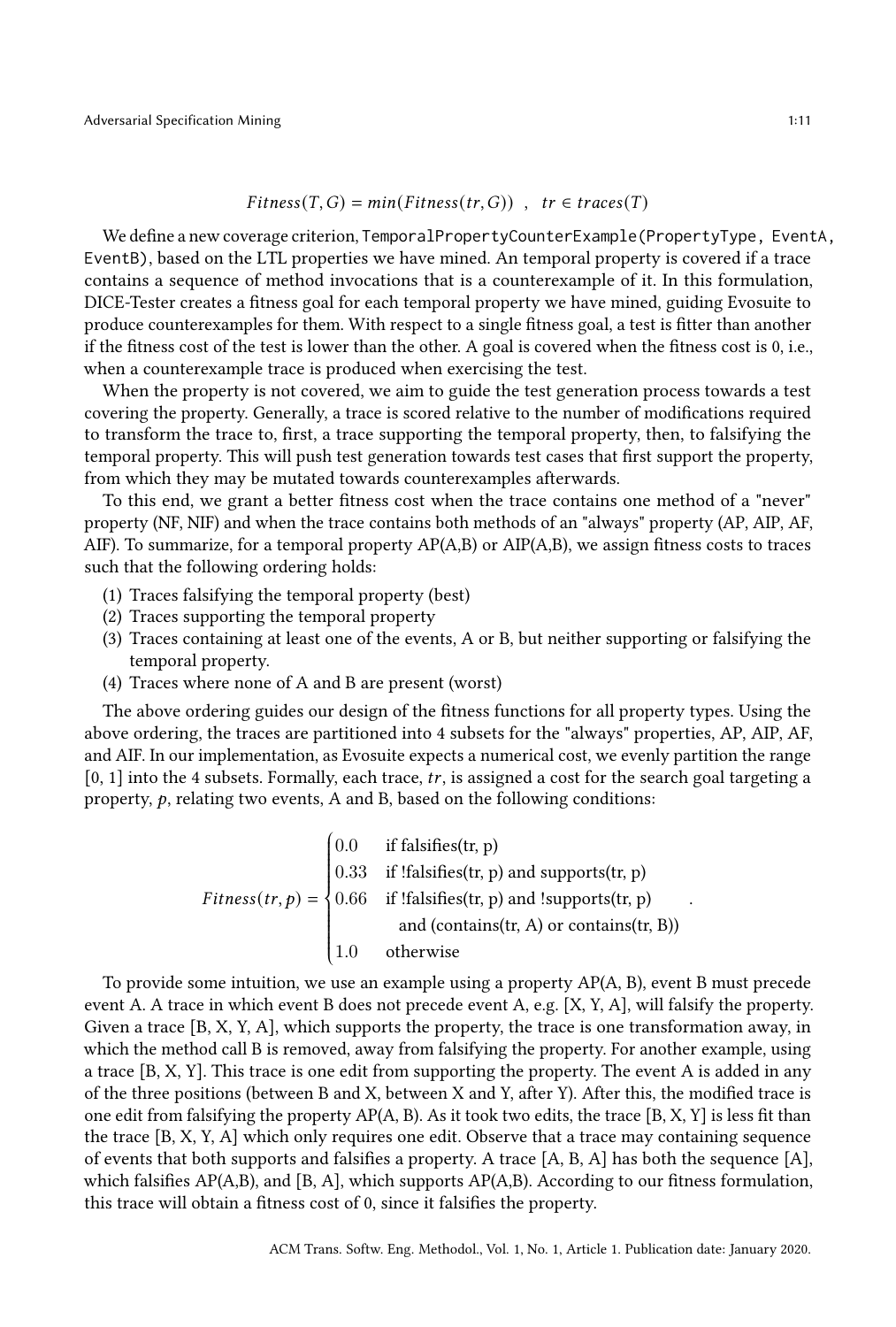A trace without both events A and B, e.g.  $[X, Y]$ , has the worst fitness cost for the AP(A, B) search goal. This may be contrary to intuition, since a trace without any of the property's events may resemble a trace that has a few edits away from falsifying the property. For example, the trace  $[X, Y]$  is only 1 edit from falsifying the property directly, e.g.  $[X, Y]$  to  $[X, Y, A]$ . There are numerous such traces among the entire test population. An objective of our fitness functions is to focus the search on properties that are hard to falsify. If the property can be easily covered by having such a trace transformed to a counterexample trace, there would be numerous such cases. It is very likely that the search goal can be covered as part of collateral coverage when the entire test population evolves to satisfy other coverage goals. On the other hand, temporal properties that are more difficult to cover will benefit from the focused search.

For example, consider the property AP(isEmpty: false, push: true) for a hypothetical data structure, which holds if the data structure cannot report that it is not empty unless the push method has been successfully invoked. A counterexample trace can be constructed, e.g. [<init>, pushAll: true, isEmpty: false], by using an alternative method (pushAll: true) to insert an item into the data structure. From a trace supporting the event, e.g. [<init>, push: true, isEmpty: false], a single transformation from push: true to pushAll: true will lead to a trace falsifying the property. On the other hand, given an initial trace [<init>, get: false, clearAllElements] that does not contain either event in the property, if we try to falsify the property by adding a isEmpty method invocation, instead of adding the isEmpty:false event, the event isEmpty:true added to the trace. It is not possible to arbitrarily add an isEmpty:false event into any position in a trace. The pushAll:true event has to be successfully added first. As a result, a randomly generated trace without the isEmpty: true event, e.g. [<init>, get: false, clearAllElements], is much further than a trace supporting the property, e.g.  $\left[$  <init>, push: true, isEmpty: false].

For a temporal property AF(A,B), a trace is scored similarly. Observe that the fitness cost of  $AF(A,B)$  can be computed by using the same scoring rules for  $AP(B, A)$  and reversing the trace. Likewise, AIF(A,B) can be computed using AIP(B, A) by reversing the trace.

For a NF property, NF(A,B), the same ordering of traces described above applies. A trace supporting the property is a trace where A is present, but B does not appear after A. In the "immediately" variation of NF, NIF, the fitness functions can be computed to differentiate individual traces from one another with higher granularity, while still respecting the ordering of traces. In NIF, the fitness cost reflects how closely positioned the two events in the property are within the trace. A better fitness cost is returned if both events are included in the trace, and we score the fitness value based on how far apart the method invocations are. This will push test generation towards tests where the events are located nearer to each other. The fitness cost of a trace,  $tr$ , with respect to the fitness goal of the property NIF(A,B) is computed as shown in Algorithm [2.](#page-12-0)

Algorithm [2](#page-12-0) takes a single trace, consisting of a sequence of events, as input and returns the fitness score of this trace. The fitness score ranges from 0 to 1, and a score of 0 indicates the maximum fitness value while a score of 1 indicates that the trace has no relevance for this goal. A single pass is made through the sequence of events to look for instances of event A (lines 5-19). A counter (line 4) to measure the distance between a pair of events A and B is updated in this pass. Each time we reach an instance of event A, we record its position and reset the counter (lines 7,8). Once an instance of event A has been found (line 10), we increase the counter for each impure (i.e. not side-effect free) event we pass (line 11-12). Whenever we reach an instance of event B, we update the minimum distance between the last seen instance of A and B if the counter is less than the previous minimum distance between A and B (line 14-16). Finally, the fitness score is computed from the minimum distance. If the distance is 0, then the goal is covered and 0 is output as the fitness score (line 20-22). Otherwise, the ratio of the distance to the length of trace is used as the fitness score (line 23-27).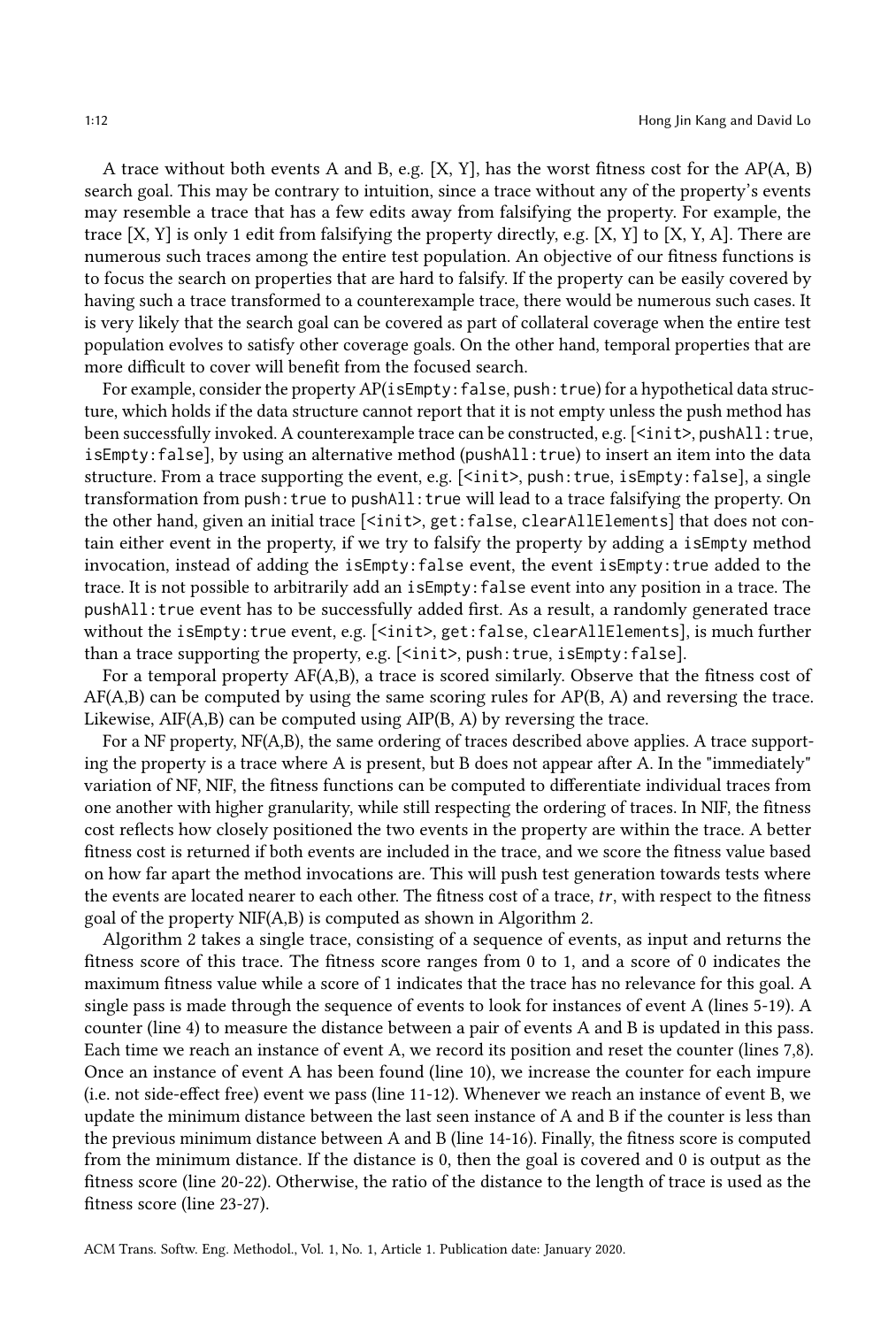```
Input: A trace, tr. A fitness goal for a NIF property, NIF(A, B).
  Output: Fitness cost of the trace. 0 means that the property is covered
1 eventAPosition = -1;
2 i = 0;
3 distance = 999;
4 counter = 0:
5 for event \leftarrow tr do
6 \text{ if } event = A \text{ then}7 \mid eventAPosition = i;
\vert counter = 0;
9 else
10 if eventAPosition \neq -1 then
11 if lisPure(event) then
12 | | counter += 1;
13 end
14 if event = B then
15 distance = Min(counter, distance);
16 | end
17 end
18 end
19 end
20 if distance = 0 then
21 return \theta22 else
23 if eventAPosition = -1 then
        /* Event A does not appear, trace is irrelevant to this goal */
24 return 1
25 else
26 return distance / (length(tr))
27 end
28 end
 Algorithm 2: Fitness computation of a trace, tr, with respect to
 TemporalPropertyCounterExample(NIF, A, B)
```
<span id="page-12-0"></span>To conclude, the satisfaction criterion of each TemporalPropertyCounterExample depends on the property type. Effectively, if a test contains a trace with a fitness score of 0, then the test is a counterexample. It may be interpreted as follows:

- AF(a,b): a test is a counterexample of AF(a, b) if it contains a trace with an invocation of a that is not (immediately) followed by b.
- $NF(a,b)$ : a test is a counterexample of  $NF(a, b)$  if it contains a trace with an invocation of a that is (immediately) followed by b.
- AP(a,b): a test is a counterexample of  $AP(a, b)$  if it contains a trace with an invocation of b that is not (immediately) preceded by a.

As a consequence of including our new fitness goals into Evosuite, there are a large number of search objectives (one for each temporal property we have mined). As described in Section [2,](#page-2-0)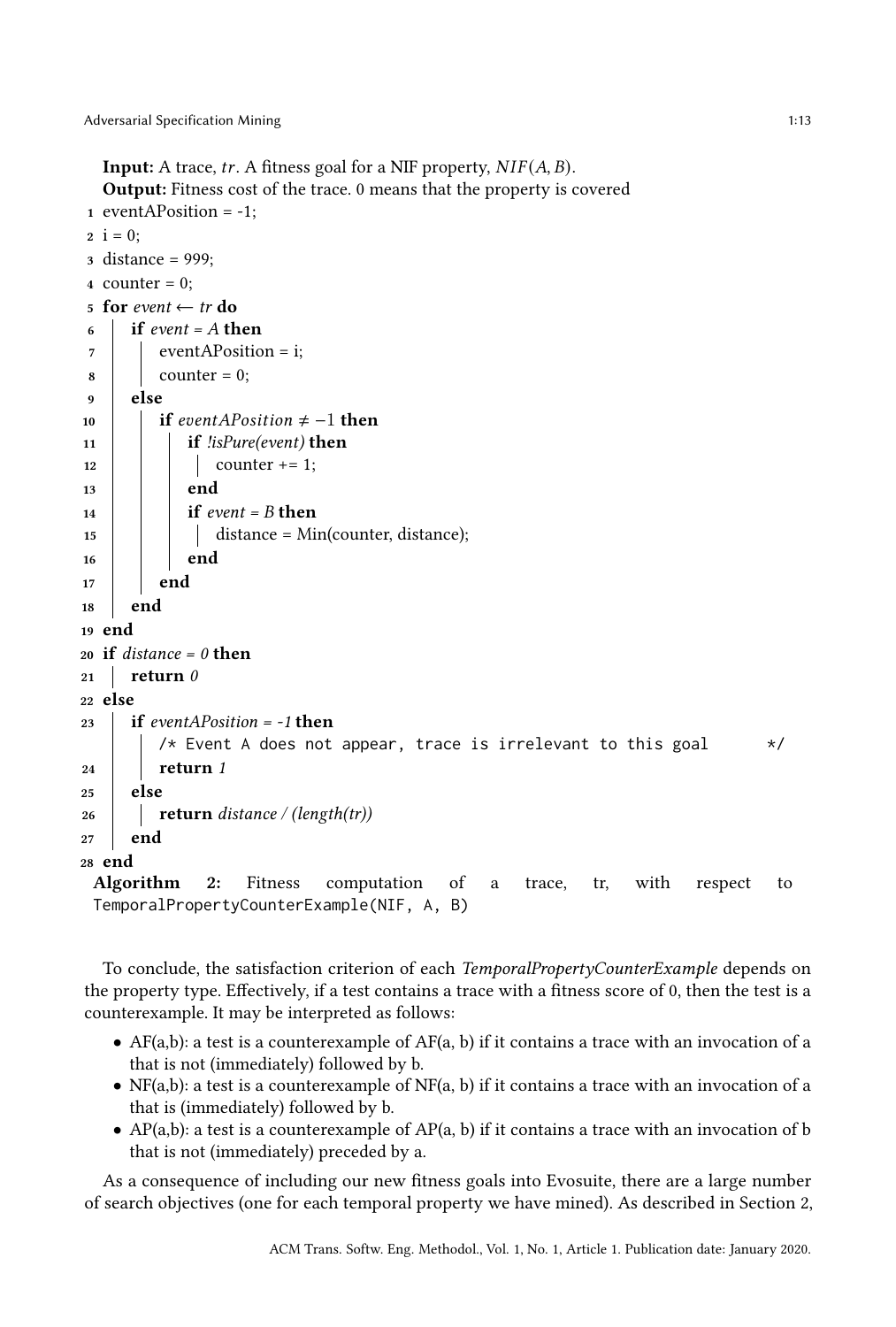this hampers the ability of Evosuite to search effectively for good test cases that will cover the uncovered goals. The large number of search goals causes the search process to be similar to a random search process, reducing its performance. To manage the large set of goals, we use the DynaMOSA search algorithm as discussed earlier in Section 2. For each search goal, the DynaMOSA algorithm uses a test ranking strategy which ensures that the test case closest to covering it always survives to the next generation when tests are ranked and weaker tests are discarded. Furthermore, it models the dependencies between structural goals. At any time, only the goals with fully satisfied dependencies are in the current set of goals. This strategy prevents goals that cannot contribute meaningfully to the test ranking from becoming targets. However, we found that the existing implementation of the DynaMOSA search algorithm was not sufficient to enable Evosuite to find counterexamples effectively.

Thus, we use the DynaMOSA search algorithm in DICE-Tester with three modifications. To further boost the efficiency of selecting tests, our first modification is to model the dependencies between the coverage goals beyond structural goals to allow Evosuite to dynamically select goals more effectively. While the DynaMOSA algorithm already models the dependency between structural coverage goals based on control dependencies, it does not model other forms of dependencies, including usage dependencies between methods. It is unable to perform any reasoning about method coverage goals, which DICE-Tester is able to constrain using the LTL properties we have mined previously.

The dependency tree is constructed prior to the start of the search process. At this stage, we assume that every mined LTL properties is true. This dependency tree relates method coverage goals with the TemporalPropertyCounterExample coverage goals that we introduced in this work. A method coverage goal, Method(A), is covered when a test case invokes the method A at least once. We add dependencies based on the following rules:

- Given AP(A, B), DICE-Tester adds a dependency where B depends on A. i.e. Method(A) should be covered before Method(B)
- Given NF(A, B) or NIF(A,B), DICE-Tester adds a dependency where Method(A) should be covered before TemporalPropertyCounterExample(NF, A, B) or TemporalPropertyCounterExample(NIF, A, B).
- Given AF(A, B) or AIF(A,B), DICE-Tester adds a dependency where Method(A)should be covered before TemporalPropertyCounterExample(AF, A, B) or TemporalPropertyCounterExample(AIF, A, B).
- Given AP(A, B) or AIP(A,B), DICE-Tester adds a dependency where Method(B) should be covered before TemporalPropertyCounterExample(AP, A, B) or TemporalPropertyCounterExample(AIP, A, B).

For example, given NF(StringTokenizer, nextToken), for its corresponding goal TemporalPropertyCounterExample(NF, StringTokenizer, nextToken) to be satisfied, the method coverage goal, Method(StringTokenizer), must be satisfied first. If this method coverage goal is not satisfied, then it is impossible for the test to produce a counterexample and this goal is always completely uncovered for any test case. Thus, it will not contribute meaningfully to the ranking of tests maintained by DynaMOSA [\[25\]](#page-38-3). Constraints about the ordering of methods provided by the set of AP temporal properties also allow us to add dependencies between a pair of method coverage goals. For another example, given AP(initVerify, update), we add a dependency between Method(update) and Method(initVerify), requiring an invocation of initVerify before Evosuite adds update to the set of currently targeted goals. While other coverage goals may return a fitness value between 0 and 1, the fitness of a test with respect to a method coverage goal is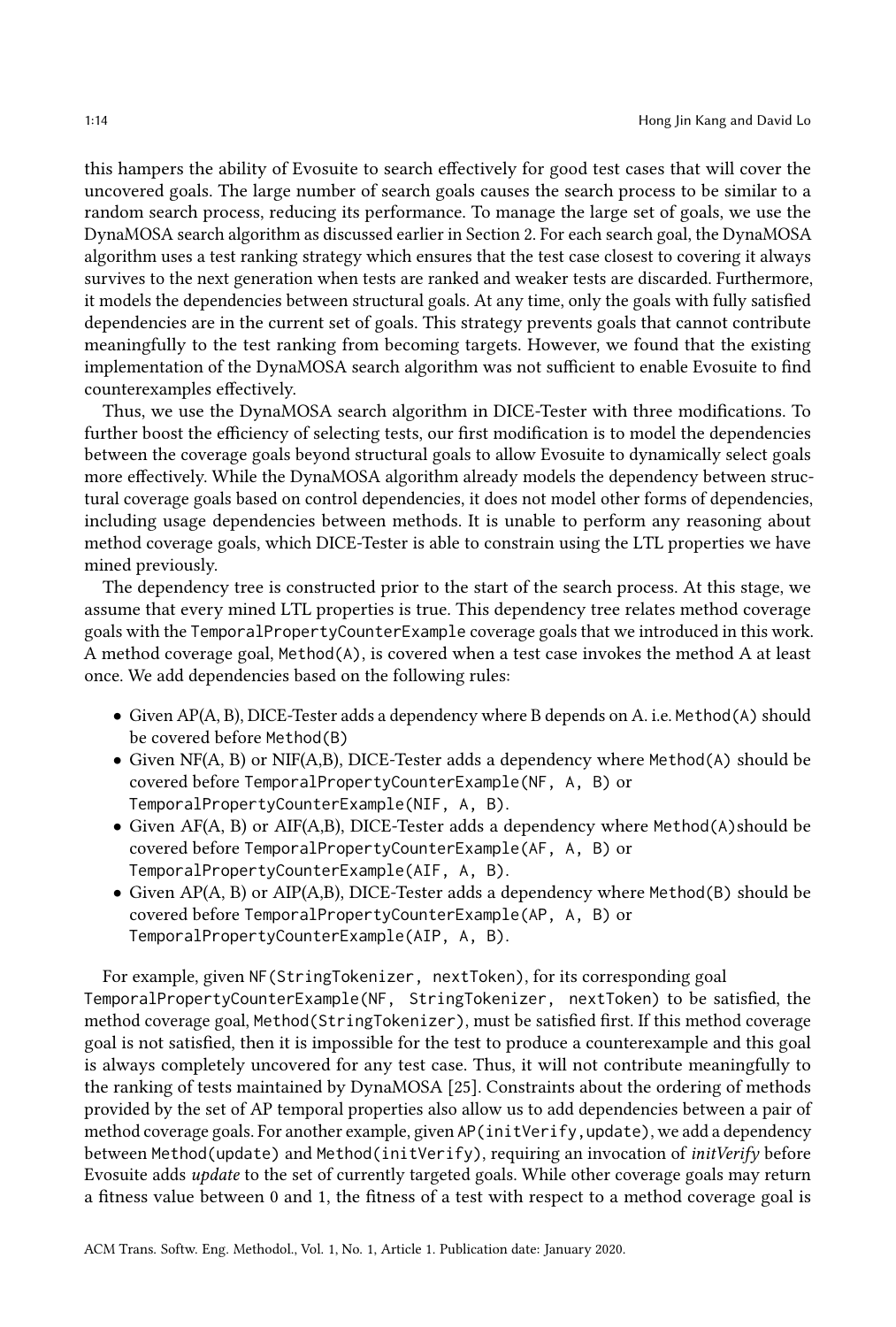Adversarial Specification Mining 1:15

<span id="page-14-0"></span>

Fig. 4. Lifecycle of a search goal. At the end of the search process, a goal is either covered or abandoned.

binary, either the goal is covered or it is not. Therefore, if the prerequisites are not met, a method coverage goal is always uncovered for every test case.

Our second modification is made for the lifecycle of a search goal. In the DynaMOSA algorithm, goals are in one of 3 states. A goal is either a) covered, b) uncovered but not in the current set of goals, or is c) uncovered but in the current set of goals. In DICE-Tester, we added a new state in this lifecycle. Thus, a goal can be in one of 4 states: covered, uncovered but in the current set of goals, uncovered but not in the current set of goals, or abandoned (see Figure [4\)](#page-14-0). We refer to a goal as abandoned if it is not covered but we have removed it from the current set of goals.

The addition of this state is motivated by the fact that at least some of the mined properties are true. As these properties are true, it is impossible to generate a test case that is a counterexample to it. Consequently, goals representing counterexamples to these properties can never be covered, and this has detrimental effects on the search process. Such goals will continue to contribute to the preference ranking used in Evosuite. This has several implications. Test cases that are closest to and "almost covering" the goal will always remain in our population, although they will not contribute to producing interesting test cases. The search may be weighted towards tests that have a higher chance of covering these goals, even though these goals cannot be covered. This may potentially prevent other test cases (that may lead to a counterexample of another property) from getting added to the population. Furthermore, these goals have no meaningful contribution to the ranking process when weighing the pareto-optimality of the other test cases. This slows down the search process, wasting time to compute the fitness of tests with respect to these goals.

Hence, we add the abandoned state in the lifecycle of a goal. To enable goals to transit to this state, DICE-Tester tracks the age of each goal. Covered goals and goals that are not in the set of currently targeted goals do not have an age. When an uncovered goal moves into the set of targeted goals, its age is initialized to 0. We increment the age of a goal for each generation where DICE-Tester does not find a test case that covers it. Once the age of a goal has exceeded a threshold, we abandon the goal by removing it from the set of targets. In our experiments, we set this threshold to 100 generations. Once abandoned, goals can never be restored back to the set of targets.

Our third modification is to reset the population of the tests once it has gotten stuck. While the first two modifications allow Evosuite to find more counterexamples, we observed that the search can still get stuck in a local optima. Finally, we bypass this problem by resetting the population of tests, and in effect restarting the search, once 100 generations has passed without DICE-Tester finding a test that is a counterexample to any goal. We did not thoroughly empirically evaluate the threshold for abandoning a goal or resetting the population, however, we noticed in our experiments that changing these parameters do not affect the results much, provided that they are not too small.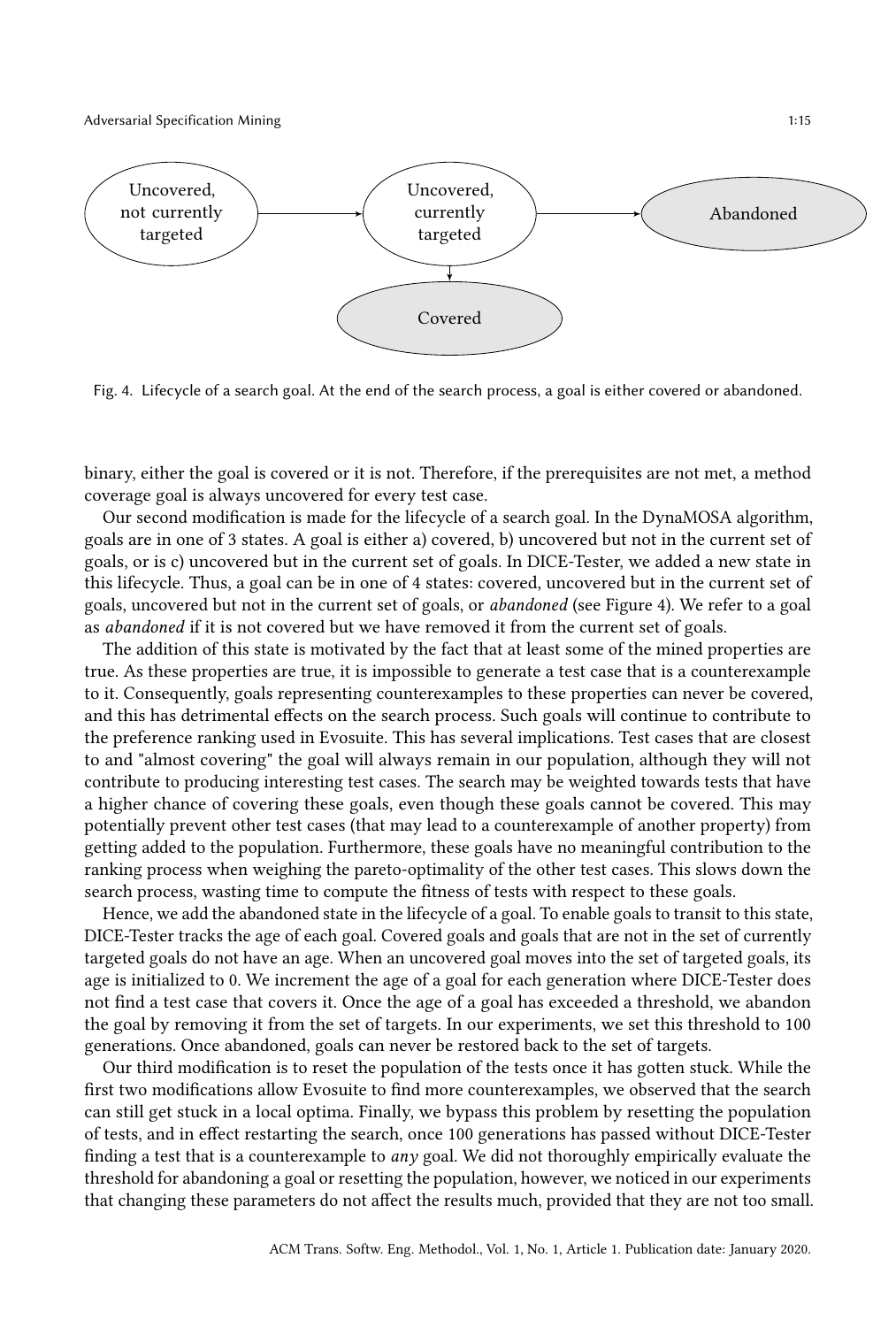With these three modifications, DICE-Tester is able to guide test generation towards finding counterexamples to spuriously mined LTL properties, to invalidate them. Temporal properties with at least one counterexample are removed.

Next, we collect execution traces from the output test suite, which are constructed from the test cases that produced counterexamples to the temporal properties. These are later passed as input to the FSA inference process. Typically, specification mining algorithms use traces of correct executions and our approach is not an exception. Therefore, we filter out traces of executions that may not represent a correct usage. If the invocation of a method results in a thrown exception, we ignore the invocation and any further method invocations (as the exceptional invocation may have an effect on the state). Apart from exceptional executions, we also try to detect resource leaks and omit any possible trace that caused them. We keep track of the number of file descriptors that are opened by the process that is executing the tests  $^2.$  $^2.$  $^2.$  Next, we compared the number of file descriptors before and after the runs, and if we find a mismatch between them, we assume that the tests have triggered a sequence of methods that leaked a file or a socket. When this happens, we remove all traces of tests that led to resource leaks. While this may inadvertently result in correct traces that are incorrectly discarded (consider a scenario where a test instantiated multiple FileOutputStreams, we discard traces from every FileOutputStream as long as one of them caused a leak, even if the rest of the instances represent correct usage of FileOutputStream), this helps us ensure that the traces we have collected do not contain executions of invalid usage of an API or class.

# 3.4 Example of the search process

```
interface DataStructure<T> {
    public boolean add (T item);
    public boolean addAll(Collection<T> items);
    public boolean isEmpty ();
    public void clear ();
    public T get ();
    public Collection <T> getAll();
}
```
Fig. 5. The API of a hypothetical data-structure.

In this section, we present a synthetic example of the search process. Using a hypothetical data-structure shown in Figure [5,](#page-15-1) we show how a small set of test cases may evolve over a few generations to become counterexamples for a three properties that are not true properties:

- Goal 1: AP(isEmpty:FALSE, add:true),
- Goal 2: AIF(clear, isEmpty:TRUE), and
- Goal 3: AF(clear, isEmpty:TRUE),

We run the DICE process to search for test cases that will falsify the properties. In this simple example, all three properties are falsifiable. As described earlier, we use the dependencies between search goals to consider fewer search goals at a time, omitting goals that cannot be covered yet. At

<span id="page-15-0"></span><sup>2</sup>We run Evosuite without its sandbox which prevents environmental interactions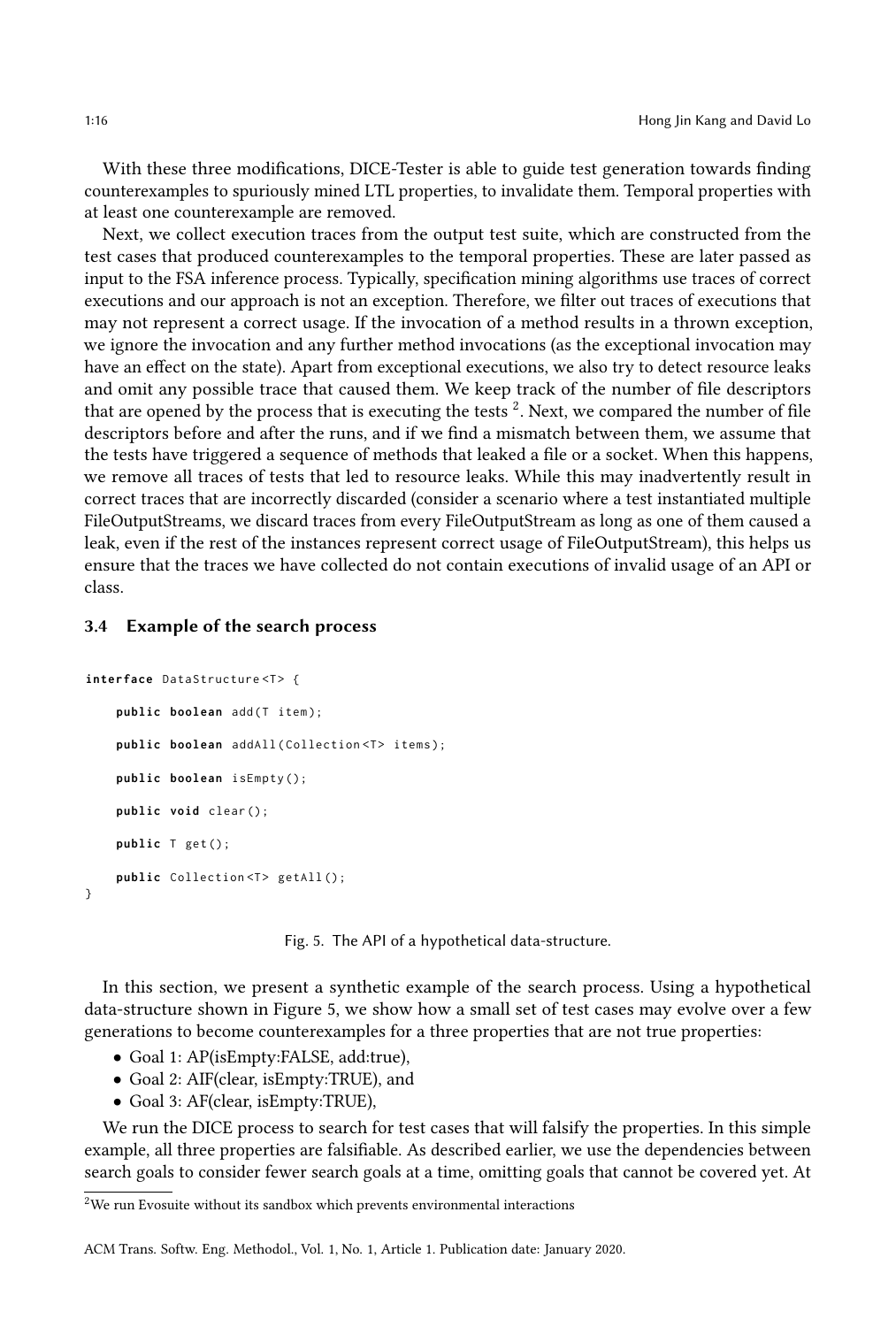the start of the DICE-Tester process, the following dependencies between search goals are added:

 $Method(isEmpty: FALSE) \rightarrow AP(isEmpty: FALSE, add: true)$  $Method(isEmpty:TRUE) \rightarrow AIF(clear, isEmpty:TRUE), AF(clear, isEmpty:TRUE)$  $Method(\text{clear}) \rightarrow AIF(\text{clear}, \text{isEmpty}: TRUE), AF(\text{clear}, \text{isEmpty}: TRUE)$  $Method (add : TRUE) \rightarrow AP(isEmpty : FALSE, add : true)$ 

The dependencies should be interpreted such that the search goals on the right (the consequent) are added to the currently targeted set of goals once the search goal on the left (the antecedent) has been covered. The test generation process starts by creating a population of randomly generated tests. In this example, we assume that the population size is two, and that each test produces only one trace. First, DICE-Tester generates 2 tests, giving us the following traces as shown below in Figure [6:](#page-16-0)

```
[clear, isEmpty:TRUE, getAll] (-, 0.33, 0.33)
[getAll, add:FALSE] (-, 1.00, 1.00)
```
Fig. 6. The initial population. The numbers on the right show their fitness costs for Goals 2 and 3. Goal 1 is not considered yet as neither of the method coverage goals it depends on has been covered.

In Figure [6,](#page-16-0) Goal 1 is not considered among the search goals (listed as '-') as neither of the method coverage goals it depends on has been covered. When the number of goals is large, this helps to simplify the comparison between test cases. When this initial population of test cases is evolved, it produces a set of new test cases as shown in Figure [7.](#page-16-1) Since the method coverage goal of Goal 1 has been covered, all the search goals for the 3 properties are now considered.

<span id="page-16-1"></span>

| [clear, getAll, isEmpty:TRUE, getAll]          |                    | $(1.00, 0.00, 0.33)$ * |         |
|------------------------------------------------|--------------------|------------------------|---------|
| [clear, isEmpty:TRUE, add:TRUE, isEmpty:FALSE] | (0.33, 0.33, 0.33) |                        | $\star$ |
| [add:TRUE, clear, isEmpty:TRUE, getAll]        | (0.66, 0.33, 0.33) |                        |         |
| [getAll, isEmpty:TRUE, add:TRUE, getAll]       | (0.66, 0.66, 0.66) |                        |         |
| [getAll, add:TRUE, get]                        | (0.66, 1.00, 1.00) |                        |         |
|                                                |                    |                        |         |

Fig. 7. The offspring of the first generation. We order them by their pareto-optimality.

In Figure [7,](#page-16-1) the test cases that are selected to form the next population of tests are indicated with a \*. As the first test case has fully covered Goal 2 (falsifying the property that clear is always followed by isEmpty:TRUE), it is selected. As for the second test case, it ties with the third test case for the best fitness score on Goal 3, but it is the best test case for Goal 1. Therefore, both the first and second test cases are selected as they are the best test cases with respect to the search goals. The remaining test cases are ordered by pareto-optimality. The third test case dominates the fourth test case, and the fourth test case dominates the fifth test case. The first test case is inserted into the archive, as it has fully covered a search goal. If the population size was greater than 2, then the remaining test cases would be added in this order.

Finally, in the next round, we get the following offspring shown in Figure [8.](#page-17-0) As search goal 2 was already fully covered earlier, we no longer need to consider the test cases' fitness with respect to it.

Both Goals 1 and 3 have counterexample traces from this set of offspring, and these two test cases are added to the archive. As all the search goals related to the temporal properties are covered, we end the test generation process. In practice, it is typically the case that not all coverage goals can be covered and the test generation process only ends when the search budget is fully consumed.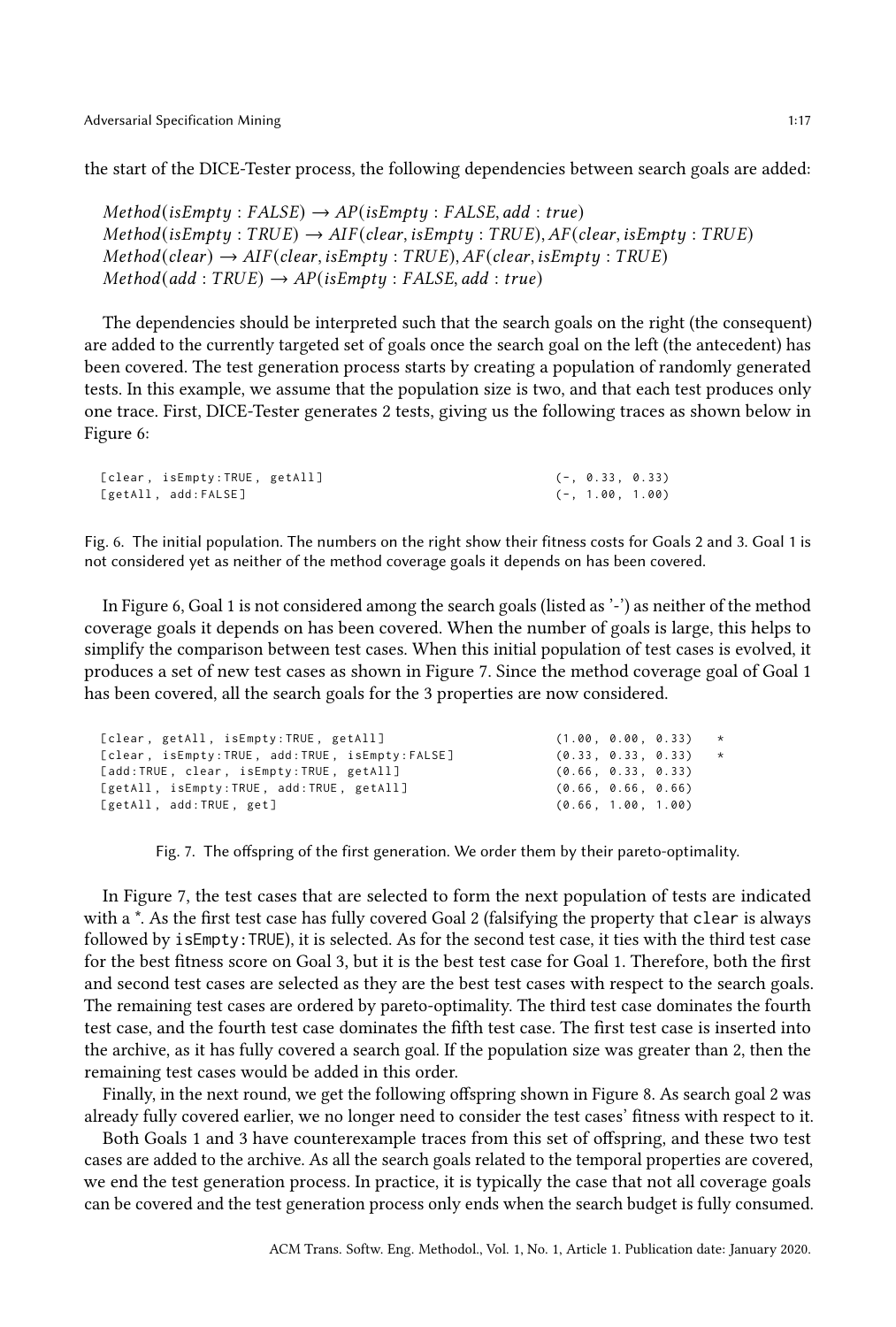```
[clear, isEmpty:TRUE, addAll:TRUE, isEmpty:FALSE] (0.00, -, 0.33) *
\begin{array}{lll} \texttt{[clear, clear, getAll]} & (\texttt{0.66, -}, \texttt{ 0.00)} & \star \\ \texttt{[clear, getAll, isEmpty:TRUE, add:TRUE, getAll]} & (\texttt{0.66, -}, \texttt{ 0.66}) \\ \texttt{[clear, isEmpty:TRUE, sEmpty:TRUE, add:TRUE, getAll]} & (\texttt{0.66, -}, \texttt{ 1.00}) \end{array}[clear, getAll, isEmpty:TRUE, add:TRUE, getAll ]
[clear, isEmpty: TRUE, sEmpty: TRUE, add: TRUE, getAll]
```
Fig. 8. The offspring of the second generation of test cases. All the test cases are covered after this. Note that Goal 2 was not considered when computing the objective function vectors as it has a corresponding test case in the archive.

<span id="page-17-1"></span>

Fig. 9. High-level overview of DICE-Miner

The test cases from the archive are retrieved to form the output test suite, which is run and its execution traces are collected to be used as input to the next step of DICE.

# <span id="page-17-2"></span>3.5 FSA Inference

The final phase of the adversarial specification mining approach is to take the temporal properties and traces produced from the previous phases and infer an FSA model. In DICE, the DICE-Miner algorithm is responsible for this. We add the traces produced by the DICE-Tester to the original set of traces for input to DICE-Miner.

An overview of DICE-Miner is given in Figure [9.](#page-17-1) The DICE-Miner algorithm to infer an FSAbased specification is similar to the k-tails algorithm, comprising of two steps. In the first step, we construct an initial automaton based on the input traces and the mined temporal properties. Similar to the PTA (described earlier in Section [2\)](#page-2-0), our initial automaton accepts all of the observed input traces. The mined temporal properties are used to prevent erroneous merging of states. In the second step, we merge equivalent states in this automaton, leveraging the mined temporal properties. The mined temporal properties are used to derive the set of enabled methods of each state, which is the equivalence criteria used in DICE-Miner to merge states. We elaborate on this equivalence criteria below in Section [3.5.2.](#page-20-0)

Regarding the first step of the algorithm, we make the following observations:

- Observation A: Side-effect-free events can be interleaved in any order, and do not change the present state of the software system.
- Observation B: The first step of constructing a PTA makes the assumption that states with the same history of events are equivalent. This assumption may not be true.

We propose a specification mining algorithm with these observations in mind. In light of the first observation, we include information of the purity of each method to allow the model to have greater generalizability. The second observation guided us to prevent the incorrect conflation of states while constructing an initial model that accepts all of the input traces.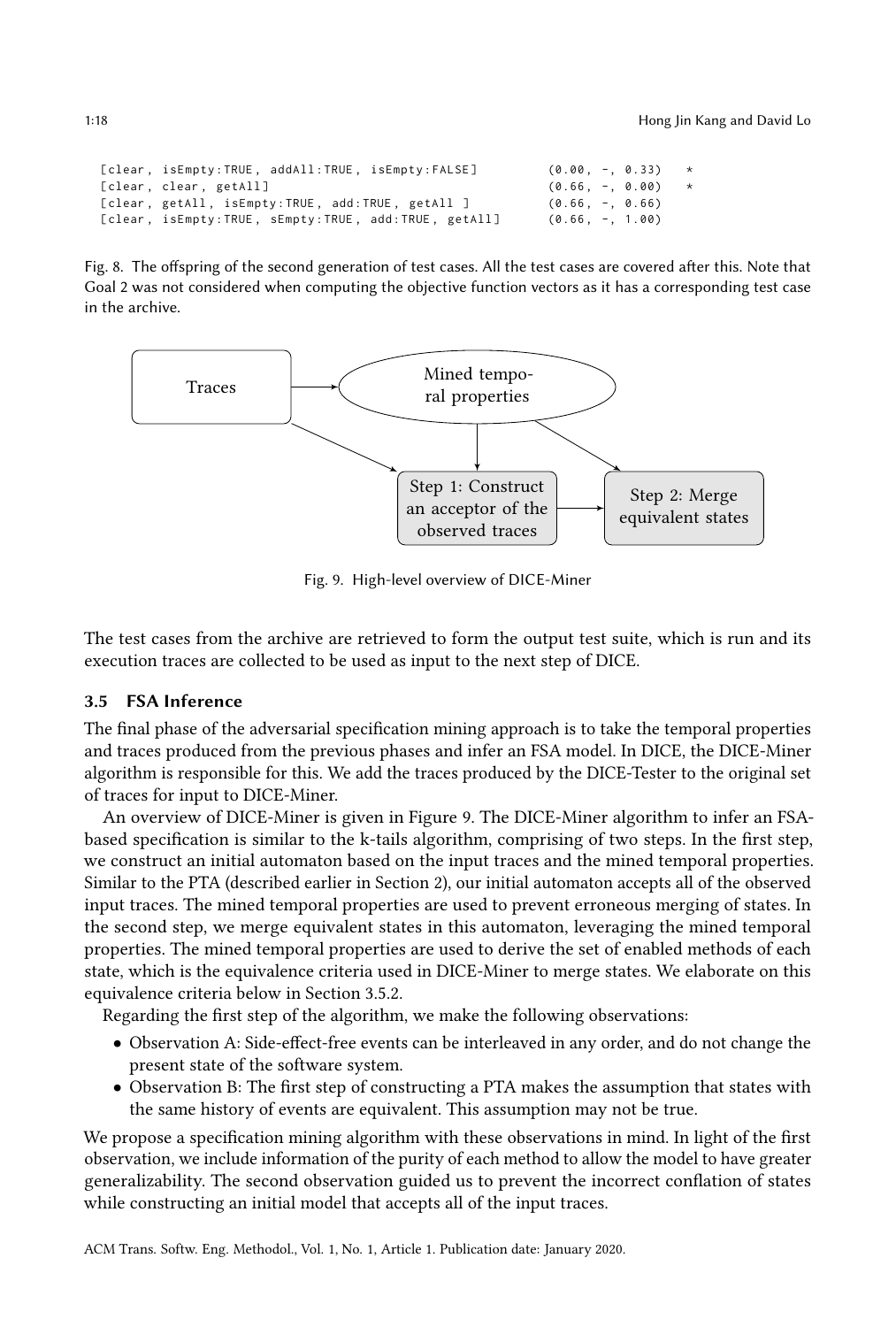With observation A, we model the freedom of side-effects as self-loops in the automaton. We add Constraint A where we ensure that transitions labelled with side-effect free method calls are selfloop. This has the advantage of increasing the model's generalizability, allowing it to accept an equivalent trace with a different permutation of the pure methods. For example, for StringTokenizer, observing an input trace [StringTokenizer, **hasMoreElements:true**, hasMoreTokens:true] allows the construction of an automaton that will accept a different trace (note a different ordering of the method invocations), [StringTokenizer, hasMoreTokens:true, **hasMoreElements:true**]. This is the case even without the observation of a trace with this sequence of method calls, since the only difference is that the pure methods hasMoreTokens and hasMoreElements were invoked in a different order from the same state.

To address observation B, we add Constraint B where we prevent the erroneous conflation of states occurring in the first step of k-tails and its variants. If these states are incorrectly merged in the first step, regardless of the equivalence criteria selected for merging states, this inaccuracy in the initial model will negatively impact the quality of the final FSA produced. This is because the second step does not split up incorrectly merged states from the first step. For an example of Observation B, with the Iterator class, given the trace [**Iterator**, **hasNext:true**, **next**, hasNext:false] and a different trace sharing a prefix, [**Iterator**, **hasNext:true**, **next**, hasNext:true], the states reached in the two traces after the invocation of **next** is different, yet constructing a PTA will conflate these states as they share the same preceding events [Iterator, hasNext:true, next]. Conflating these states produces an automaton where both hasNext: false and hasNext: true are incorrectly enabled from the same state.

To address this, we propose to detect incorrectly merged states using the mined temporal properties while constructing an initial automaton accepting all of the observed traces. Whenever adding a new transition to an automaton results in a automaton that may produce traces violating the mined properties, we modify the automaton such that these violations will not occur. Next, we discuss the details of the DICE-Miner algorithm, and show we address both observations within the first step of our algorithm.

3.5.1 First Step. Next, we describe the first step of the DICE-Miner algorithm. In the first step, we pass the example traces into the function *CreateCompatibleAcceptor*, which constructs a Nondeterministic Finite Automaton (NFA). This automaton is build to accept all of the example traces, much like a PTA. However, unlike the construction of a PTA, CreateCompatibleAcceptor avoids the creation of states that may accept sequences of events that violates a constraint (we refer to such states as incompatible with the constraint). We consider a state to violate a constraint if it causes the automaton to accept a trace violating the constraint. Observe that although the states were constructed based on individually observed traces, and that every trace does not violate the temporal properties mined earlier, it is possible to construct a PTA with states that may accept traces violating the temporal properties. For example, given two traces, [Stack, addAll, remove, isEmpty:TRUE] and [Stack, addAll, remove, get] and a temporal property,  $NIF(isEmpty=True, get))$ , a state with an incoming edge, isEmpty:TRUE (a self-loop on the state, as a result of Constraint A and the fact that isEmpty is pure), and an outgoing edge, get, is incompatible with the temporal property as it can accept a trace with the sequence of events [isEmpty:TRUE, get]. The algorithm to split up a state with incompatible edges is given in Algorithm [3.](#page-19-0)

CreateCompatibleAcceptor first initializes an empty automaton before iterating over each trace (lines 1-2). For each event in a trace, we first try to accept the event without modifying the NFA (lines 5-8). On reaching an event,  $e$ , that cannot be accepted, we modify the NFA to add new states and transitions such that it will accept the events. Before adding a new state, we first ensure that the new transition will not cause the current state to be incompatible with any constraint (line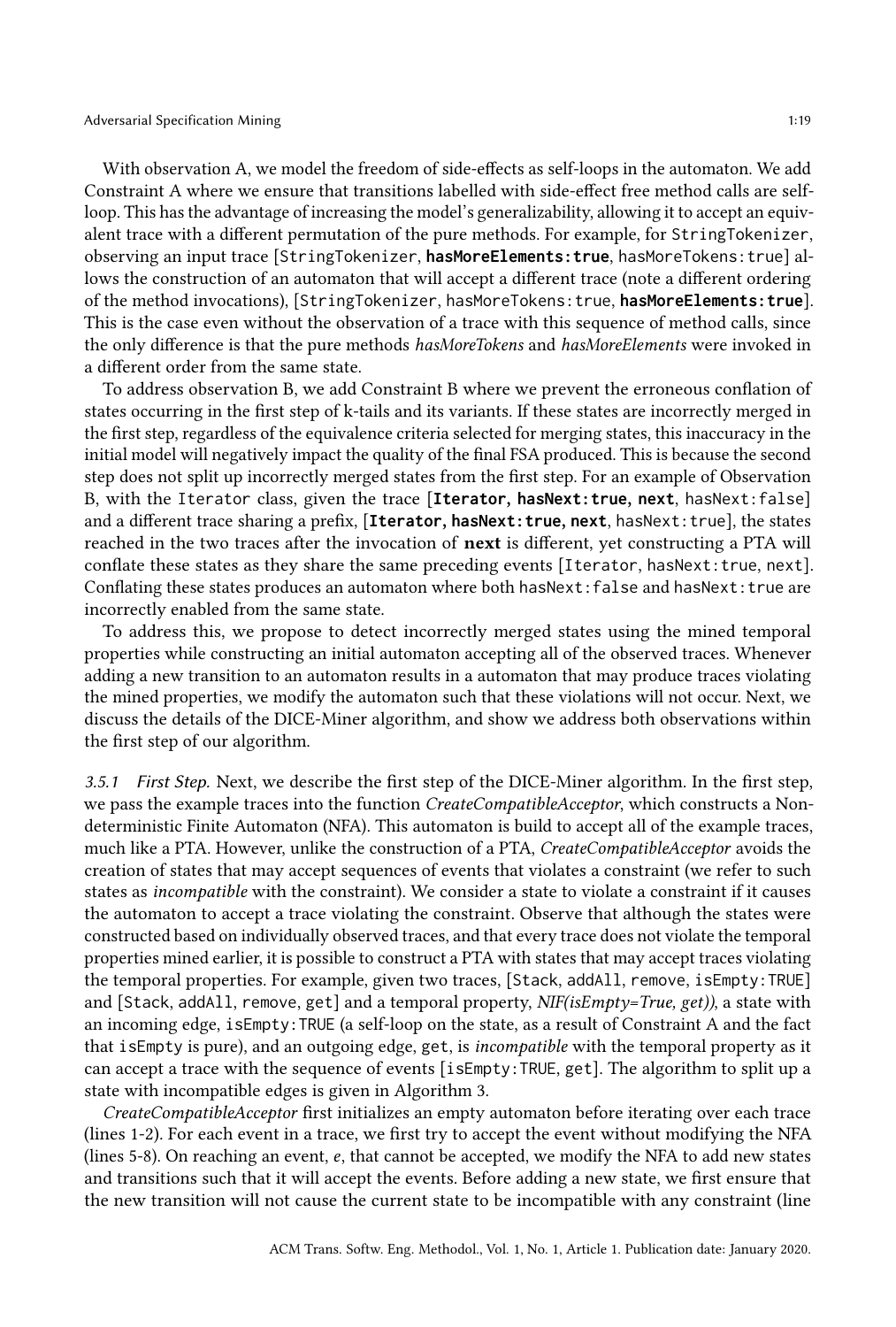Input: Input traces, traces

**Output:** A DFA that accepts all traces in *traces*, without creating any states that may violate any constraint

```
1 automaton = emptyAutomaton();
```

```
2 for trace \leftarrow traces do
3 \mid \text{prefix} = [];
4 | state = automaton.initialState;
5 for event \leftarrow trace do
6 if state.canAccept(event) then
 7 nextState = state.accept(event);
\vert state = nextState;
9 else
10 if !state.HasIncompatibleTransition(event) then
11 | | | newState = state.addTransitionToNewState(event);
12 | | state = newState;
13 else
14 StateToModify, suffix = FindAncestorWithoutIncompatibleTransition(state,
               event);
15 for suffixEvent \leftarrow suffix do
16 mewState = stateToModify.addTransitionToNewState(suffixEvent);
17 | | | stateToModify = newState;
18 | | | | end
19 | end
20 end
21 end
22 return automaton
23 end
```
<span id="page-19-0"></span>Algorithm 3: Pseudocode for CreateCompatibleAcceptor. This is a simplified version of the algorithm. In reality, the automaton is non-deterministic and given an event, there may be multiple transitions labeled with the same event.

10). If adding the transition results in an incompatible state (lines 13 - 19), we traverse backwards, looking for an ancestor where we can add transitions corresponding to the events up to  $e$  without introducing an incompatible state (line 13). From this ancestor node, we add new transitions and states to represent the events up to  $e$  (lines 15-18).

To find an ancestor from which it is possible to add a new chain of events such that an event can be added without incompatibility, we use the algorithm FindAncestorWithoutIncompatibleTransition. The details of FindAncestorWithoutIncompatibleTransition are given in Algorithm [4.](#page-20-1) We initialize the algorithm (lines 1-3) before we iteratively traverse the ancestors of the parent state. At this state of the DICE-Miner algorithm, all states have at most one incoming transition originating from another state, which is obtained using getIncomingTransition. As we traverse backwards, we collect the labels on the transitions (line 6). These labels correspond to the events that we will have to add transitions for. The traversal ends once we find an ancestor that we add the sequence of events including *e* without creating an incompatible state.

Algorithm [5](#page-20-2) shows the check for an incompatible state. As we only add new outgoing transitions, it is sufficient to check pairs of the existing incoming transitions with the new event to detect NIF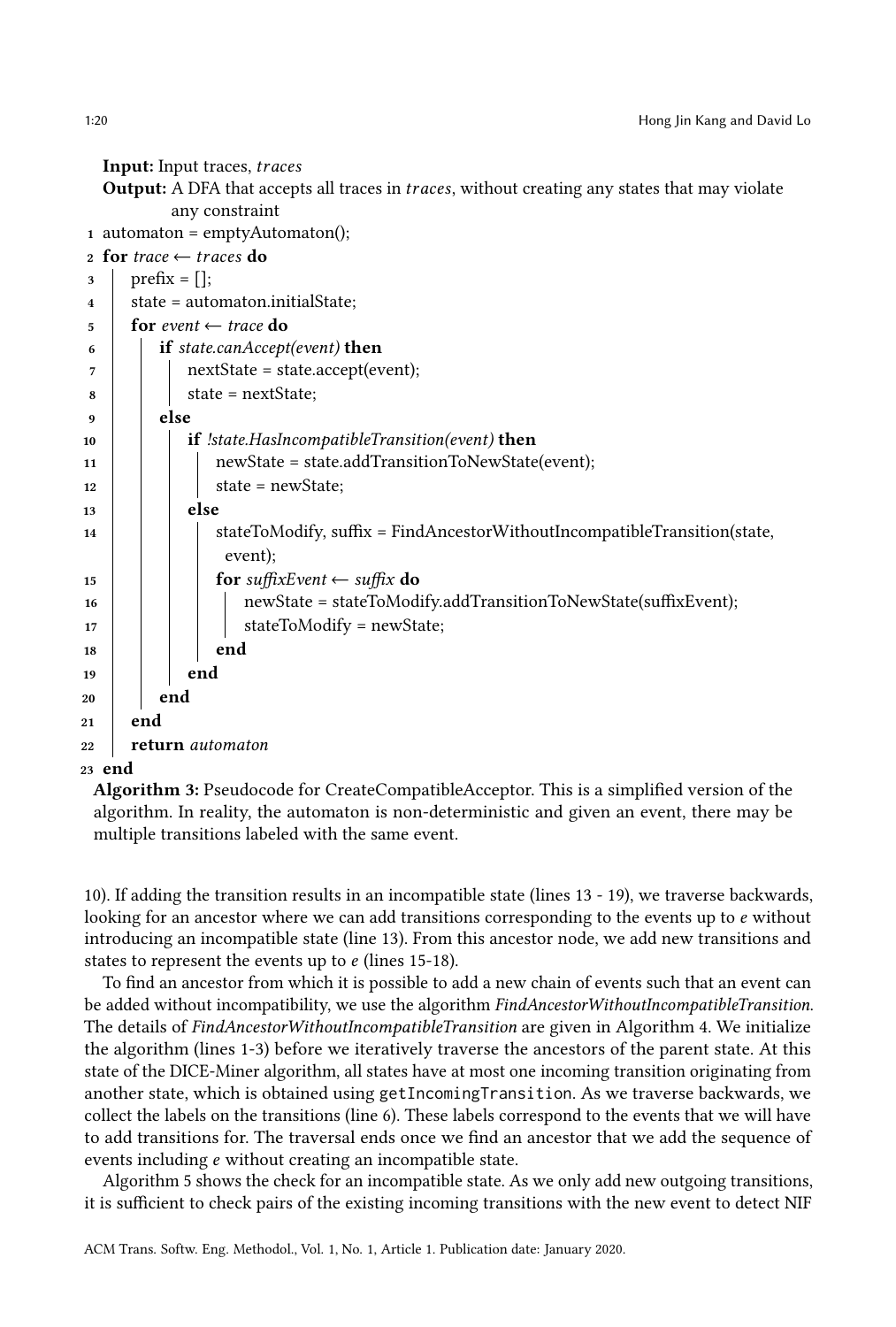Input: The current state, *state*, and the event that introduced an incompatible state, *event* Output: An ancestor state and a sequence of events to add transitions for

1 parent = state;

```
2 suffix = [];
```

```
3 label = event;
```

```
4 while parent.HasIncompatibleTransition(label) do
```
- 5 grandParent, label = parent.getIncomingTransition();
- 6 | suffix = label :: suffix;
- $\eta$  parent = grandParent;

8 end

9 return parent, suffix

<span id="page-20-1"></span>Algorithm 4: Pseudocode of FindAncestorWithoutIncompatibleTransition. Traverses the ancestry of a state to locate a state to branch from.

**Input:** A state, *state*, and an event to add, *event* 

Output: true if adding the event does result in the state becoming incompatible

1 for transition  $\leftarrow$  state.incoming Transitions do

```
2 if NIF(transition, event) then
3 return true
4 end
5 end
6 if NF(state.prefix, event) then
7 return true
8 else
9 return false
10 end
```
<span id="page-20-2"></span>Algorithm 5: Pseudocode of HasIncompatibleTransition. Checks if a transition labeled with the event can be added to the input state.

violations (lines 1-5). To check NF violations, we check the prefix of the state against the event (line 6). The prefix of each state is constructed by traversing all transitions on the trail of ancestor states. This includes all self-loops on each ancestor (i.e. the self-loops are traversed first before moving to a child state). It is enough to check for violations of NF and NIF, as the other properties are never violated in the first stage of DICE-Miner.

At the end of the first step, we receive an automaton that contains self-loops in some states, and these are the only cycles in it. The inferred model is a Non-Deterministic Automaton (NFA) as states can have multiple transitions with the same label. We presented simplified versions of the algorithms for ease for explanation. As the automata involved are NFAs, there may be more than one transition from a state given an event. The model is constructed based on the observed traces. It is sound with respect to these traces, and will accept all of these concrete traces.

<span id="page-20-0"></span>3.5.2 Second Step. In the second step, we merge equivalent states in the automaton. To merge two states,  $a$  and  $b$ , we remove both states from the state machine, then add a new state,  $c$ . All the transitions from  $a$  and  $b$  are added onto state  $c$ . If there are multiple transitions with the same label, source, and destination, only one of them is kept and the duplicates are removed. As we already noted earlier, our model is non-deterministic and there may be multiple transitions from a state labelled with the same event.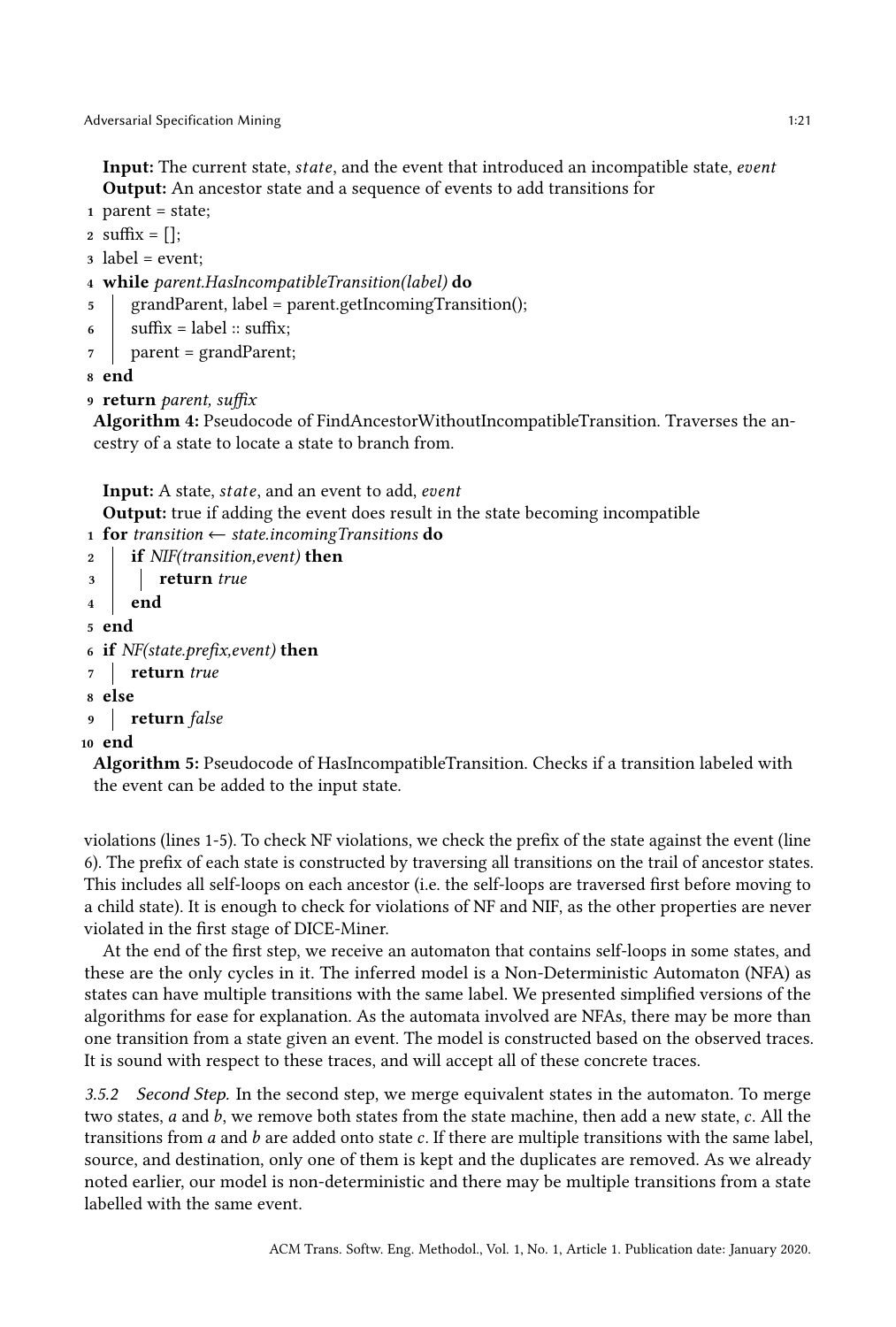To determine if two states are equivalent, we draw inspiration from the CONTRACTOR model [\[17\]](#page-37-6) and define the equivalence of states based on the set of methods that are enabled. Concrete states that have the same enabled methods are merged. As described by de Caso et al. [\[17\]](#page-37-6), this results in models with states that are intuitively interpreted and are at an abstraction level that developers find convenient. While we reuse the concept of the enabledness of methods in order to group states, our method is still primarily based on the execution traces that are input to DICE. The CONTRACTOR method requires further annotation and the computing of dependencies between the enabledness of all pairs of methods. In our work, we do not use these dependencies and other related concepts described by de Caso et al. [\[17\]](#page-37-6) to avoid the need to annotate the pre- and post-conditions of every method. Prior work [\[33\]](#page-38-7) has also shown that the performance of the CONTRACTOR approach is highly dependent on the quality of the pre- and post-conditions, and that it exhausts the running memory when provided with noisy invariants. Instead, we use the temporal properties to aid in determining the enabledness of a method at a particular state. We leave the study of the applicability of the dependencies of method enabledness on DICE and their integration into DICE for future work.

However, unlike de Caso et al. [\[17\]](#page-37-6) and Krka et al. [\[33\]](#page-38-7) which creates models from the state invariants of an object, we derive the enabledness of a method from the set of NF and NIF properties. If there are no LTL property that disables a method based on its prefix, the known incoming transitions, and the known outgoing transitions, then we consider that this method is enabled. We consider a method, say method  $A$ , to be *disabled* on a state from following conditions.

$$
disabled(state, A) = \begin{cases} true & \text{if } NF(X, A), X \in prefix(state) \\ true & \text{if } NIF(X, A), X \in incoming(state) \\ true & \text{if } NIF(A, Y), A \text{ is pure, } Y \in outgoing(state) \\ false & \text{otherwise} \end{cases}.
$$

 If a method on a state leads to the automaton accepting a trace containing a pair of successive events violating the property, then the method is disabled. For example, a state with an incoming transition add:true (indicating that an item was successfully added) will have the event isEmpty:false disabled (the state can't be empty after a successful addition) by the second condition. As another example, a state with the outgoing transition remove: true (indicating that an item can be successfully removed from this state) will have the event isEmpty: true disabled (if an item can be successfully removed, it means it can't be empty) by the third condition. Methods can be enabled even if we have not seen the method invoked from a particular state in a concrete trace. Before merging two states, DICE-Miner checks that it does not lead to a violation of known LTL properties. Similar to the work by Lo et al. [\[41\]](#page-39-3), a pair of states cannot be merged if it results in a state machine that violates any temporal property known to hold on the observed traces.

# <span id="page-21-0"></span>4 EVALUATION

To empirically evaluate our tool, we investigate 3 research questions.

#### • RQ1: How effective is DICE in inferring FSA models?

RQ1 investigates the effectiveness of the adversarial specification mining approach by comparing the FSA models inferred by DICE against models inferred by state-of-the-art specification miners.

#### • RQ2: How effective is DICE-Tester?

RQ2 investigates the effectiveness of the test generation component, DICE-Tester. This is done by comparing the tool against Evosuite, with DynaMOSA as its search algorithm, as a test generation baseline to answer this question. Instead of using the traces produced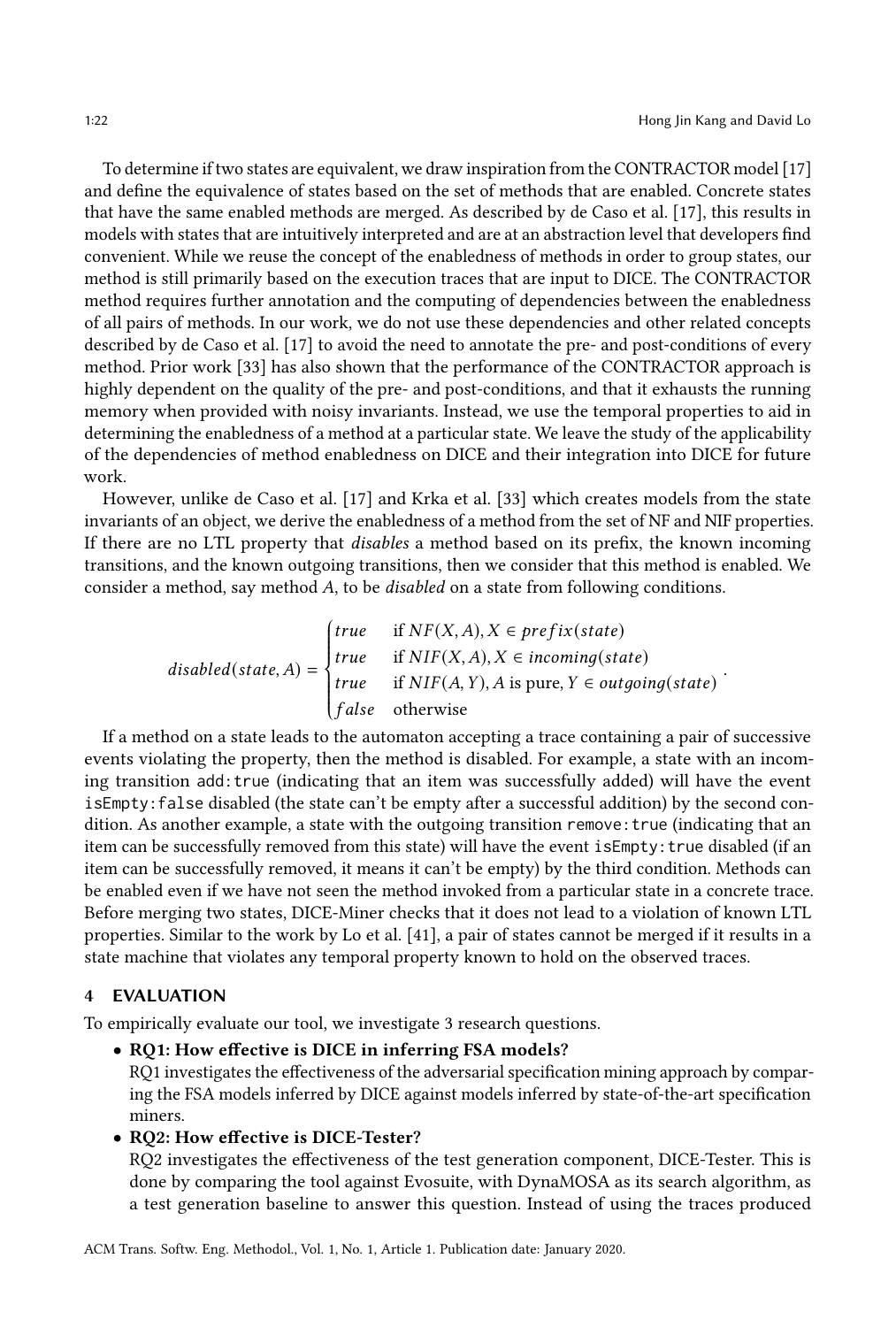by DICE-Tester, we study if using traces produced by Evosuite is enough to mine better specifications. Here, our objective is to evaluate the value of the temporal-property guided adversarial test generation strategy we built on top of Evosuite.

#### • RQ3: How effective is DICE-Miner?

RQ3 investigates if the specification miner, DICE-Miner, can utilize the traces generated by DICE-Tester effectively. We compare DICE-Miner against DSM as a baseline, passing the same set of traces produced by DICE-Tester as input to both tools.

#### 4.1 Experimental setup

4.1.1 Evaluation. To investigate these questions, we empirically evaluate the tools by assessing the quality of the models inferred against ground-truth models. Similar to previous studies, we measure precision and recall. This procedure for computing precision and recall has been used in prior studies [\[33,](#page-38-7) [35\]](#page-38-6). As input, a ground-truth model and the model inferred by DICE is provided. From these two models, traces are generated by randomly traversing the edges in the model. The precision of the inferred model is the percentage of traces produced by the inferred model that are accepted by the ground-truth model. The recall of the inferred model is the percentage of traces it accepts among the traces produced by the ground-truth model. In other words, precision is the proportion of traces from the inferred that are correct, and recall is the proportion of correct traces that the inferred model accepts. Finally, the quality of the model is measured using F-measure, computed as follows.

# $\text{F-Measure} = 2 \times \frac{\text{Precision} \times \text{Recall}}{\text{Precision} + \text{Recall}}$

The 11 ground-truth models publicly released from Le et al.'s evaluation of DSM [\[36\]](#page-38-2) are used  $^3$  $^3$ . These evaluation library classes, used for evaluating specification miners in previous studies, represent 100 analysed methods in total, and represent different categories of libraries ranging from data streaming to message exchange. To analyse the classes from JDK, we copied the source files of the corresponding classes from OpenJDK 1.8, to get around a constraint in Evosuite that prevented instrumentation and bytecode-rewriting of classes from some packages provided by the JDK. OpenJDK 1.8 was used as this was the version used in previous studies, and we observe that the choice of a more recent version will not impact the evaluation results as the ground-truth models involved only methods from earlier JDK versions. We also omitted traces from DICE-Tester containing events that are not present in the ground-truth models. This is done to allow direct comparison against the approaches used in previous studies. During our evaluation, we discovered a minor inaccuracy in the ground-truth model of ZipOutputStream, in which DICE-Tester found counterexamples to. Hence, we corrected the ground-truth model to account for the missing transition. Finally, for each case, we account for randomness by computing the average of the evaluation metrics from 20 runs of the experiment.

#### 4.2 RQ1

To determine the effectiveness of our tool for answering RQ1, we compute precision, recall and F-measure of the output FSAs for 11 target library classes. We compare against DSM [\[36\]](#page-38-2), which uses deep-learning and randomized test generation [\[47\]](#page-39-6), as a baseline. For a second baseline, we also compare our tool against Tautoko [\[15\]](#page-37-2), which leverages test generation to complete an initial FSA model. Tautoko takes the specifications inferred by the specification miner, ADABU [\[16\]](#page-37-8). Given an initial test suite, it learns an initial model using ADABU and then mutates test cases and executes them again to cover missing transitions in the initial model.

<span id="page-22-0"></span><sup>3</sup><https://github.com/lebuitienduy/DSM>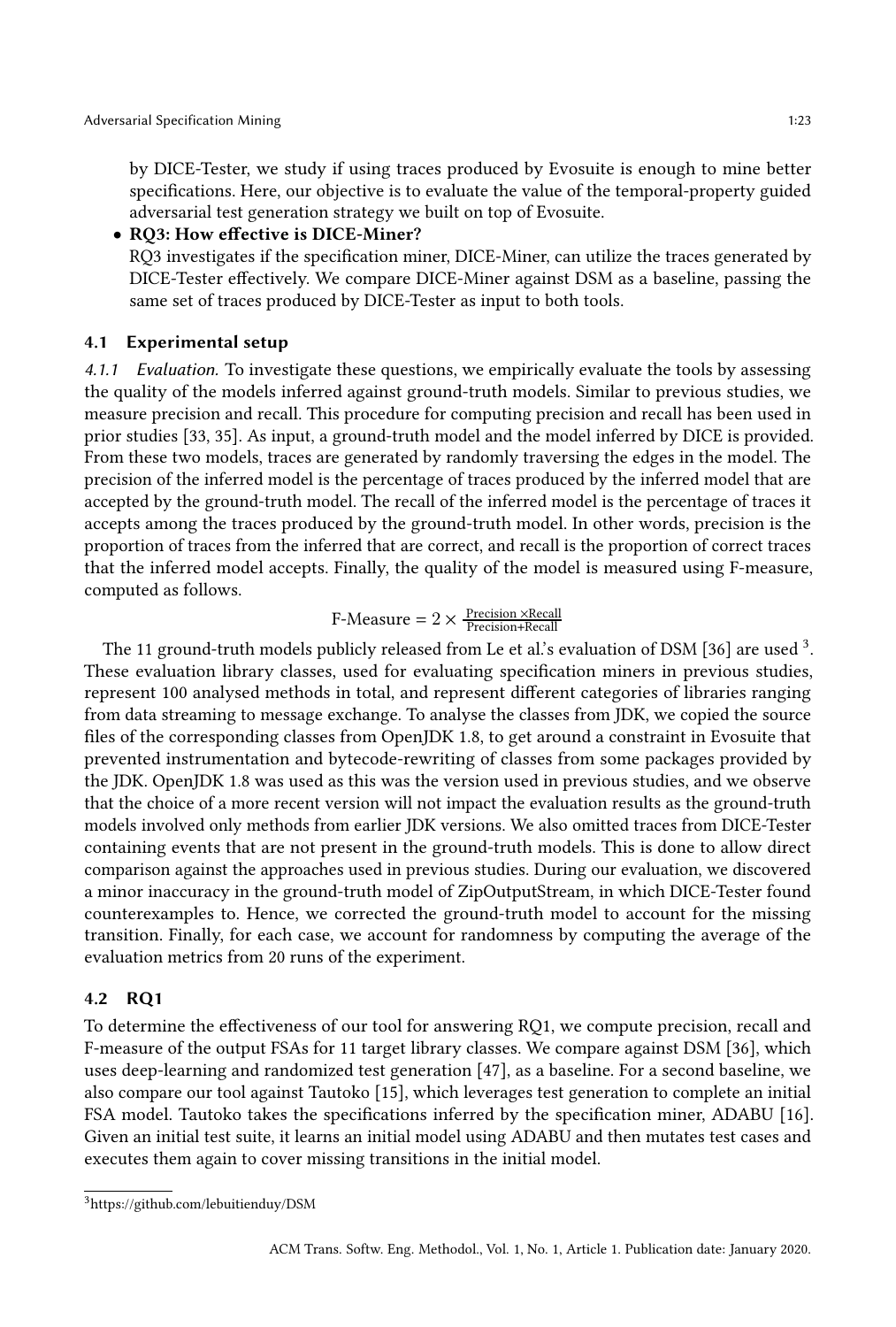| Class           |       | <b>DICE</b> |       |       | <b>DSM</b> |      |
|-----------------|-------|-------------|-------|-------|------------|------|
|                 | P     | R           | F     | P     | R          | F    |
| ArrayList       | 31.4  | 27.3        | 29.2  | 44.5  | 16.3       | 23.9 |
| HashMap         | 100.0 | 94.1        | 97.0  | 100.0 | 55.2       | 71.1 |
| HashSet         | 87.4  | 100.0       | 93.3  | 74.0  | 62.4       | 67.7 |
| Hashtable       | 84.0  | 100.0       | 92.5  | 100.0 | 66.6       | 79.9 |
| LinkedList      | 100.0 | 100.0       | 100.0 | 100.0 | 23.7       | 38.4 |
| <b>NFST</b>     | 87.2  | 89.2        | 88.2  | 54.1  | 70.2       | 61.1 |
| Signature       | 100.0 | 100.0       | 100.0 | 100.0 | 91.2       | 95.4 |
| Socket          | 87.3  | 67.3        | 76.0  | 58.4  | 62.6       | 60.4 |
| StackAr         | 86.8  | 93.9        | 89.8  | 61.6  | 97.1       | 75.4 |
| StringTokenizer | 100.0 | 100.0       | 100.0 | 93.6  | 100.0      | 96.7 |
| ZipOutputStream | 100.0 | 100.0       | 100.0 | 80.6  | 100.0      | 89.3 |
| Average         | 87.8  | 88.3        | 87.8  | 77.3  | 67.3       | 68.4 |

<span id="page-23-0"></span>Table 1. Precision, Recall, and F measure of DICE and DSM. NFST refers to NumberFormatStringTokenizer.

<span id="page-23-2"></span>Table 2. Precision, Recall, and F-measure of Tautoko and DICE. NFST refers to NumberFormatStringTokenizer.

| Class           |       | <b>DICE</b> |       |       | <b>Tautoko</b> |       |
|-----------------|-------|-------------|-------|-------|----------------|-------|
|                 | P     | R           | F     | P     | R              | F     |
| ArrayList       | 31.4  | 27.3        | 29.2  |       |                |       |
| HashMap         | 100.0 | 94.1        | 97.0  | 56.7  | 25.4           | 35.1  |
| HashSet         | 87.4  | 100.0       | 93.3  | 100.0 | 13.6           | 23.9  |
| Hashtable       | 84.0  | 100.0       | 92.5  | 38.8  | 23.3           | 29.1  |
| LinkedList      | 100.0 | 100.0       | 100.0 | 100.0 | 20.9           | 34.6  |
| <b>NFST</b>     | 87.2  | 89.2        | 88.2  | 100.0 | 100.0          | 100.0 |
| Signature       | 100.0 | 100.0       | 100.0 | 100.0 | 23.8           | 38.4  |
| Socket          | 87.3  | 67.3        | 76.0  | 84.1  | 24.4           | 37.7  |
| StackAr         | 86.8  | 93.9        | 89.8  | 100.0 | 87.0           | 92.8  |
| StringTokenizer | 100.0 | 100.0       | 100.0 | 100.0 | 100.0          | 100.0 |
| ZipOutputStream | 100.0 | 100.0       | 100.0 | 100.0 | 25.0           | 40.5  |
| Average         | 87.8  | 88.3        | 87.8  | 88.0  | 44.3           | 53.2  |

We initialized DICE using the test suite used by DSM in its evaluation, which is generated by Randoop [\[48\]](#page-39-12). From the results reported in Table [1,](#page-23-0) DICE improves on the average F-measure of DSM by over 19% (from 68.4 to 87.8), and, for every class, the difference between DICE and DSM is statistically significant – measured using the Wilcoxon signed-rank test. This indicates that DICE was effective in inferring FSA models.

We also investigated the effectiveness of DICE against Tautoko [\[15\]](#page-37-2), which generates tests based on missing transitions in an initial model. We compare the FSAs mined by DICE against Tautoko's. The publicly available version of the executable artifact was downloaded from Tautoko's website<sup>[4](#page-23-1)</sup> and executed on the same evaluation classes above, using Randoop generated tests as input to Tautoko. For some classes, Tautoko produced models containing methods that were not present in the ground-truth models. We therefore manually modified the models produced by Tautoko such that these methods were omitted, and merged states connected by a transition labelled with

<span id="page-23-1"></span><sup>4</sup>https://www.st.cs.uni-saarland.de/models/tautoko/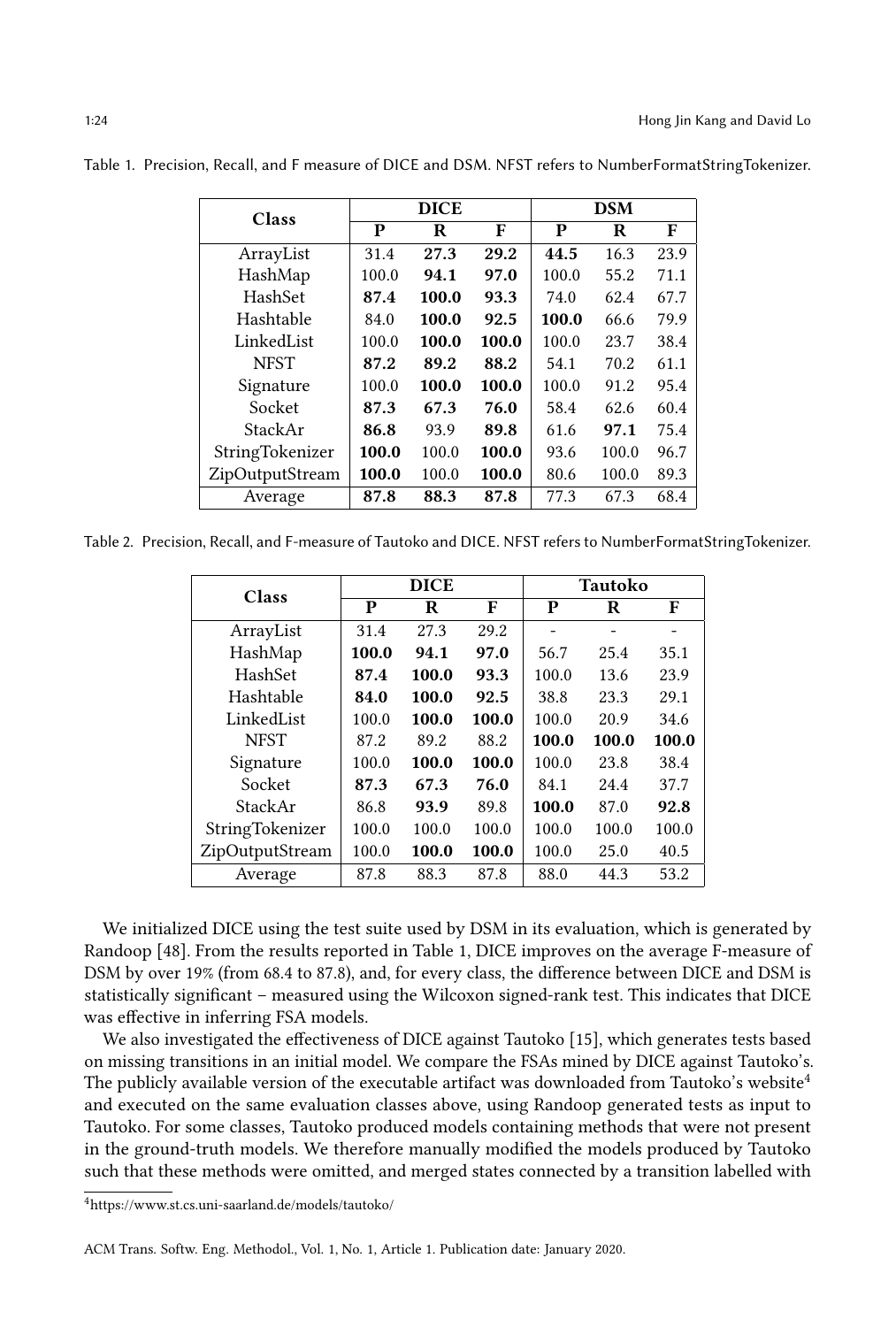removed methods. For Socket, ZipOutputStream, and Signature, we evaluate the models published on Tautoko's homepage due to technical difficulties we encountered trying to run Tautoko on these classes. However, we modify the evaluation criteria as Tautoko does not produce models with transitions labelled with boolean return values of method calls. To compute the evaluation metrics for Tautoko's models, we ignore return values. This should generally lead to higher F-measures. We report the results in Table [2.](#page-23-2)

In one case (ArrayList), Tautoko does not run to completion within 24 hours. For the other classes that Tautoko can mine models for, we observe that Tautoko does not produce models of high Fmeasures. Apart from StackAr, DICE outperforms Tautoko on the 11 classes. While DICE produces models with an average F-measure of 87.8, Tautoko produces models with an average F-measure of 53.2. If we omit the model of ArrayList, then DICE produces models with an average F-measure of 93.7. We hypothesize that in certain cases, Tautoko's reliance on inspector methods (see Section [2.1.2\)](#page-3-0) meant that it can not identify the right abstract states. For example, ZipOutputStream's state is not characterized by any inspector methods, and as such, Tautoko is unable to mine a good model of it.

The adversarial specification mining process implemented by DICE produces FSA-based models of higher quality, which outperforms existing approaches for inferring FSAs

#### 4.3 RQ2

To answer RQ2, we aim to determine if the improvements was a result of our improvements to Evosuite, by studying if Evosuite alone was enough to produce diverse tests that would benefit the specification miner. We use Evosuite (version 1.0.6), with the DynaMOSA [\[50\]](#page-39-1) search algorithm, as a baseline approach, collecting the traces produced by the final test suite that is the output of Evosuite. We use the default configuration of Evosuite. We do not try to find the optimal configuration for Evosuite as previous studies have indicated that tuning these parameters often do not outperform the default configuration [\[5\]](#page-37-9). By default, the population size of test cases is 50 individuals. The default crossover operator is used, which is the single-point crossover with probability of 0.75. The selection of test cases is done using tournament selection, with a tournament size of 10. Tests are mutated with a probability inversely proportional to the number of statements it contains. We use the same test budget of 15 minutes for both DICE-Tester and Evosuite. The traces produced from Evosuite are passed as input to DICE-Miner instead of the traces from DICE-Tester, and we compute the evaluation metrics of the FSA models produced.

The results are shown in Table [3.](#page-25-0) On some classes, DICE-Tester can outperform Evosuite by up to 18.9% in F-measure, and on average, DICE-Tester outperforms Evosuite by about 3.7%. To mitigate the effect of randomness, we run the experiments 20 times and compute if the differences are statistically significant using the Wilcoxon signed-rank test. We find that the differences are statistically significant for 4 out of the 11 classes in the benchmark. This indicates that, on its own, Evosuite is already effective in generating diverse test cases, although DICE-Tester can explore some uncommon usage patterns more effectively. We hypothesize that many of these classes do not exhibit complex usage constraints, therefore, Evosuite already performs well for these classes. However, to effectively explore non-trivial usage constraints, DICE-Tester can help significantly.

While Evosuite, with the DynaMOSA algorithm, is already able to aid the specification mining process by producing traces that allow DICE-Miner to achieve good performance, DICE-Tester takes it a step further, producing traces that are even better.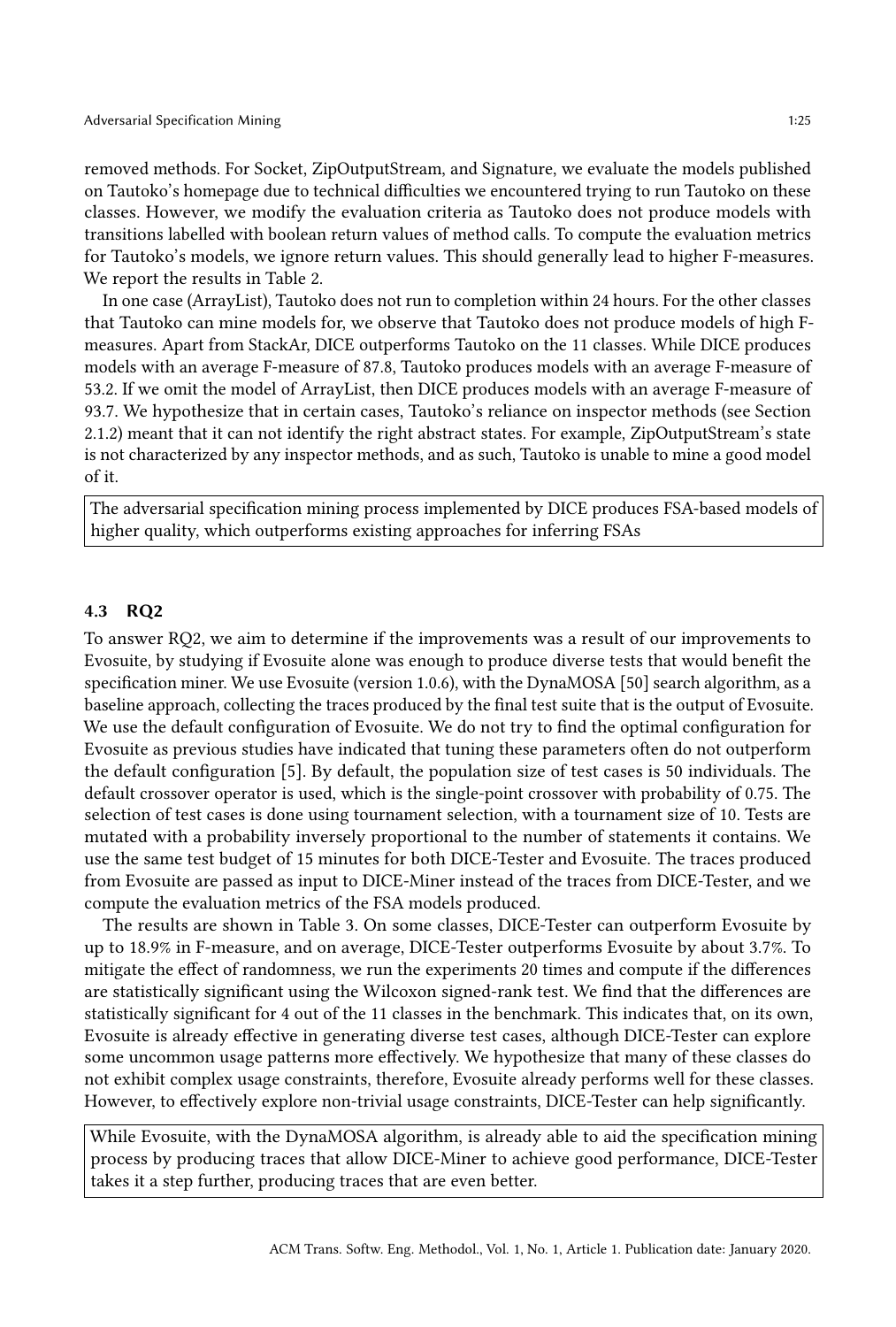| Class                   | <b>DICE-Tester</b> |       |       | Evosuite |       |       |
|-------------------------|--------------------|-------|-------|----------|-------|-------|
|                         | P                  | R     | F     | P        | R     | F     |
| ArrayList*              | 31.4               | 27.3  | 29.2  | 74.7     | 17.0  | 27.6  |
| HashMap                 | 100.0              | 94.1  | 97.0  | 100.0    | 94.1  | 97.0  |
| HashSet <sup>*</sup>    | 87.4               | 100.0 | 93.3  | 84.5     | 65.2  | 74.3  |
| Hashtable               | 84.0               | 100.0 | 92.5  | 91.0     | 93.1  | 92.0  |
| LinkedList <sup>*</sup> | 100.0              | 100.0 | 100.0 | 100.0    | 89.9  | 94.7  |
| <b>NFST</b>             | 87.2               | 89.2  | 88.2  | 87.2     | 89.2  | 88.2  |
| Signature               | 100.0              | 100.0 | 100.0 | 100.0    | 100.0 | 100.0 |
| Socket                  | 87.3               | 67.3  | 76.0  | 86.4     | 67.5  | 75.8  |
| StackAr <sup>*</sup>    | 86.8               | 93.9  | 89.8  | 68.9     | 84.7  | 76.0  |
| StringTokenizer         | 100.0              | 100.0 | 100.0 | 100.0    | 100.0 | 100.0 |
| ZipOutputStream         | 100.0              | 100.0 | 100.0 | 100.0    | 100.0 | 100.0 |
| Average                 | 87.8               | 88.3  | 87.8  | 90.4     | 81.9  | 84.1  |

<span id="page-25-0"></span>Table 3. Precision, Recall, and F-measure of DICE-Miner when using DICE-Tester and Evosuite. NFST refers to NumberFormatStringTokenizer. \* indicate that the difference in F-measures is statistically significant.

<span id="page-25-1"></span>Table 4. Precision, Recall, and F-measure of DICE and DSM with the traces produced from DICE-Tester. NFST refers to NumberFormatStringTokenizer.

| Class           |       | <b>DICE</b> |       |       | <b>DSM</b> |       |
|-----------------|-------|-------------|-------|-------|------------|-------|
|                 | P     | R           | F     | P     | R          | F     |
| ArrayList       | 31.4  | 27.3        | 29.2  | 60.4  | 16.5       | 25.9  |
| HashMap         | 100.0 | 94.1        | 97.0  | 30.8  | 86.0       | 45.3  |
| HashSet         | 87.4  | 100.0       | 93.3  | 50.9  | 52.7       | 51.8  |
| Hashtable       | 84.0  | 100.0       | 92.5  | 93.3  | 70.2       | 80.1  |
| LinkedList      | 100.0 | 100.0       | 100.0 | 100.0 | 16.5       | 25.9  |
| <b>NFST</b>     | 87.2  | 89.2        | 88.2  | 57.3  | 81.9       | 67.4  |
| Signature       | 100.0 | 100.0       | 100.0 | 100.0 | 100.0      | 100.0 |
| Socket          | 87.3  | 67.3        | 76.0  | 40.7  | 63.9       | 49.8  |
| StackAr         | 86.8  | 93.9        | 89.8  | 47.2  | 100.0      | 64.1  |
| StringTokenizer | 100.0 | 100.0       | 100.0 | 75.3  | 100.0      | 85.9  |
| ZipOutputStream | 100.0 | 100.0       | 100.0 | 79.8  | 75.4       | 77.5  |
| Average         | 87.8  | 88.3        | 87.8  | 64.7  | 71.4       | 63.4  |

#### 4.4 RQ3

To answer RQ3, we compare DICE and DSM with both approaches using the same set of traces. We run DSM when provided with the traces from DICE-Tester. We compare the performance of DICE-Miner against DSM. In this study, we do not compare our tool against other specification miners since DSM [\[36\]](#page-38-2) is the state-of-the-art specification miner and has been demonstrated to outperform multiple approaches such as the traditional k-tails algorithm, SEKT, TEMI and CONTRACTOR++ [\[36\]](#page-38-2). The results of using DSM with the additional traces are shown in Table [4.](#page-25-1)

We observe that DSM's performance does not improve with the additional traces. In fact, the additional traces causes the performance of DSM to decrease. As DSM's states are partially determined by the probability of observing each next transition, we hypothesize that it is sensitive to the set of input traces used and it does not handle low-probability, but still valid, transitions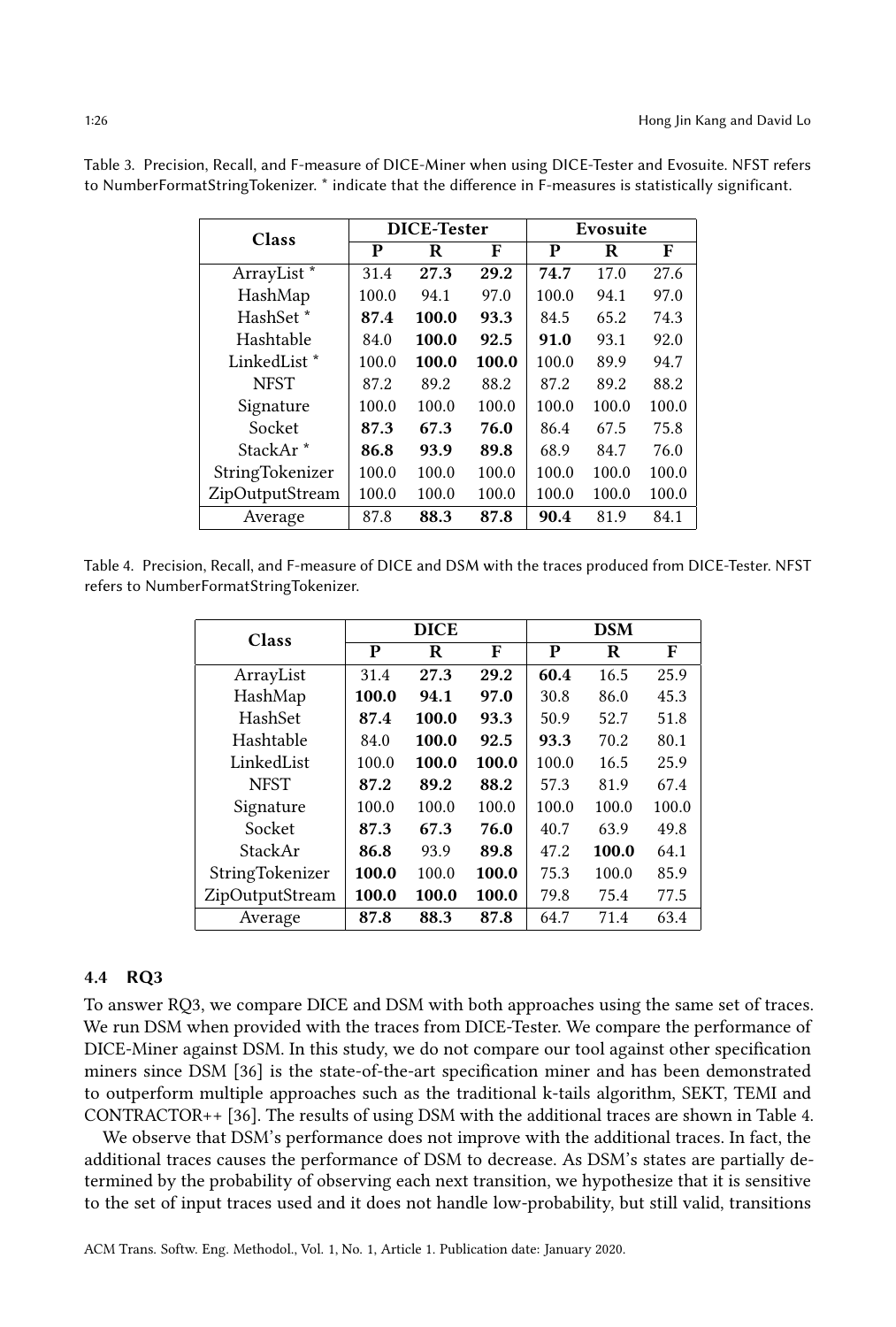robustly. Also noteworthy is that DICE-Miner can achieve a 100% F-measure in 4 of the 11 classes, while DSM achieves a perfect score in only one case. This shows that DICE-Miner is able to utilize diverse traces more effectively than DSM.

DICE-Miner outperforms a state-of-the-art specification mining technique even when the diverse traces produced by DICE-Tester are included in its input.

# <span id="page-26-0"></span>5 DISCUSSION

To further investigate our results, we raised four additional research questions for investigation and qualitatively analysed the models produced by DICE.

- RQ4: How effective were our adaptations of Evosuite for finding counterexamples? RQ4 studies the effectiveness of DICE-Tester in discovering counterexamples of temporal properties. Instead of measuring the quality of the FSAs output from DICE-Miner, an indirect measurement of how much the test generation benefited the specification mining process, we directly inspect the number of false temporal properties that the two tools, DICE-Tester and Evosuite (with DynaMOSA), are able to invalidate by finding counterexamples.
- RQ5: How much did the constraints we introduced help to improve the performance of our specification mining algorithm?

RQ5 investigates the two constraints that we added in DICE-Miner motivated by the two observations we made. These observations are described in Section [3.5,](#page-17-2) involving method purity and incompatible transitions on a state. The first constraint ensures that transitions labelled with side-effect free methods are self-loops, and the second constraint prevents the erroneous conflation of states that may accept traces that violate previously-mined temporal properties. We try to drop these constraints and observe their effect on the performance of DICE-Miner.

- RQ6: How much does the quality of the initial test suite affect DICE? RQ6 varies the quality of the initial test suite by using reduced subsets of it as input to the DICE process. We aim to investigate if the quality of the initial test suite has an effect on the quality of the models inferred by DICE.
- RQ7: Can the FSAs inferred by DICE be used to support additional testing activities, for example, to perform protocol fuzzing? RQ7 investigates if the FSAs learned by DICE can be used to aid in fuzzing servers of stateful protocols. Effective fuzzing of a server requires the fuzzer to be aware of the specific order of messages to reach certain states. We use state models learned by DICE to initialize a server fuzzer and observe if it helps the fuzzing process. This functions as an evaluation of DICE to determine if its inferred models have practical applicability.

# 5.1 RQ4

To try to further quantify the difference in performance of DICE-Tester and Evosuite+DynaMOSA, we compare the set of temporal properties that were successfully invalidated at the end of the test generation process. We evaluate them against the ground-truth properties annotated by human experts. These ground truth properties were made publicly available by Sun et al. [\[61\]](#page-39-2). The human experts annotated each possible temporal property following the template indicating if the property is true. This was done for three classes, HashSet, StringTokenizer and StackAr, which we use in our evaluation.

As input to DICE-Tester, we enumerate all possible temporal properties between the methods of the class, and run DICE-Tester. For Evosuite+DynaMOSA, during the test generation process, we collect the traces when executing tests and print to standard output if the trace of the test produced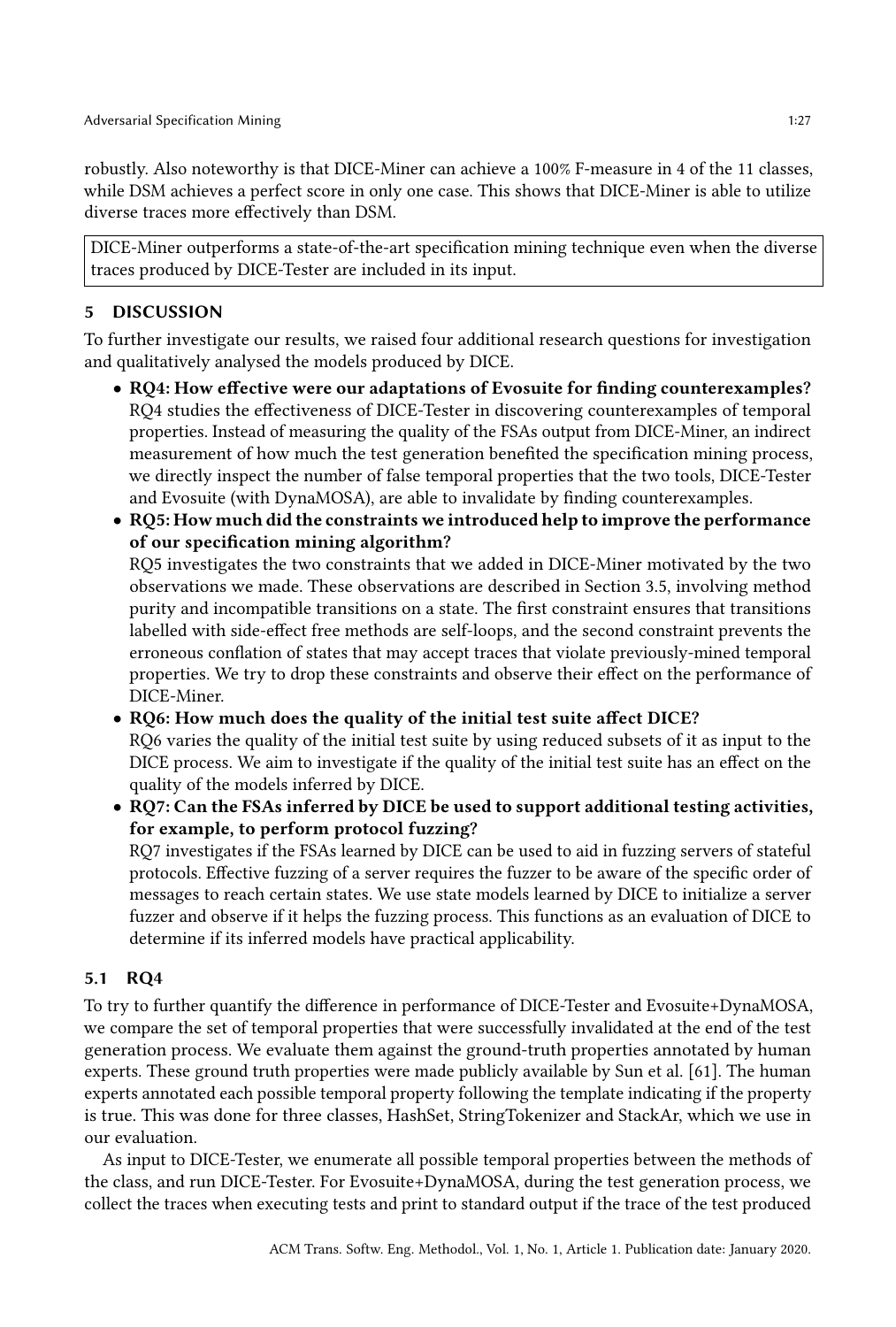| Class           | DICE-Tester Evosuite |       |
|-----------------|----------------------|-------|
| HashSet         | 51                   | 233   |
| <b>StackAr</b>  | 39                   | 108   |
| StringTokenizer | 35                   | 216   |
| Average         | 41.7                 | 185.7 |

<span id="page-27-0"></span>Table 5. Number of incorrect rules failed to be invalidated when using all possible LTL properties as input

<span id="page-27-1"></span>Table 6. Precision, Recall, and F-measure for DICE varying the threshold for resetting the test population. NFST refers to NumberFormatStringTokenizer.

| Class           | 100   |       | 50    |       |       | 150   |       |
|-----------------|-------|-------|-------|-------|-------|-------|-------|
|                 | F     | P     | R     | F     | P     | R     | F     |
| ArrayList       | 29.2  | 72.6  | 15.7  | 25.8  | 78.0  | 16.1  | 26.6  |
| HashMap         | 97.0  | 100.0 | 94.1  | 97.0  | 100.0 | 100.0 | 100.0 |
| HashSet         | 93.2  | 77.9  | 18.3  | 30.0  | 95.9  | 80.7  | 87.6  |
| Hashtable       | 92.5  | 98.2  | 100.0 | 99.1  | 96.6  | 100.0 | 98.3  |
| LinkedList      | 100.0 | 5.9   | 44.4  | 10.4  | 100.0 | 100.0 | 100.0 |
| <b>NFST</b>     | 88.2  | 87.7  | 86.4  | 87.0  | 86.6  | 85.6  | 86.1  |
| Signature       | 100.0 | 100.0 | 100.0 | 100.0 | 100.0 | 100.0 | 100.0 |
| Socket          | 76.0  | 53.4  | 66.0  | 59.0  | 80.5  | 66.0  | 72.5  |
| StackAr         | 89.8  | 41.7  | 88.2  | 56.6  | 83.2  | 84.7  | 84.0  |
| StringTokenizer | 100.0 | 100.0 | 100.0 | 100.0 | 100.0 | 100.0 | 100.0 |
| ZipOutputStream | 100.0 | 28.6  | 100.0 | 44.4  | 72.7  | 100.0 | 84.2  |
| Average         | 87.8  | 69.6  | 73.9  | 64.5  | 91.3  | 86.7  | 86.7  |

is a counterexample to a temporal property. Note that the set of input temporal properties will include properties that contradict each other (e.g. both  $NF(A, B)$  and  $AF(A, B)$  are part of the input). In total, there were 56 true properties for HashSet out of 1014 possible properties, 35 true properties out of 384 possible properties for StringTokenizer and 42 true properties out of 600 possible properties for StackAr.

The results are reported in Table [5,](#page-27-0) and we observe that in each class, DICE-Tester successfully found counterexamples for a vast majority of the incorrect properties. Out of an average of 621.7 incorrect properties, DICE-Tester successfully constructs tests that contradict an average of 580 of them, or over 93% of the them. In contrast, Evosuite does not succeed in invalidating most of the incorrect properties, and there were four times the number of incorrect properties that Evosuite failed to find counterexamples of.

Next, we also investigate the effect of the threshold for resetting the test population, described in Section 3.3. On average, the test budget of 15 minutes allows to search to run for 505 generations. With a threshold of 100 generations, we observe an average of 1 reset for each run. We varied the threshold and run DICE on the classes in the benchmark. The evaluation metrics are reported in Table [6.](#page-27-1) Our findings are that having too low a threshold adversely affects the quality of the models learned by DICE. Decreasing the threshold from 100 generations to 50 generation caused a large drop in F-measure from 87.8% to 64.4%, over a 20% decline. On the other hand, increasing the threshold to 150 generations caused a slight decrease in quality, from 87.8% to 86.7%. The results suggest that, at least for this benchmark set of classes, the default value that we choose (100 generations) is reasonably good.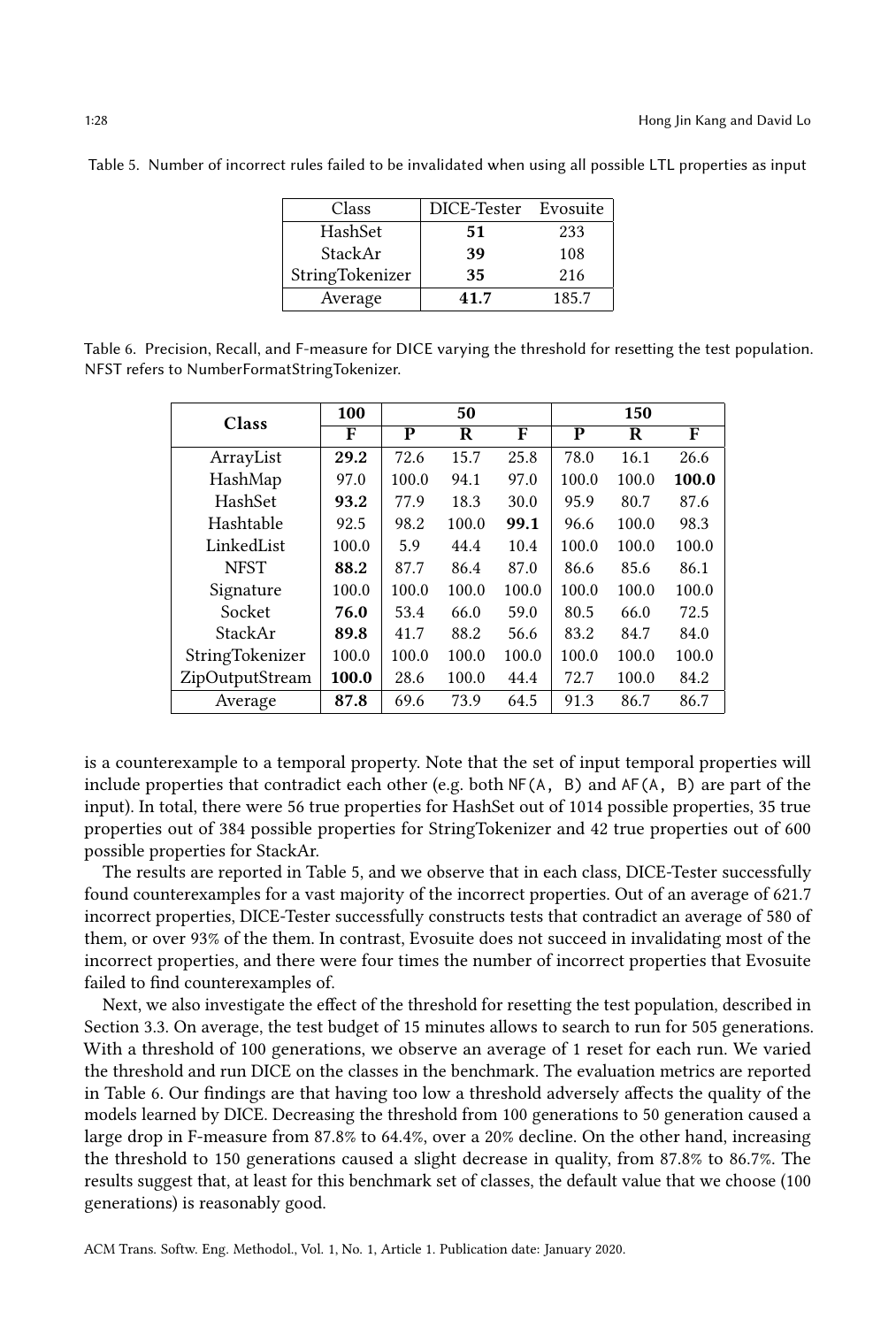| Class           | Both  | Constraint A, $w/o B$ | Constraint B, w/o A | None  |
|-----------------|-------|-----------------------|---------------------|-------|
| ArrayList       | 29.2  | 28.6                  | 30.4                | 31.3  |
| HashMap         | 97.0  | 97.0                  | 97.8                | 97.8  |
| HashSet         | 93.2  | 88.5                  | 91.8                | 92.3  |
| Hashtable       | 92.5  | 86.3                  | 84.9                | 87.7  |
| LinkedList      | 100.0 | 100.0                 | 70.8                | 70.8  |
| <b>NFST</b>     | 88.2  | 72.7                  | 81.8                | 81.8  |
| Signature       | 100.0 | 100.0                 | 100.0               | 100.0 |
| Socket          | 76.0  | 63.5                  | 67.9                | 67.8  |
| StackAr         | 89.8  | 71.9                  | 65.2                | 74.5  |
| StringTokenizer | 100.0 | 100.0                 | 100.0               | 100.0 |
| ZipOutputStream | 100.0 | 100.0                 | 100.0               | 100.0 |
| Average         | 87.8  | 82.6                  | 80.9                | 82.2  |

<span id="page-28-0"></span>Table 7. F-measure of DICE-Miner, without the constraints we identified. NFST refers to NumberFormat-StringTokenizer.

DICE-Tester outperforms Evosuite in finding counterexamples for incorrect temporal properties, validating the benefits of our modifications for improving the search process.

#### 5.2 RQ5

To study if the two constraints described in Section [3.5](#page-17-2) influenced the performance of DICE-Miner, we ran more experiments, omitting the constraints. Constraint A refers to the constraint that pure methods do not cause a transition to another state, while Constraint B refers to the constraint that a state should be split up if it has incompatible transitions. We use the execution traces from Le et al. [\[36\]](#page-38-2) and DICE-Tester in these experiments.

The results are presented in Table [7.](#page-28-0) Without both constraints, the average F-measure dropped by about 5.2%. In virtually all classes, we see a decline in the performance of DSM-Miner. We see that using information about method purity is important to achieving good performance. While using Constraint B alone did not provide any improvements without Constraint A, it was necessary to increase the performance to 87.8 from 82.6 (with only Constraint A). This confirms our observations that these two constraints are important for specification mining.

The two constraints that we added for addressing the two observations were helpful for DICE-Miner to achieve its performance.

## 5.3 RQ6

To answer RQ6, we investigate how sensitive the DICE process is to the initial input test suite. We performed experiments using different subsets of the initial test suite. We do not run experiments using the test suite originally written by the developers accompanying the classes in the benchmark. We manually analysed the test cases for these classes and found that exercising these tests would only produce a few traces. The functionality of each class is well tested, but the tests typically do not have a high diversity regarding the sequences of method invocations. For example, the test cases for a LinkedList exercise each method of the LinkedList, but do not show how the methods relate to one another. Therefore, we do not expect the evaluation metrics of DICE to change significantly from using a small subset (e.g. 25%) of the initial test suite used as input to the earlier experiments.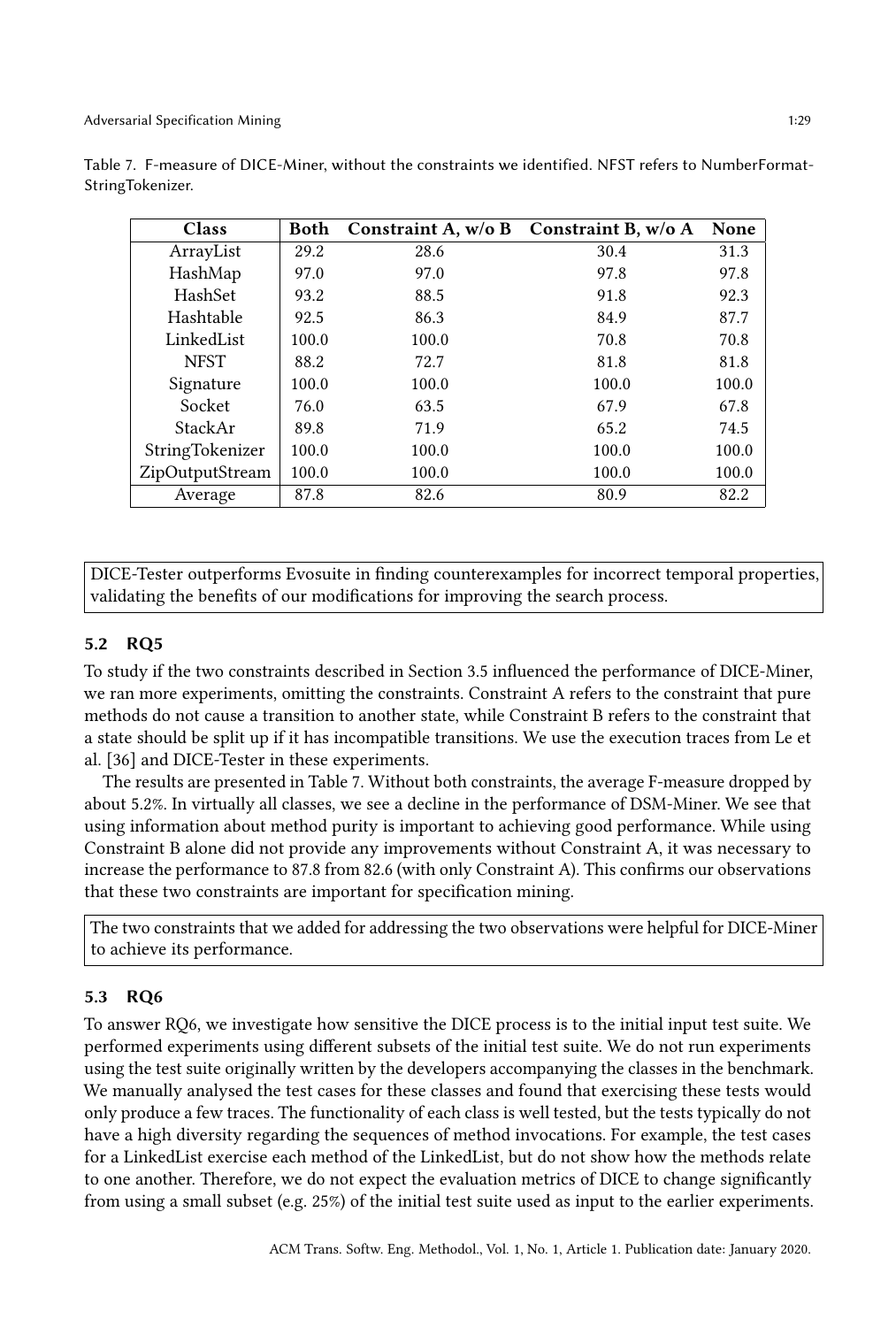| Class           | 100%  |       | 50%   |       |       | 25%   |       |
|-----------------|-------|-------|-------|-------|-------|-------|-------|
|                 | F     | P     | R     | F     | P     | R     | F     |
| ArrayList       | 29.2  | 31.9  | 21.1  | 25.4  | 28.6  | 25.3  | 26.8  |
| HashMap         | 97.0  | 100.0 | 94.1  | 97.0  | 100.0 | 83.1  | 90.8  |
| HashSet         | 93.2  | 92.4  | 100.0 | 96.0  | 94.1  | 100.0 | 97.0  |
| Hashtable       | 92.5  | 98.0  | 100.0 | 99.0  | 96.3  | 100.0 | 98.1  |
| LinkedList      | 100.0 | 100.0 | 100.0 | 100.0 | 100.0 | 100.0 | 100.0 |
| <b>NFST</b>     | 88.2  | 92.1  | 89.4  | 90.7  | 92.9  | 87.9  | 90.3  |
| Signature       | 100.0 | 100.0 | 100.0 | 100.0 | 100.0 | 100.0 | 100.0 |
| Socket          | 76.0  | 84.8  | 62.5  | 72.0  | 88.3  | 61.7  | 72.6  |
| StackAr         | 89.8  | 76.4  | 81.9  | 79.0  | 73.9  | 84.7  | 78.9  |
| StringTokenizer | 100.0 | 100.0 | 100.0 | 100.0 | 100.0 | 100.0 | 100.0 |
| ZipOutputStream | 100.0 | 100.0 | 100.0 | 100.0 | 100.0 | 100.0 | 100.0 |
| Average         | 87.8  | 88.7  | 86.3  | 87.2  | 88.6  | 85.7  | 86.8  |

<span id="page-29-0"></span>Table 8. Precision, Recall, and F-measure for DICE varying the initial test suite. NFST refers to NumberFormatStringTokenizer.

The results are shown in Table [8.](#page-29-0) By using 50% of the initial test suite, F-measure drops from 87.8% to 87.2%, and by using 25% of the initial test suite, it drops further to 86.8%. This indicates that the initial quality of the test suite influences the quality of the models inferred by DICE, however, the difference is small. Interestingly, we noticed that F-measure increased for some of the classes in the benchmark. The models for ArrayList and HashSet improved in quality by about 1% in F-measure. For these cases, as having fewer initial traces may mean that we infer a larger number of incorrect temporal properties, we hypothesize that these large number of incorrect traces can sometimes lead the search process to collaterally cover more temporal properties and produce informative traces that were useful to the inference process. We answer RQ6 by concluding that the quality of the initial test suite has an impact on the models inferred by DICE, but overall, this impact is small.

The quality of initial test suite has a small effect (1% change in the average F-measure) on the quality of the models inferred by DICE.

# 5.4 Qualitative Evaluation

While the DICE system results in an improved F-measure compared to existing approaches, it is not able to achieve 100% correct finite-state automata for all of the 11 classes. We manually inspected the resulting FSA to try to identify reasons as to why this is the case, and to propose next steps for our work.

One interesting observation is that the interpretation of FSA models may differ between models that have identical F-measures. Apart from boosting the accuracy of models, having knowledge of pure methods will produce models that are qualitatively better for program comprehension. For example, referring to Figure [10,](#page-30-0) DSM produces a model for StringTokenizer that suggests that nextToken is always enabled should a developer never invoke hasMoreTokens. In contrast, the model produced by DICE-Miner, as shown in Figure [11,](#page-30-1) cannot be erroneously interpreted in this manner. The invocation of hasMoreTokens with different return values are not allowed on the same state and it is clear that nextToken may change the state of a StringTokenizer object such that nextToken can not be further invoked. Note that both the models produced by DSM and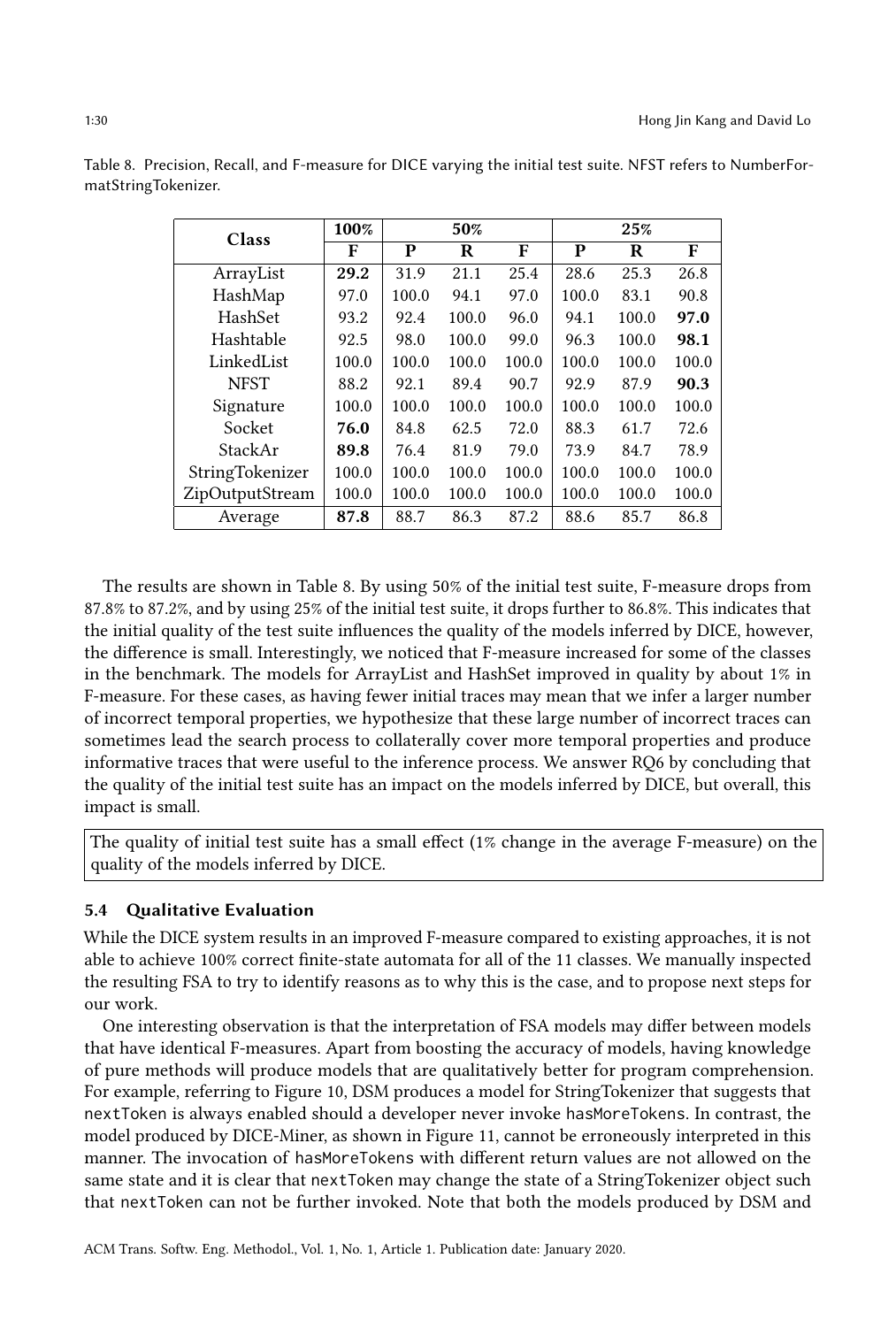<span id="page-30-0"></span>

Fig. 10. Example of a FSA model produced by DSM. hasMore:T is short for hasMoreTokens:TRUE and hasMore:F is short of hasMoreTokens:FALSE

<span id="page-30-1"></span>

Fig. 11. Example of a FSA model produced by DICE-Miner. hasMore:T is short for hasMoreTokens:TRUE and hasMore:F is short for hasMoreTokens:FALSE

DICE-Miner have an F-measure of 100, showing that there may be qualitative differences between models that are automatically evaluated to be perfectly accurate.

The method hasMoreTokens represents an interesting case that may be a next step for DICE-Miner. While it is accurately identified as a side-effect free method heuristically by DICE-Miner, the static analysis we performed did not reveal it as a pure method. The implementation of hasMoreTokens is, in fact, impure. A static analysis-based approach therefore treats hasMore-Tokens as an impure method. More sophisticated analysis of purity, such as using the notion of observational-purity [\[6,](#page-37-10) [46\]](#page-39-13) will help to produce qualitatively better models. Observationally-pure methods refer to the class of methods, in which hasMoreTokens belongs to, which have side-effects that cannot be observed outside of the class. From the perspective of learning usage models and specifications about usage of the class, these methods are effectively pure. While our naive name-based heuristic may help to identify some of these methods, it is likely that there are observationally-pure methods in the wild that we cannot detect.

Investigating the poor performance of DICE for some classes, the lack of expressiveness of the six LTL property templates considered is a possible reason for it. LTL properties templates involving more than 2 events and the use of other temporal operators beyond the basic operators may be required. For example, clients of NumberFormatStringTokenizer are able to reset its state using the reset method, as such, there are constraints between its methods that can only be expressed through the use of LTL formula involving more than 2 events. The property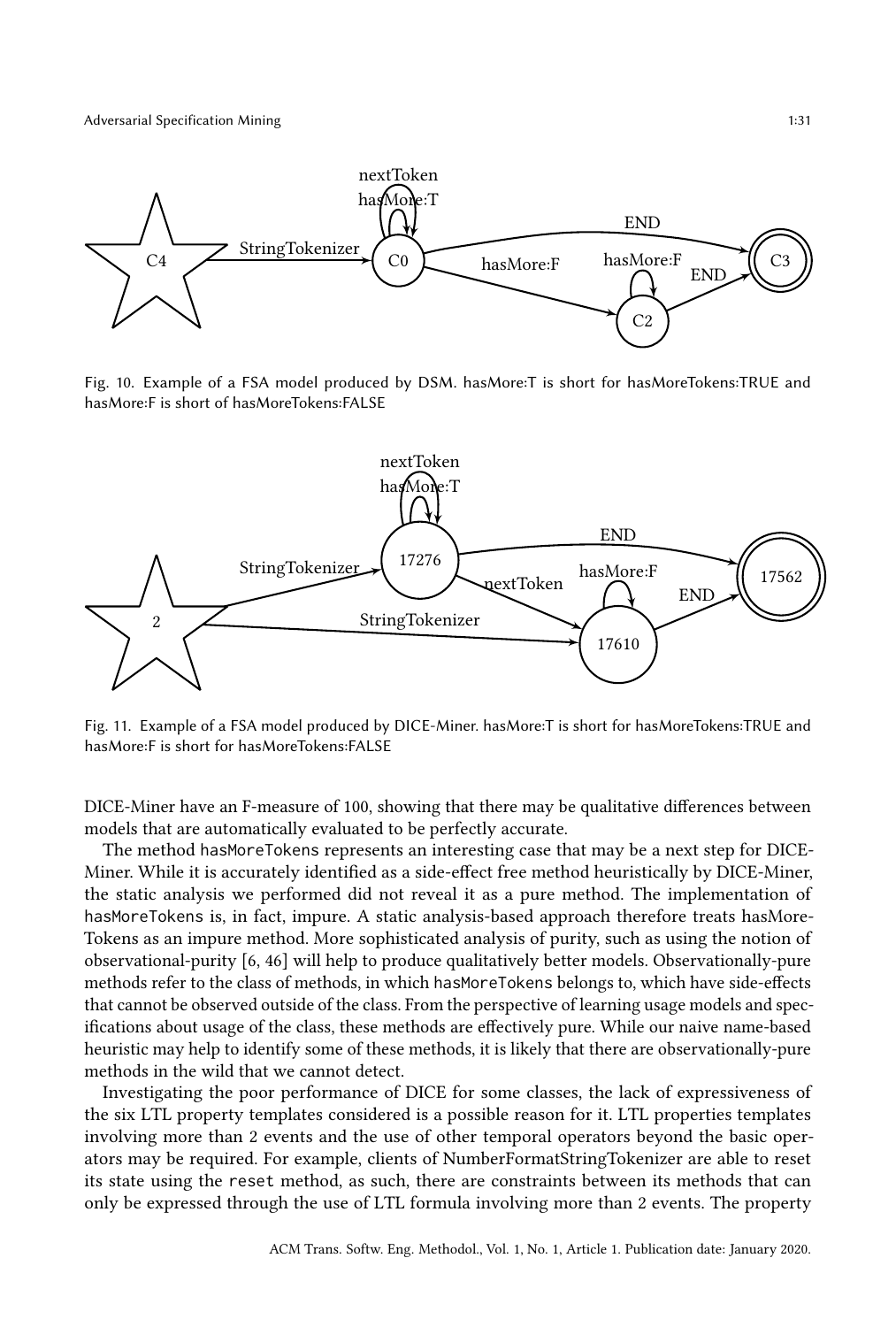NF(hasNextToken():FALSE,nextToken) is false, contrary to intuition, since invoking reset after hasNextToken:FALSE may allow nextToken to be invoked again. In this case, the three-event property (hasNextToken():FALSE NF nextToken) U reset is necessary to accurately represent the temporal constraints between the methods. This formula indicates that nextToken cannot follow hasNextToken():FALSE until the object instance has been reset.

While in this work, we have considered only 2 event LTL formulae, it may be possible to use formulae relating 3 or more events and use them during the testing process or to guide the merging of the states in the automaton. However, having more complex formulae will come at a cost and there may be a trade-off; gaining some accuracy but slowing down the approach. Including longer rules will lead to an exponential growth in their numbers. Indeed, many studies have focused on mining rules and patterns involving only 2 events [\[35,](#page-38-6) [40,](#page-38-13) [59,](#page-39-14) [66\]](#page-40-2), and researchers have noted the problem of scalability when mining longer patterns [\[52\]](#page-39-15).

#### 5.5 RQ7

5.5.1 Using the inferred FSAs for fuzzing. Next, we evaluate models produced by DICE in its applicability on fuzzing servers of stateful network protocols [\[54\]](#page-39-16). In fuzzing, random test inputs are generated automatically in order to find bugs. It is important to discover critical bugs in the implementation of protocols. The Heartbleed vulnerability <sup>[5](#page-31-0)</sup>, a security bug in the implementation of the Transport Layer Security in the OpenSSL library, has shown the pervasiveness and the high cost of such bugs [\[19\]](#page-38-14). Server fuzzing may help in finding these bugs and several server fuzzers, such as AFLNET [\[54\]](#page-39-16), have been proposed. Servers are stateful and reaching specific states may require specific sequences of messages between server and client. Without information about the specific messages required, the fuzzer is unlikely to send a sequence of messages that exercises program states deep in the server. The FSA model learned by DICE can be used as a state model to guide the server in reaching states that are difficult to reach otherwise.

AFLNET [\[54\]](#page-39-16) is a coverage-guided fuzzer that has been shown to outperform other server fuzzers. Like other coverage-guided fuzzers, AFLNET instruments the program to receive feedback if there is an increase in the server's code coverage achieved by an input. This feedback is used by the fuzzer to decide which inputs to mutate, optimising its choice of inputs for increased coverage of the program. Unlike other coverage-guided fuzzers, AFLNET has a state model of the server and detects if inputs lead to unexplored states. In other words, an input is retained for further mutation by AFLNET if it leads to increased coverage or enters an unexplored state. During the fuzzing process, AFLNET constructs a state model of the server using the observed status code sent by the server. By updating the state model during runtime, AFLNET is able to detect bugs in states that only appear in the implementation of the protocol and not in the protocol's official definition. As a tradeoff, AFLNET may spend a significant amount of time early in the fuzzing process using a rudimentary state model and, until the state model is refined, is unable to reach deep into the program.

During the fuzzing process, AFLNET selects the next input for fuzzing by selecting a state in the state model to act as the target state. From this target state, two criteria are applied. First, AFLNET picks, with a higher probability, states that are less frequently exercised. Second, states that have been associated with a greater number of inputs that lead to higher coverage or new states are more likely to be selected. Then, an input associated with that state is mutated in a way that ensures that that particular state is still visited by the new input.

A state inference algorithm, such as DICE, can enhance the workings of AFLNET by providing it with the state model before starting the fuzzer. By running DICE on a protocol client, DICE produces

<span id="page-31-0"></span><sup>5</sup><https://heartbleed.com/>

ACM Trans. Softw. Eng. Methodol., Vol. 1, No. 1, Article 1. Publication date: January 2020.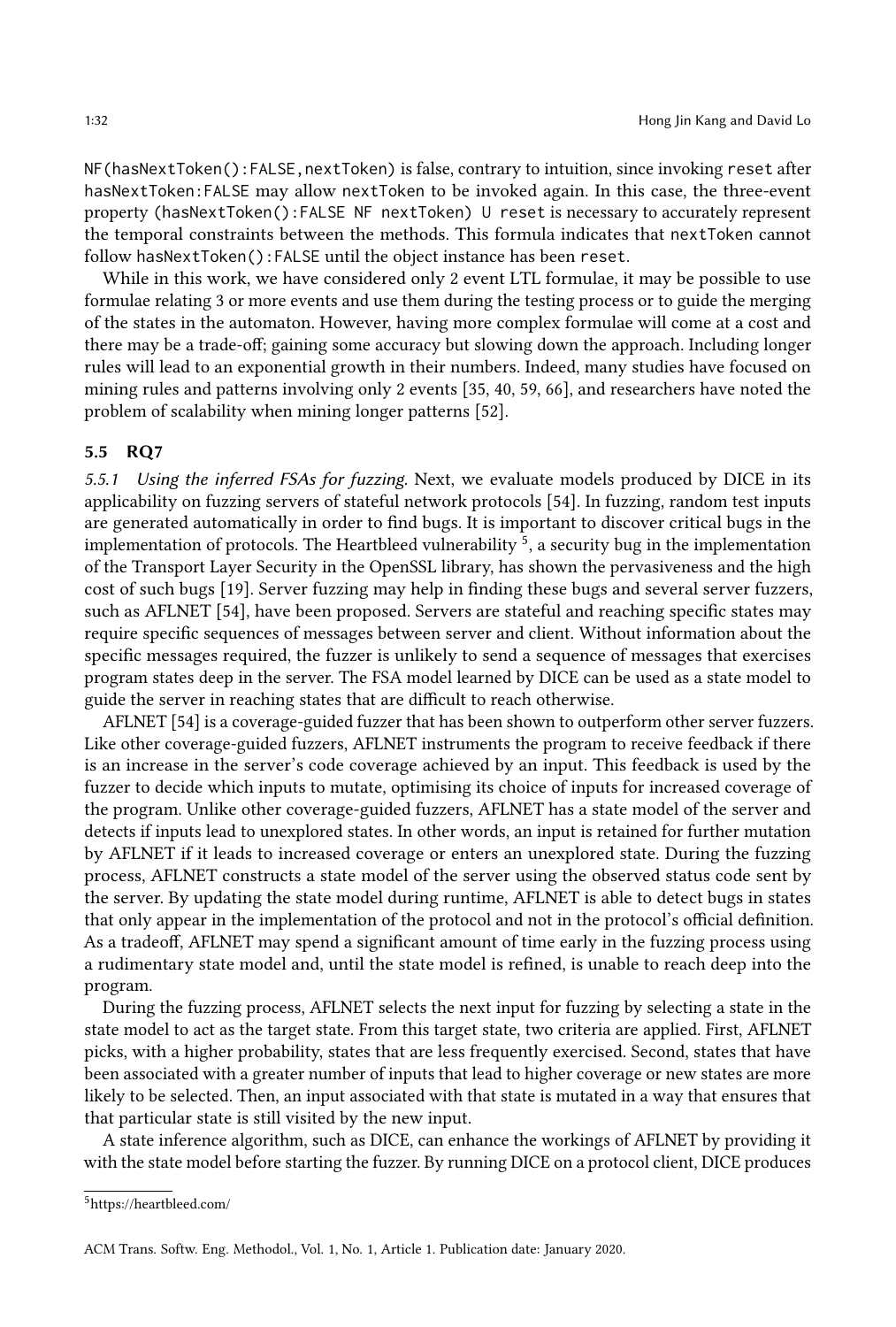<span id="page-32-0"></span>

Fig. 12. State traversal in AFLNET's inferred state machine for the given sequence of request types

a model of the protocol which can be used for server fuzzing. We observe that the API members of a protocol's client tend to have a one-to-one correspondence to the request types defined in a protocol. For instance, an FTP client typically has API members for each request type (e.g. the user() method sends a USER request, the pass() method sends a PASS request). Consequently, an automaton specification of a protocol's client API is a model of the protocol from the client's perspective. The state model is, therefore, useful for a fuzzer to simulate the protocol's client. To target a particular state, one can traverse the edges from the starting state until the target state is reached; the labels on the edges traversed are the requests the client will have to make.

We modify the state-of-the-art server fuzzer, AFLNET, to use the automaton produced from DICE as the state model. Instead of starting the fuzzing process with an empty state model, we modify it to be initialized with the output of DICE. We also make some modifications in AFLNET related to how it uses a state model. Presently, the status code in the server's response is used as an indicator of the present state. On the other hand, the states in DICE's state machine are more granular. We modify AFLNET to traverse the state machine while considering more information than the response code of the server, namely, the sequence of requests made so far. Additionally, when the server responds with a status code indicating an error, we assume that the state has not changed. In contrast, AFLNET transits to an error state when the server replies with server code indicating an error. Overall, with our modifications and initialization with DICE's output, AFLNET can work with a higher granularity of states and is more likely to generate inputs that are accepted, allowing it to generate inputs that go deeper into the program. To distinguish between the two systems, we will refer to our modified version of AFLNET as DICE+AFLNET.

To look at an example of the difference between AFLNET and DICE+AFLNET, we use the following example sequence of requests made by AFLNET: [USER, PASS, MKD, SIZE]. In this sequence, the client has successfully logged in with a user. The user then fails to create a new directory, due to insufficient access rights, and attempts to get the size of file that does not exist on the server. Given this sequence of requests, the server responds with the following sequence of response codes: (331, 230, 550, 550), indicating that the login was successful but the creation of the new directory and access of a non-existent file have failed. AFLNET traverses the states as shown in Figure [12,](#page-32-0) in which it first moves to state 331, then to 230, and to 550. On the other hand, DICE+AFLNET traverses the states as shown in Figure [13.](#page-33-0) Notice that DICE+AFLNET remains in the same state after the failed requests. Compared to the transition to state 550 used in AFLNET, we suggest that this more accurately captures the semantics of a failed request in the two protocols that we study. As this may not be true of many network protocols, we will provide configuration options allowing the user of the fuzzer to specify the semantics of a failed request with respect to the state model. Overall, this enables AFLNET to work with the state models from DICE, which are more granular.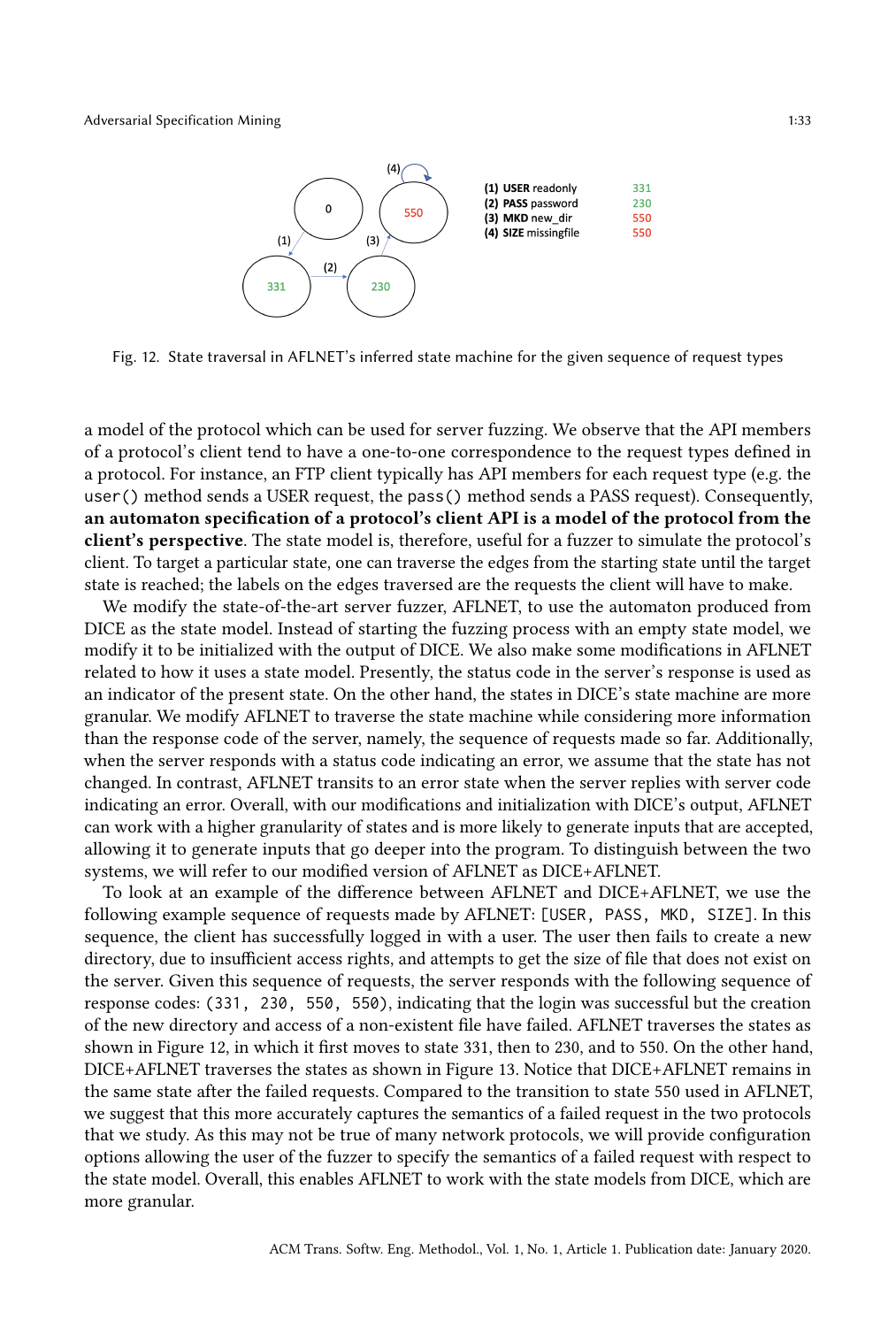<span id="page-33-0"></span>

Fig. 13. State traversal in DICE's inferred state machine for the same sequence of request types as Figure [12](#page-32-0)

5.5.2 Experimental Results. To determine if the models learned by DICE can aid server fuzzers, we evaluate DICE+AFLNET on two protocols that were studied in the evaluation of AFLNET [\[54\]](#page-39-16), FTP and RTSP. We reuse the same  $\text{FTP}^6$  $\text{FTP}^6$  and  $\text{RTSP}^7$  $\text{RTSP}^7$  servers that were fuzzed by Pham et al. [\[54\]](#page-39-16). We run the modified version of AFLNet that takes a state machine from DICE as input. For each of the two protocols, we performed a search on GitHub to find open-source clients<sup>[8](#page-33-3)[9](#page-33-4)</sup> of the protocol. We selected one client for each protocol and ran DICE on it. This process is semi-automatic. Some human effort was required to annotate which API methods directly represent a request from the client. We modified the source of the clients to enable DICE to run effectively on it. Originally, the clients have different API usage patterns in which the developers have to check the integer return value of the method call (int returnCode = ftpClient.user(username)), or invoke another method to retrieve the response server code (if (parseServerResponse() != 200)). We modified the clients to throw exceptions on requests where the server responds with status codes signalling failure. For each of the two clients, the modification of the client took less than 15 minutes. This was done for DICE to detect a failing method call. DICE was run on each client for another 15 minutes.

The modification of the client and annotation of the methods took less than 15 minutes for each protocol. In total, less than 30 minutes is required to make the necessary modifications and to run DICE. For a fair comparison, we grant AFLNET an additional hour of fuzzing to account for the additional effort and time to run DICE. We fuzz each protocol for 24 hours using DICE+AFLNET, and 25 hours using the original version of AFLNET. We compare the fuzzers by the average line and branch coverage of the resulting inputs. Apart from the additional step of running the automata inference algorithms and the different running time, we follow the same fuzzing procedure as prior work. As the fuzzing process is stochatic, we mitigate the effect or randomness by running 20 independent experiments for each fuzzer and report the average coverage obtained.

The average coverage achieved by the fuzzers are shown in Table [9.](#page-34-0) On the RTSP server, there was only a slight increase in coverage (of 17 lines and 18 branches). As Pham et al. [\[54\]](#page-39-16) observed, the RTSP server has fewer states to explore and the number of messages required to exercise code deeper into the server is lower than FTP. In other words, for such protocols where the state model is simpler, AFLNET benefits less from having a state model initialized before it begins fuzzing. On the other hand, on the FTP server, the use of the state machine from DICE significantly improves

<span id="page-33-1"></span><sup>6</sup><https://github.com/hfiref0x/LightFTP>

<span id="page-33-2"></span> $^7$ <http://www.live555.com/mediaServer/>

<span id="page-33-3"></span><sup>8</sup><https://github.com/apache/commons-net>

<span id="page-33-4"></span><sup>9</sup><https://github.com/mutaphore/RTSP-Client-Server>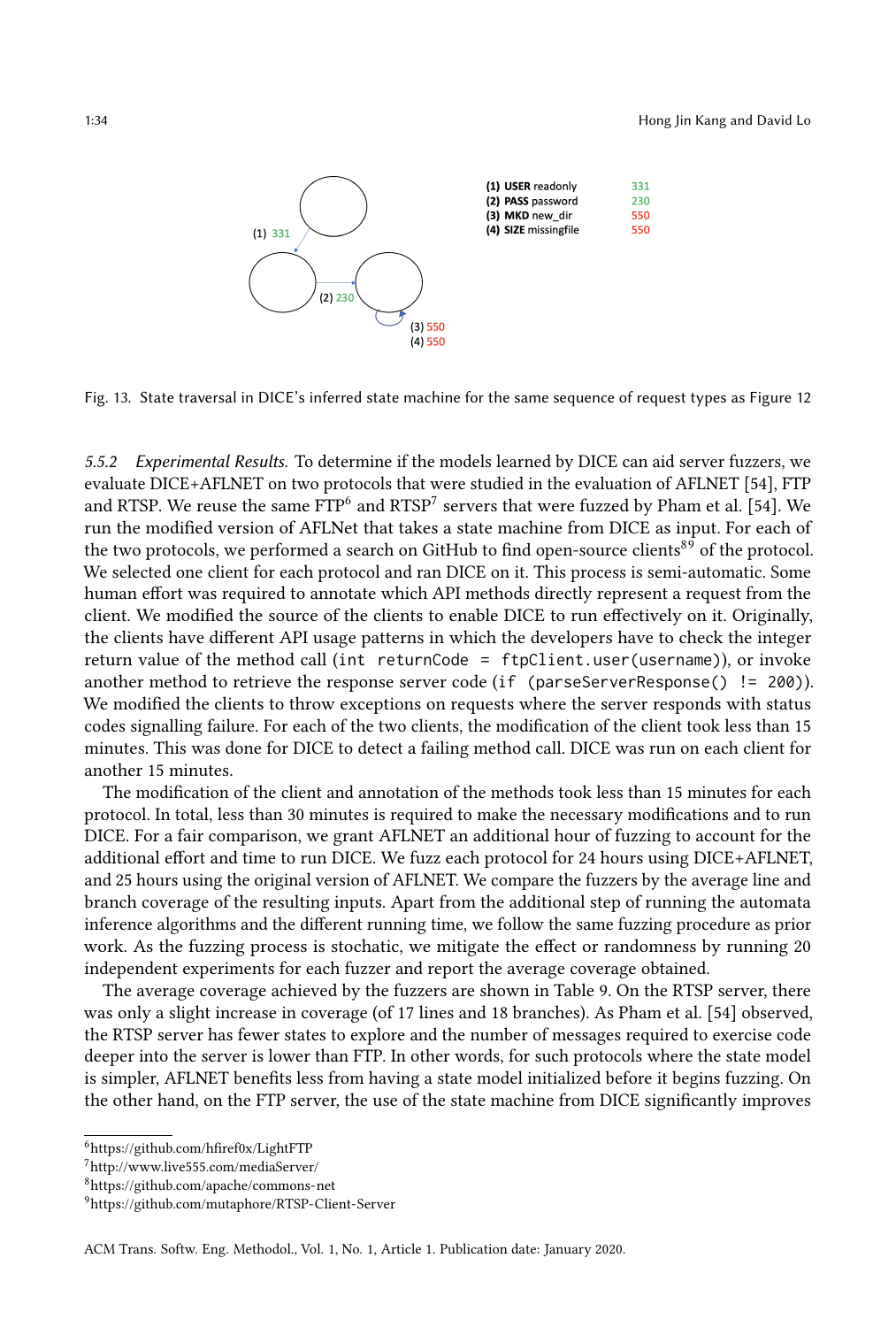Adversarial Specification Mining 1:35

| Protocol   |           | <b>AFLNET</b>                                                              | DICE+AFLNET |             |  |
|------------|-----------|----------------------------------------------------------------------------|-------------|-------------|--|
|            |           | <b>Lines Covered   Branches Covered   Lines Covered   Branches Covered</b> |             |             |  |
| <b>FTP</b> | 644 (57%) | $311(40\%)$                                                                | 777 (69%)   | $400(50\%)$ |  |

RTSP | 2453 (11%) | 1216 (7%) | 2470 (11%) | 1234 (7%)

<span id="page-34-0"></span>Table 9. Coverage achieved on each protocol server by the AFLNET and DICE+AFLNET. Numbers in parenthesis indicate the proportion of total lines/branches covered.

<span id="page-34-1"></span>Table 10. Coverage achieved on each protocol server when using the state models from DSM and DICE. Numbers in parenthesis indicate the proportion of total lines/branches covered.

| Protocol   |            | <b>DSM+AFLNET</b>                                                   | DICE+AFLNET |             |  |
|------------|------------|---------------------------------------------------------------------|-------------|-------------|--|
|            |            | Lines Covered   Branches Covered   Lines Covered   Branches Covered |             |             |  |
| <b>FTP</b> | 703 (62%)  | 341 (43%)                                                           | 777 (69%)   | $400(50\%)$ |  |
| RTSP       | 2448 (11%) | 1201(7%)                                                            | 2470 (11%)  | 1234 (7%)   |  |

both line and branch coverage. The average line coverage increased from 57% to 69% and branch coverage increased from 40% to 50%.

Next, we investigate if AFLNET achieves the same increase in performance when we use the automata inferred by DSM [\[36\]](#page-38-2) instead of DICE. The experimental results are shown in Table [10.](#page-34-1) On the RTSP server, the difference between the use of models from DSM and DICE is insignificant. However, on the FTP server, DICE achieves a significantly higher line and branch coverage. We also observe that the coverage on the FTP server increased over the baseline AFLNET fuzzer; it increases from 57% to 62% line coverage, suggesting that the modifications we made to initialize the fuzzing with an initial state machine were useful.

Based on the improvements on fuzzing the FTP server, we answer RQ7 by concluding that there is evidence that the models learned by DICE have practical applicability to a downstream application. DICE provides an informative state model that the fuzzer can use to guide the mutation of inputs, and may effectively boost the performance of a stateful server fuzzer. In the future, we will further evaluate DICE on more protocols.

The FSA models learned by DICE have practical downstream application and can be used for initializing a fuzzer with a state model. It improves the coverage achieved by a fuzzer on the servers of a two stateful protocols.

# 5.6 Threats to Validity

Threats to internal validity. In our studies, we have tried to reuse most of existing implementation whenever possible. While it may be possible that there are bugs in the code we have written, we have checked them multiple times to reduce threats to internal validity. We have evaluated DICE in different aspects, such as evaluating that each component in DICE outperforms strong baselines (DSM and Tautoko for DICE, Evosuite for DICE-Tester, DSM for DICE-Miner). We have performed a deep analysis, including a qualitative analysis, for a deeper understanding of DICE.

Threats to construct validity. In our experiments, we used common evaluation metrics that were used in previous studies. The evaluation process for computing these metrics has been used in previous studies and is well-understood.

Threats to external validity. While it may be possible that our findings do not generalize to other library classes and APIs, we have considered the 11 classes evaluated in previous studies on specification mining. These classes are diverse, coming from both the Java standard library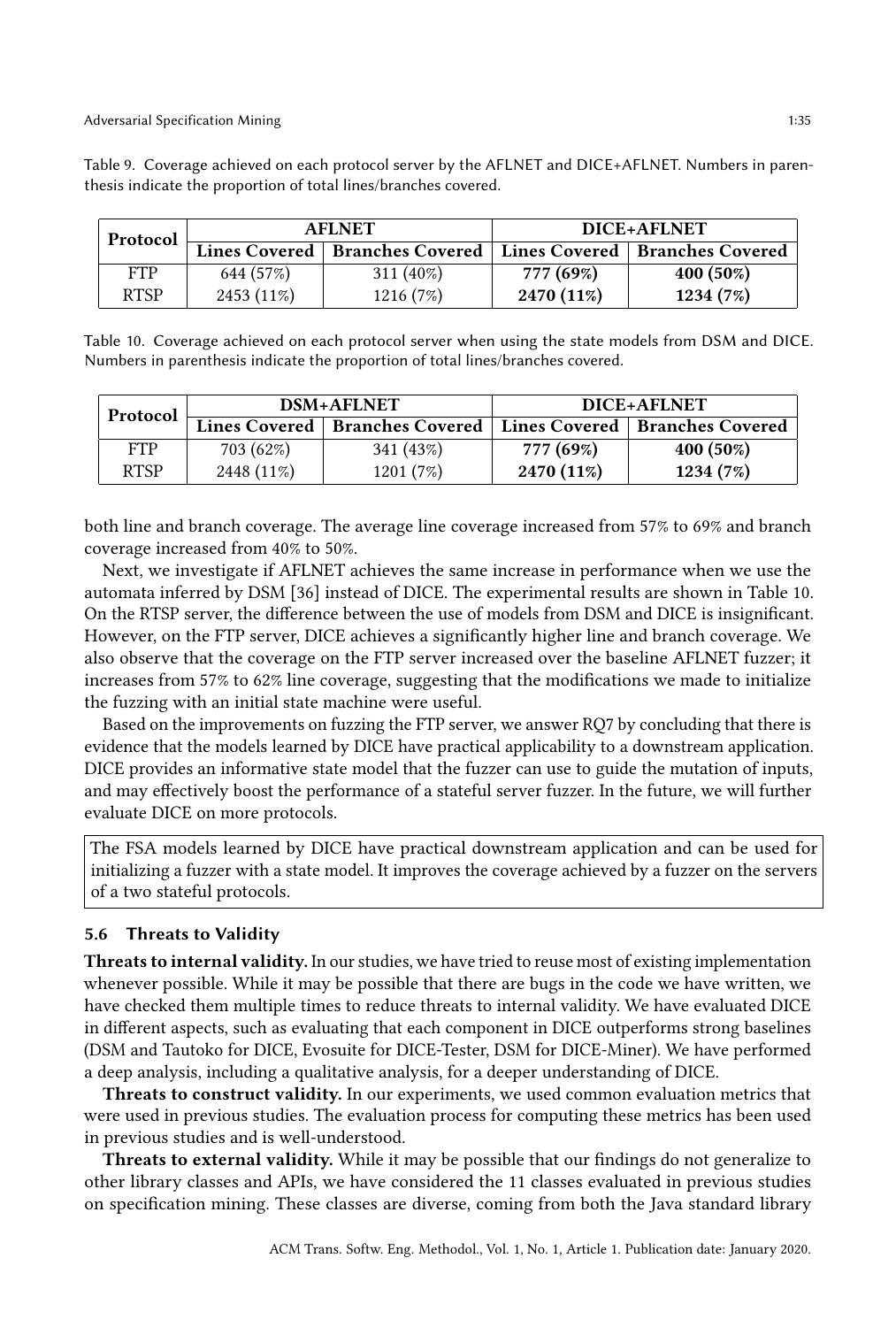and other third-party libraries. Furthermore, these are classes used in real-world software and are from a range of different domains. We emphasize that our approach cannot capture every possible constraint of an API or an object class, and it may not be possible to propose search goals for every constraint. The models DICE learned may not always be a realistic representation of every program. DICE is currently limited to mining finite-state automata, corresponding to regular languages. Still, on a benchmark created by prior studies, we have shown that the automata mined by DICE are more accurate specifications than those mined by prior approaches. Although DICE cannot mine specifications represented by a context-free language, we note many specifications mined in the literature are regular languages and researchers have found uses for these specifications, such as analysing and finding security flaws in bank cards [\[1\]](#page-37-11) and TLS [\[18\]](#page-38-15), or modelling Android applications [\[56\]](#page-39-17). Moreover, as we have shown in Section 5.5, DICE can still learn models that are useful on a downstream task. We leave the mining of other types of specifications, such as those equivalent to context-free languages, as future work.

#### <span id="page-35-0"></span>6 RELATED WORK

We have provided an overview and explained the background of our study in Section 2, therefore we limit the discussion in this section. A key difference between our work and previous studies on specification mining is that we rely on an adversarial test generation process to prune incorrect properties. For FSA inference, our work differs from existing work as we incorporate knowledge of method purity and do not make the assumption that states with the same prefix can be merged.

Usage models have been incorporated in test case generation previously by Fraser and Zeller [\[26\]](#page-38-16). However, they use usage models to improve the readability of test cases by guiding test generation to resemble test cases written by humans, and reducing the amount of nonsensical test cases generated. In contrast, our work aims to generate test cases that are correct, but do not resemble common usage patterns that tend to be exercised by existing tests.

For the generation of test inputs, various approaches first learn the probability distribution of observed test inputs. While most techniques generate test inputs that resemble the learned distribution to produce synthetically correct inputs, the Skyfire [\[64\]](#page-39-18) approach learns a probability distribution to generate test inputs that do not resemble the examples it has seen, applying heuristics such as favouring low probability rules. Pavese et al. [\[51\]](#page-39-19) proposed inverting the probabilities in grammar-based test generation to explore uncommon test inputs. Our work shares a similar goal with these two studies, aiming to explore uncommon behavior in testing. However, our study focuses on a different domain of temporal specifications instead of input generation. Instead of using a probability distribution for modelling test inputs, we use a set of LTL property templates to characterize the execution traces while running test cases.

There has been many studies on search-based testing. Studies have shown that a multi-target formulation of code coverage outperforms a single-target formulation for test generation [\[49\]](#page-39-10). As discussed earlier in Section 2, Panichella et al. [\[50\]](#page-39-1) proposed the DynaMOSA algorithm that enables dynamic selection of targets in the multi-objective problem of test case generation. They modelled the dependencies between structural goals, allowing it to outperform alternative search algorithms for search-based testing.

Many studies have studied diversity in test generation [\[11,](#page-37-12) [23,](#page-38-17) [24,](#page-38-18) [43\]](#page-39-20). For example, researchers have studied the diversity of test inputs and outputs [\[2\]](#page-37-13). Shin et al. [\[60\]](#page-39-21) have proposed the use of diversity for mutation testing. Our work differs from these studies as we focus on the diversity of execution traces produced by tests, instead of modelling the diversity of the inputs or outputs of each method. Moreover, we use test generation only to produce more diverse traces, supporting our objective of learning accurate FSA specifications.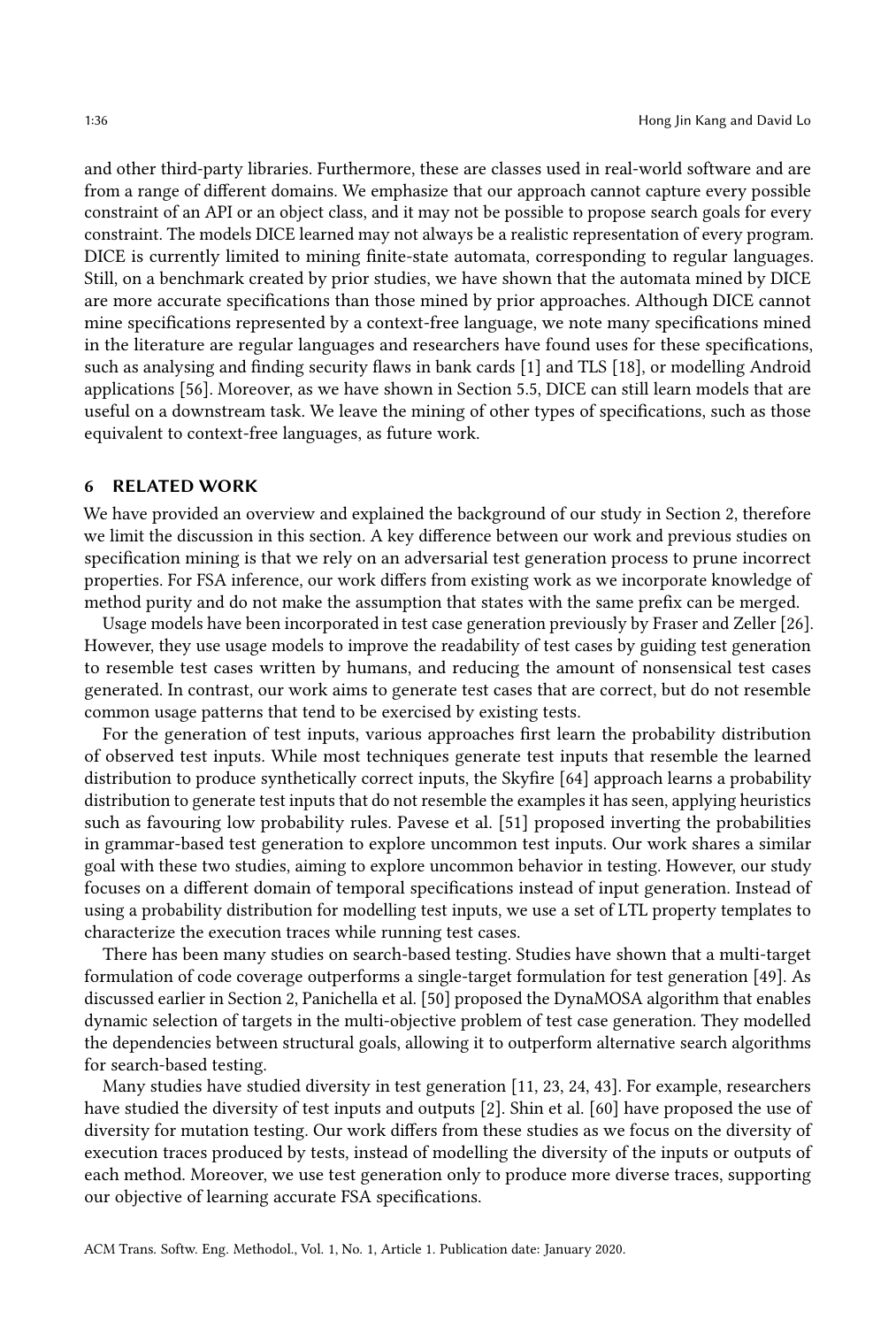There are other studies on the diversity of software traces, for example, coverage information collected from test execution [\[24,](#page-38-18) [39\]](#page-38-19). Typically, these studies propose metrics over traces to measure the similarity of tests to maximize fault detection capability [\[23\]](#page-38-17). Our goal in this study is different, aiming to diversify traces for mining more accurate FSA specification models of a software system.

DICE is a counterexample-driven approach that has similarities to approaches based on Angluin's L\* algorithm [\[4,](#page-37-14) [31\]](#page-38-20). In these studies, the oracle (aka. Minimally Adequate Teacher) provides the learner with a counterexample to answer equivalence queries. Using the counterexample, the learner refines the model further. In DICE, the DICE-Tester component can be viewed as a component providing counterexamples of LTL formulae, which is used later to construct the automata. There are similarities in how counterexamples to a specification (LTL formulae in DICE, the automata in L\*) is used to improve the model. However, unlike the Minimally Adequate Teacher, the DICE-Tester is itself unaware of the ground-truth model, relying on a search-based algorithm to falsify temporal properties. DICE is not an active algorithm as there is no oracle interacting with the system. Therefore, compared to approaches based on Angluin's L\* algorithm, DICE is more practical and can work for software systems without an oracle.

There are also similarities between DICE and model checking approaches that leverage counterexamples. One example is CEGAR [\[13\]](#page-37-15), that performs counterexample-guided abstraction refinement during model checking. In CEGAR, counterexamples are used to split the abstract state as a counterexample indicates that there is some behaviour in the abstract model that is not present in the concrete version. The abstract state is split such that it no longer admits the counterexample. DICE is different from these approaches as it does not perform model checking, but it infers a model from a concrete system.

Adaptive model checking [\[28\]](#page-38-21) is akin to black-box model checking [\[53\]](#page-39-22), where there is no initial model of the system. In adaptive model checking, an inaccurate model is updated as it is used to verify a software system. Inaccuracies in the model may be due to differences caused by updates to the system. Like other Angluin-style automata learners, counterexamples are used to incrementally improve the model. These model checking techniques use the Vasilevskii-Chow algorithm [\[12,](#page-37-16) [63\]](#page-39-23) for conformance testing to check if the model is equivalent to the system. DICE is similar as it tests the system against specifications, but differs in that it never checks or verifies conformance between the model and software system, which can be expensive and impractical with a cost exponential to the size of the automaton. DICE avoids this cost, only performing search-based testing to search for traces that falsify individual LTL properties.

#### <span id="page-36-0"></span>7 CONCLUSION AND FUTURE WORK

To conclude, we proposed a new approach of adversarial specification mining and prototyped a tool, DICE (Diversity through Counter-Examples), for mining specifications. DICE systematically diversifies execution traces and addresses shortcomings in current specification mining algorithms. By adversarially guiding test generation towards finding counterexamples of the specification, our approach produces diverse traces that represent uncommon but correct usage of the program. To do so, we introduce new fitness goals representing counterexamples to temporal specifications expressed in LTL properties, address shortcomings in the LTL property templates used in previous studies, and use search-based testing to produce diverse traces. To take advantage of the diverse traces and the temporal properties, we propose a new specification mining algorithm that utilizes knowledge of method purity and use the temporal specifications to prevent erroneous merges to infer Finite-State Automata models with improved precision and recall. Finally, in our empirical evaluation, our approach significantly outperforms DSM, the current state-of-the-art specification miner, and Tautoko, which generates tests for specification mining. DICE produces models with an average F-measure of 87.8, while the current state-of-the-art approach, DSM, produces models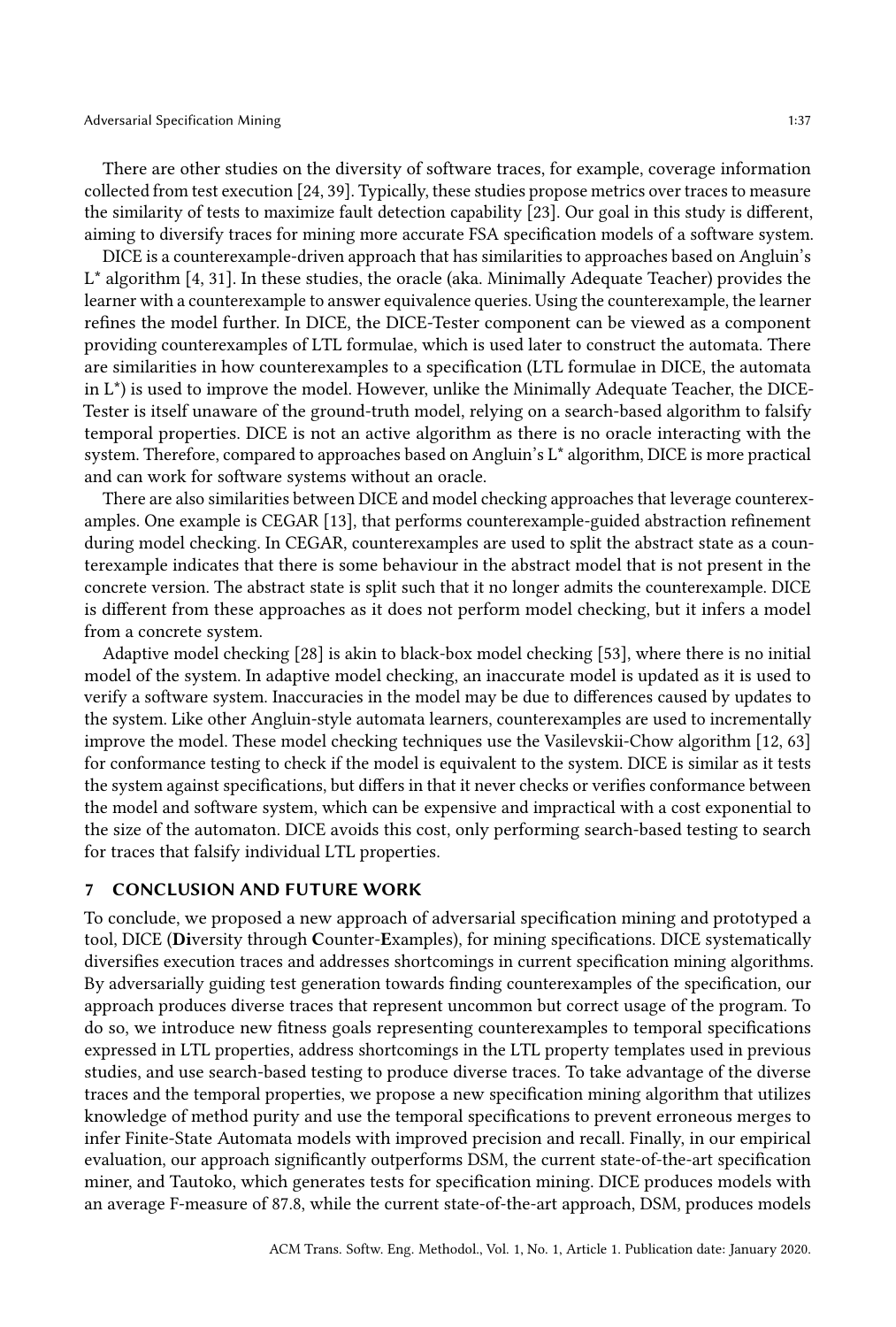with an average F-measure of 68.4. and Tautoko produces models with an average F-measure of 53.2 in our experiments. Furthermore, our experiments suggest that the performance of DSM does not always improve when provided with more data. The artifact website of DICE can be found at https://kanghj.github.io/DICE

While we focus on generating uncommon sequences of method invocations in this study, we hope to explore the integration of methods that diversify test inputs [\[11,](#page-37-12) [23\]](#page-38-17) to improve DICE's ability to generate uncommon test cases in future. We also hope to investigate more expressive LTL property types and evaluate DICE with other specifications beyond those that were studied in prior work. We will also study the tradeoffs of including longer temporal properties in future. Another possible direction is to explore more complex properties using temporal properties that were hard for DICE-Tester to falsify. The difficulty in falsifying them may indicate that the properties hold, or that there are more complex relationships between the events in the property. Users of DICE may also find these properties useful. We will also study other ways to improve the effectiveness of DICE-Tester. To that end, we hope to explore the use of techniques such as Swarm Testing [\[29\]](#page-38-22), which may help to further increase the diversity of tests.

#### REFERENCES

- <span id="page-37-11"></span>[1] Fides Aarts, Joeri De Ruiter, and Erik Poll. 2013. Formal models of bank cards for free. In 2013 IEEE Sixth International Conference on Software Testing, Verification and Validation Workshops. IEEE, 461–468.
- <span id="page-37-13"></span>[2] Nadia Alshahwan and Mark Harman. 2012. Augmenting test suites effectiveness by increasing output diversity. In 2012 34th International Conference on Software Engineering (ICSE). IEEE, 1345–1348.
- <span id="page-37-7"></span>[3] Glenn Ammons, Rastislav Bodík, and James R Larus. 2002. Mining specifications. ACM Sigplan Notices 37, 1 (2002), 4–16.
- <span id="page-37-14"></span>[4] Dana Angluin. 1987. Learning regular sets from queries and counterexamples. Information and computation 75, 2 (1987), 87–106.
- <span id="page-37-9"></span>[5] Andrea Arcuri and Gordon Fraser. 2013. Parameter tuning or default values? An empirical investigation in search-based software engineering. Empirical Software Engineering 18, 3 (2013), 594–623.
- <span id="page-37-10"></span>[6] Mike Barnett, David A Naumann, Wolfram Schulte, and Qi Sun. 2004. 99.44% pure: Useful abstractions in specifications. In ECOOP workshop on formal techniques for Java-like programs (FTfJP).
- <span id="page-37-3"></span>[7] Ivan Beschastnikh, Yuriy Brun, Jenny Abrahamson, Michael D Ernst, and Arvind Krishnamurthy. 2014. Using declarative specification to improve the understanding, extensibility, and comparison of model-inference algorithms. IEEE Transactions on Software Engineering 41, 4 (2014), 408–428.
- <span id="page-37-4"></span>[8] Ivan Beschastnikh, Yuriy Brun, Sigurd Schneider, Michael Sloan, and Michael D Ernst. 2011. Leveraging existing instrumentation to automatically infer invariant-constrained models. In Proceedings of the 19th ACM SIGSOFT symposium and the 13th European conference on Foundations of software engineering. ACM, 267–277.
- <span id="page-37-0"></span>[9] Nimrod Busany and Shahar Maoz. 2016. Behavioral log analysis with statistical guarantees. In 2016 IEEE/ACM 38th International Conference on Software Engineering (ICSE). IEEE, 877–887.
- <span id="page-37-5"></span>[10] Zherui Cao, Yuan Tian, Tien-Duy B Le, and David Lo. 2018. Rule-based specification mining leveraging learning to rank. Automated Software Engineering 25, 3 (2018), 501–530.
- <span id="page-37-12"></span>[11] Tsong Yueh Chen, Fei-Ching Kuo, Robert G Merkel, and TH Tse. 2010. Adaptive random testing: The art of test case diversity. Journal of Systems and Software 83, 1 (2010), 60–66.
- <span id="page-37-16"></span>[12] Tsun S. Chow. 1978. Testing software design modeled by finite-state machines. IEEE Transactions on Software Engineering 3 (1978), 178–187.
- <span id="page-37-15"></span>[13] Edmund Clarke, Orna Grumberg, Somesh Jha, Yuan Lu, and Helmut Veith. 2003. Counterexample-guided abstraction refinement for symbolic model checking. Journal of the ACM (JACM) 50, 5 (2003), 752-794.
- <span id="page-37-1"></span>[14] Hila Cohen and Shahar Maoz. 2015. Have We Seen Enough Traces?(T). In 2015 30th IEEE/ACM International Conference on Automated Software Engineering (ASE). IEEE, 93–103.
- <span id="page-37-2"></span>[15] Valentin Dallmeier, Nikolai Knopp, Christoph Mallon, Sebastian Hack, and Andreas Zeller. 2010. Generating test cases for specification mining. In Proceedings of the 19th international symposium on Software testing and analysis. ACM, 85–96.
- <span id="page-37-8"></span>[16] Valentin Dallmeier, Christian Lindig, Andrzej Wasylkowski, and Andreas Zeller. 2006. Mining object behavior with ADABU. In Proceedings of the 2006 international workshop on Dynamic systems analysis. ACM, 17–24.
- <span id="page-37-6"></span>[17] Guido de Caso, Victor Braberman, Diego Garbervetsky, and Sebastian Uchitel. 2010. Automated abstractions for contract validation. IEEE Transactions on Software Engineering 38, 1 (2010), 141–162.

ACM Trans. Softw. Eng. Methodol., Vol. 1, No. 1, Article 1. Publication date: January 2020.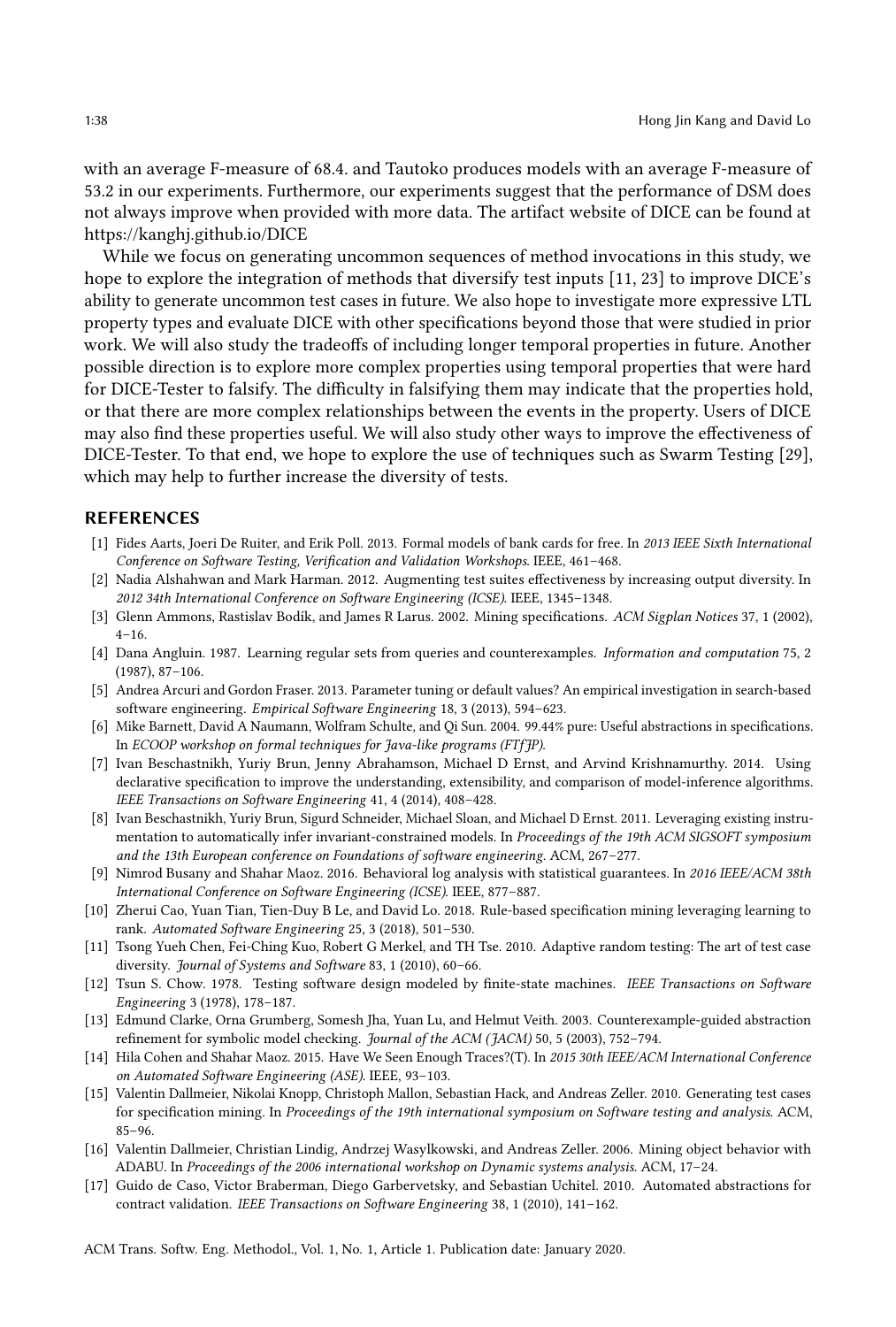- <span id="page-38-15"></span>[18] Joeri De Ruiter and Erik Poll. 2015. Protocol State Fuzzing of {TLS} Implementations. In 24th {USENIX} Security Symposium ({USENIX} Security 15). 193–206.
- <span id="page-38-14"></span>[19] Zakir Durumeric, Frank Li, James Kasten, Johanna Amann, Jethro Beekman, Mathias Payer, Nicolas Weaver, David Adrian, Vern Paxson, Michael Bailey, et al. 2014. The matter of heartbleed. In Proceedings of the 2014 Conference on Internet Measurement Conference. 475–488.
- <span id="page-38-4"></span>[20] Matthew B Dwyer, George S Avrunin, and James C Corbett. 1999. Patterns in property specifications for finite-state verification. In Proceedings of the 1999 International Conference on Software Engineering (IEEE Cat. No. 99CB37002). IEEE, 411–420.
- <span id="page-38-0"></span>[21] Manuel Egele, David Brumley, Yanick Fratantonio, and Christopher Kruegel. 2013. An empirical study of cryptographic misuse in android applications. In Proceedings of the 2013 ACM SIGSAC conference on Computer & communications security. ACM, 73–84.
- <span id="page-38-8"></span>[22] Michael D Ernst, Jeff H Perkins, Philip J Guo, Stephen McCamant, Carlos Pacheco, Matthew S Tschantz, and Chen Xiao. 2007. The Daikon system for dynamic detection of likely invariants. Science of computer programming 69, 1-3 (2007), 35–45.
- <span id="page-38-17"></span>[23] Robert Feldt, Simon Poulding, David Clark, and Shin Yoo. 2016. Test set diameter: Quantifying the diversity of sets of test cases. In 2016 IEEE International Conference on Software Testing, Verification and Validation (ICST). IEEE, 223–233.
- <span id="page-38-18"></span>[24] Robert Feldt, Richard Torkar, Tony Gorschek, and Wasif Afzal. 2008. Searching for cognitively diverse tests: Towards universal test diversity metrics. In 2008 IEEE International Conference on Software Testing Verification and Validation Workshop. IEEE, 178–186.
- <span id="page-38-3"></span>[25] Gordon Fraser and Andrea Arcuri. 2011. EvoSuite: automatic test suite generation for object-oriented software. In Proceedings of the 19th ACM SIGSOFT symposium and the 13th European conference on Foundations of software engineering. ACM, 416–419.
- <span id="page-38-16"></span>[26] Gordon Fraser and Andreas Zeller. 2011. Exploiting common object usage in test case generation. In 2011 Fourth IEEE International Conference on Software Testing, Verification and Validation. IEEE, 80–89.
- <span id="page-38-9"></span>[27] Gregory Gay. 2017. The fitness function for the job: Search-based generation of test suites that detect real faults. In 2017 IEEE International Conference on Software Testing, Verification and Validation (ICST). IEEE, 345–355.
- <span id="page-38-21"></span>[28] Alex Groce, Doron Peled, and Mihalis Yannakakis. 2002. Adaptive model checking. In International Conference on Tools and Algorithms for the Construction and Analysis of Systems. Springer, 357–370.
- <span id="page-38-22"></span>[29] Alex Groce, Chaoqiang Zhang, Eric Eide, Yang Chen, and John Regehr. 2012. Swarm testing. In Proceedings of the 2012 International Symposium on Software Testing and Analysis. 78–88.
- <span id="page-38-11"></span>[30] Wei Huang and Ana Milanova. 2012. ReImInfer: method purity inference for Java. In Proceedings of the ACM SIGSOFT 20th International Symposium on the Foundations of Software Engineering. ACM, 38.
- <span id="page-38-20"></span>[31] Hardi Hungar, Oliver Niese, and Bernhard Steffen. 2003. Domain-specific optimization in automata learning. In International Conference on Computer Aided Verification. Springer, 315–327.
- <span id="page-38-10"></span>[32] Michael Huth and Mark Ryan. 2004. Logic in Computer Science: Modelling and reasoning about systems. Cambridge university press.
- <span id="page-38-7"></span>[33] Ivo Krka, Yuriy Brun, and Nenad Medvidovic. 2014. Automatic mining of specifications from invocation traces and method invariants. In Proceedings of the 22nd ACM SIGSOFT International Symposium on Foundations of Software Engineering. ACM, 178–189.
- <span id="page-38-5"></span>[34] Tien-Duy B Le, Xuan-Bach D Le, David Lo, and Ivan Beschastnikh. 2015. Synergizing specification miners through model fissions and fusions (t). In 2015 30th IEEE/ACM International Conference on Automated Software Engineering (ASE). IEEE, 115–125.
- <span id="page-38-6"></span>[35] Tien-Duy B Le and David Lo. 2015. Beyond support and confidence: Exploring interestingness measures for rule-based specification mining. In 2015 IEEE 22nd International Conference on Software Analysis, Evolution, and Reengineering (SANER). IEEE, 331–340.
- <span id="page-38-2"></span>[36] Tien-Duy B Le and David Lo. 2018. Deep specification mining. In Proceedings of the 27th ACM SIGSOFT International Symposium on Software Testing and Analysis. ACM, 106–117.
- <span id="page-38-1"></span>[37] Owolabi Legunsen, Wajih Ul Hassan, Xinyue Xu, Grigore Roşu, and Darko Marinov. 2016. How good are the specs? A study of the bug-finding effectiveness of existing Java API specifications. In 2016 31st IEEE/ACM International Conference on Automated Software Engineering (ASE). IEEE, 602–613.
- <span id="page-38-12"></span>[38] Caroline Lemieux, Dennis Park, and Ivan Beschastnikh. 2015. General LTL specification mining (t). In 2015 30th IEEE/ACM International Conference on Automated Software Engineering (ASE). IEEE, 81–92.
- <span id="page-38-19"></span>[39] David Leon and Andy Podgurski. 2003. A comparison of coverage-based and distribution-based techniques for filtering and prioritizing test cases. In 14th International Symposium on Software Reliability Engineering, 2003. ISSRE 2003. IEEE, 442–453.
- <span id="page-38-13"></span>[40] David Lo, Siau-Cheng Khoo, and Chao Liu. 2008. Mining temporal rules for software maintenance. Journal of Software Maintenance and Evolution: Research and Practice 20, 4 (2008), 227–247.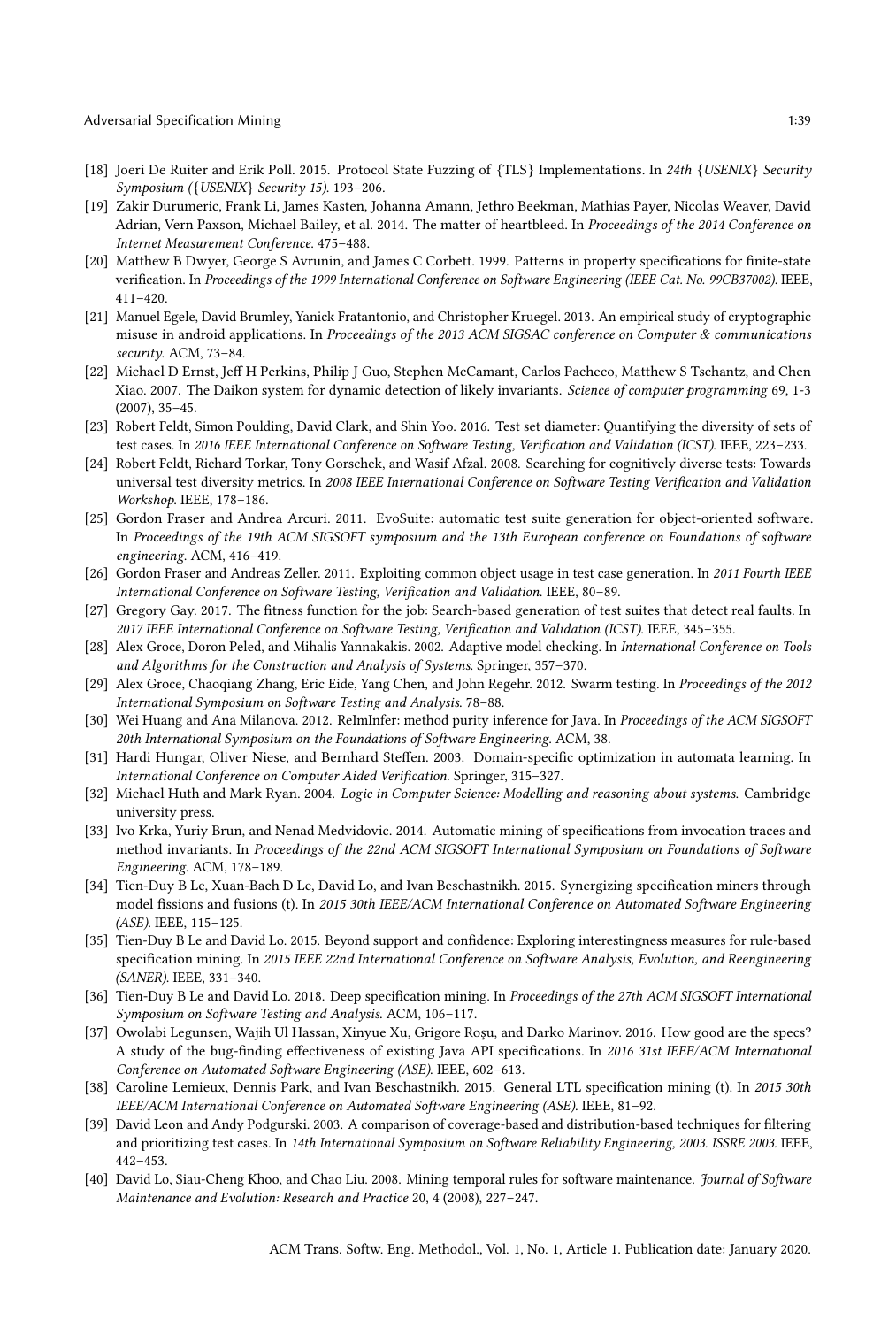- <span id="page-39-3"></span>[41] David Lo, Leonardo Mariani, and Mauro Pezzè. 2009. Automatic steering of behavioral model inference. In Proceedings of the the 7th joint meeting of the European software engineering conference and the ACM SIGSOFT symposium on The foundations of software engineering. ACM, 345–354.
- <span id="page-39-4"></span>[42] Davide Lorenzoli, Leonardo Mariani, and Mauro Pezzè. 2008. Automatic generation of software behavioral models. In Proceedings of the 30th international conference on Software engineering. ACM, 501–510.
- <span id="page-39-20"></span>[43] Breno Miranda, Emilio Cruciani, Roberto Verdecchia, and Antonia Bertolino. 2018. Fast approaches to scalable similarity-based test case prioritization. In Proceedings of the 40th International Conference on Software Engineering. ACM, 222–232.
- <span id="page-39-8"></span>[44] Urko Rueda Molina, Fitsum Kifetew, and Annibale Panichella. 2018. Java unit testing tool competition-sixth round. In 2018 IEEE/ACM 11th International Workshop on Search-Based Software Testing (SBST). IEEE, 22–29.
- <span id="page-39-0"></span>[45] Sarah Nadi, Stefan Krüger, Mira Mezini, and Eric Bodden. 2016. Jumping through hoops: Why do Java developers struggle with cryptography APIs?. In Proceedings of the 38th International Conference on Software Engineering. ACM, 935–946.
- <span id="page-39-13"></span>[46] David A Naumann. 2007. Observational purity and encapsulation. Theoretical Computer Science 376, 3 (2007), 205–224.
- <span id="page-39-6"></span>[47] Carlos Pacheco and Michael D Ernst. 2007. Randoop: feedback-directed random testing for Java. In OOPSLA Companion. 815–816.
- <span id="page-39-12"></span>[48] Carlos Pacheco, Shuvendu K Lahiri, Michael D Ernst, and Thomas Ball. 2007. Feedback-directed random test generation. In Proceedings of the 29th international conference on Software Engineering. IEEE Computer Society, 75–84.
- <span id="page-39-10"></span>[49] Annibale Panichella, Fitsum Meshesha Kifetew, and Paolo Tonella. 2015. Reformulating branch coverage as a manyobjective optimization problem. In 2015 IEEE 8th International Conference on Software Testing, Verification and Validation (ICST). IEEE, 1–10.
- <span id="page-39-1"></span>[50] Annibale Panichella, Fitsum Meshesha Kifetew, and Paolo Tonella. 2017. Automated test case generation as a manyobjective optimisation problem with dynamic selection of the targets. IEEE Transactions on Software Engineering 44, 2 (2017), 122–158.
- <span id="page-39-19"></span>[51] Esteban Pavese, Ezekiel O. Soremekun, Nikolas Havrikov, Lars Grunske, and Andreas Zeller. 2018. Inputs from Hell: Generating Uncommon Inputs from Common Samples. CoRR abs/1812.07525 (2018). arXiv[:1812.07525](https://arxiv.org/abs/1812.07525) [http:](http://arxiv.org/abs/1812.07525) [//arxiv.org/abs/1812.07525](http://arxiv.org/abs/1812.07525)
- <span id="page-39-15"></span>[52] Jian Pei, Jiawei Han, Behzad Mortazavi-Asl, Jianyong Wang, Helen Pinto, Qiming Chen, Umeshwar Dayal, and Mei-Chun Hsu. 2004. Mining sequential patterns by pattern-growth: The prefixspan approach. IEEE Transactions on Knowledge and Data Engineering 16, 11 (2004), 1424–1440.
- <span id="page-39-22"></span>[53] Doron Peled, Moshe Y Vardi, and Mihalis Yannakakis. 1999. Black box checking. In Formal Methods for Protocol Engineering and Distributed Systems. Springer, 225–240.
- <span id="page-39-16"></span>[54] Van-Thuan Pham, Marcel Böhme, and Abhik Roychoudhury. 2020. AFLNET: A Greybox Fuzzer for Network Protocols. In Proceedings of the IEEE International Conference on Software Testing, Verification and Validation (Testing Tools Track).
- <span id="page-39-11"></span>[55] Amir Pnueli. 1977. The temporal logic of programs. In 18th Annual Symposium on Foundations of Computer Science. IEEE, 46–57.
- <span id="page-39-17"></span>[56] Arjun Radhakrishna, Nicholas V Lewchenko, Shawn Meier, Sergio Mover, Krishna Chaitanya Sripada, Damien Zufferey, Bor-Yuh Evan Chang, and Pavol Cerny. 2018. DroidStar: callback typestates for Android classes. In 2018 IEEE/ACM 40th International Conference on Software Engineering (ICSE). IEEE, 1160–1170.
- <span id="page-39-9"></span>[57] José Miguel Rojas, José Campos, Mattia Vivanti, Gordon Fraser, and Andrea Arcuri. 2015. Combining multiple coverage criteria in search-based unit test generation. In International Symposium on Search Based Software Engineering. Springer, 93–108.
- <span id="page-39-7"></span>[58] José Miguel Rojas, Gordon Fraser, and Andrea Arcuri. 2016. Seeding strategies in search-based unit test generation. Software Testing, Verification and Reliability 26, 5 (2016), 366–401.
- <span id="page-39-14"></span>[59] Hossein Safyallah and Kamran Sartipi. 2006. Dynamic analysis of software systems using execution pattern mining. In 14th IEEE International Conference on Program Comprehension (ICPC'06). IEEE, 84–88.
- <span id="page-39-21"></span>[60] Donghwan Shin, Shin Yoo, and Doo-Hwan Bae. 2016. Diversity-aware mutation adequacy criterion for improving fault detection capability. In 2016 IEEE Ninth International Conference on Software Testing, Verification and Validation Workshops (ICSTW). IEEE, 122–131.
- <span id="page-39-2"></span>[61] Peng Sun, Chris Brown, Ivan Beschastnikh, and Kathryn T Stolee. 2019. Mining Specifications from Documentation using a Crowd. In 2019 IEEE 26th International Conference on Software Analysis, Evolution and Reengineering (SANER). IEEE, 275–286.
- <span id="page-39-5"></span>[62] Suresh Thummalapenta and Tao Xie. 2009. Mining exception-handling rules as sequence association rules. In Proceedings of the 31st International Conference on Software Engineering. IEEE Computer Society, 496–506.
- <span id="page-39-23"></span>[63] MP Vasilevskii. 1973. Failure diagnosis of automata. Cybernetics 9, 4 (1973), 653–665.
- <span id="page-39-18"></span>[64] Junjie Wang, Bihuan Chen, Lei Wei, and Yang Liu. 2017. Skyfire: Data-driven seed generation for fuzzing. In 2017 IEEE Symposium on Security and Privacy (SP). IEEE, 579–594.

ACM Trans. Softw. Eng. Methodol., Vol. 1, No. 1, Article 1. Publication date: January 2020.